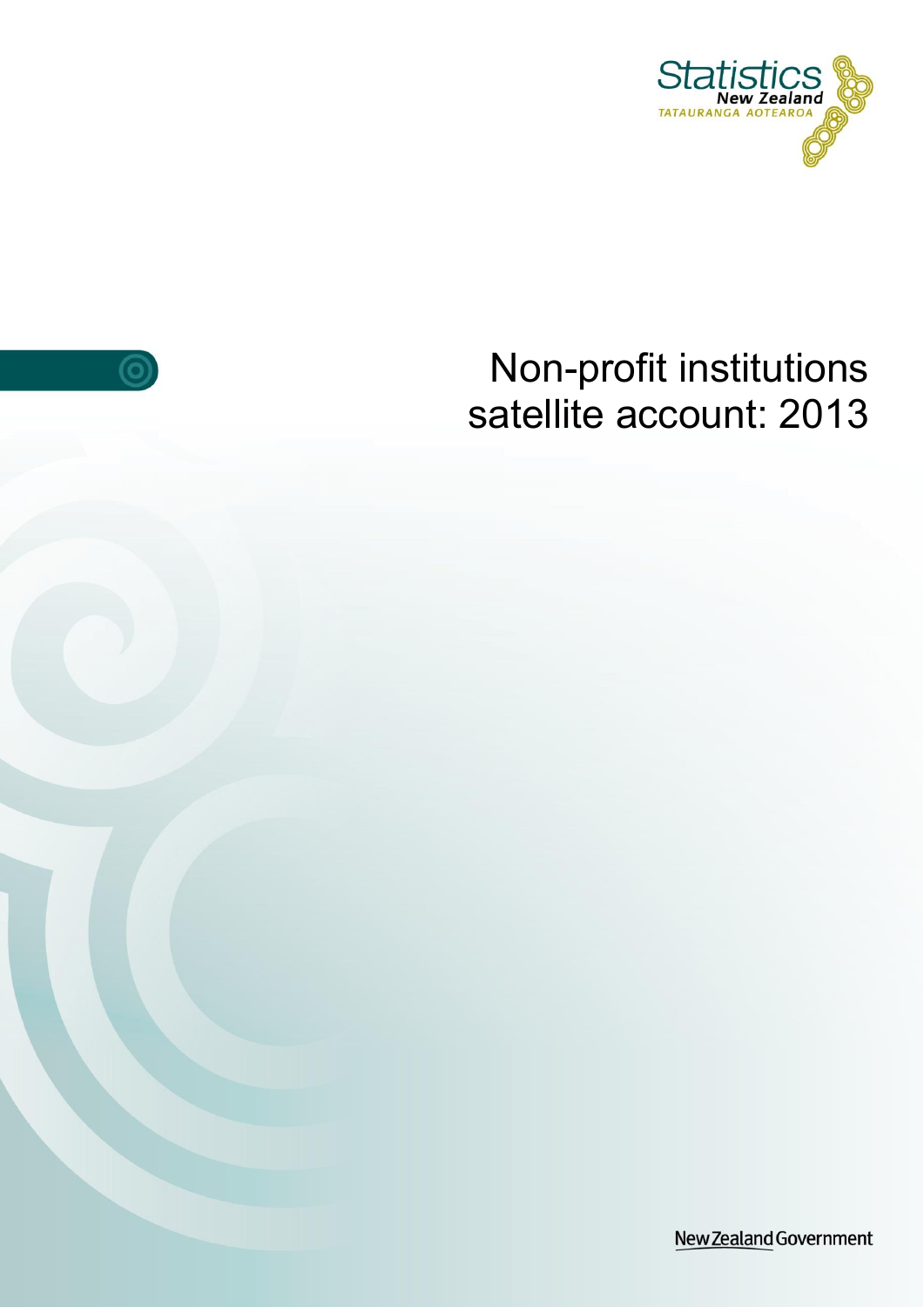

**Crown copyright ©**

This work is licensed under the [Creative Commons Attribution 4.0 International](https://creativecommons.org/licenses/by/4.0/) licence. You are free to copy, distribute, and adapt the work, as long as you attribute the work to Statistics NZ and abide by the other licence terms. Please note you may not use any departmental or governmental emblem, logo, or coat of arms in any way that infringes any provision of the [Flags, Emblems, and Names Protection Act 1981.](http://www.legislation.govt.nz/act/public/1981/0047/latest/DLM51358.html) Use the wording 'Statistics New Zealand' in your attribution, not the Statistics NZ logo.

#### **Liability**

While all care and diligence has been used in processing, analysing, and extracting data and information in this publication, Statistics New Zealand gives no warranty it is error free and will not be liable for any loss or damage suffered by the use directly, or indirectly, of the information in this publication.

#### **Citation**

Statistics New Zealand (2015). *Non-profit institutions satellite account: 2013.* Retrieved from www.stats.govt.nz

ISBN 978-0-908350-49-0 (online)

#### **Published in June 2016**

Statistics New Zealand Tatauranga Aotearoa Wellington, New Zealand

#### **Contact**

Statistics New Zealand Information Centre: [info@stats.govt.nz](mailto:info@stats.govt.nz) Phone toll-free 0508 525 525 Phone international +64 4 931 4600 [www.stats.govt.nz](http://www.stats.govt.nz/)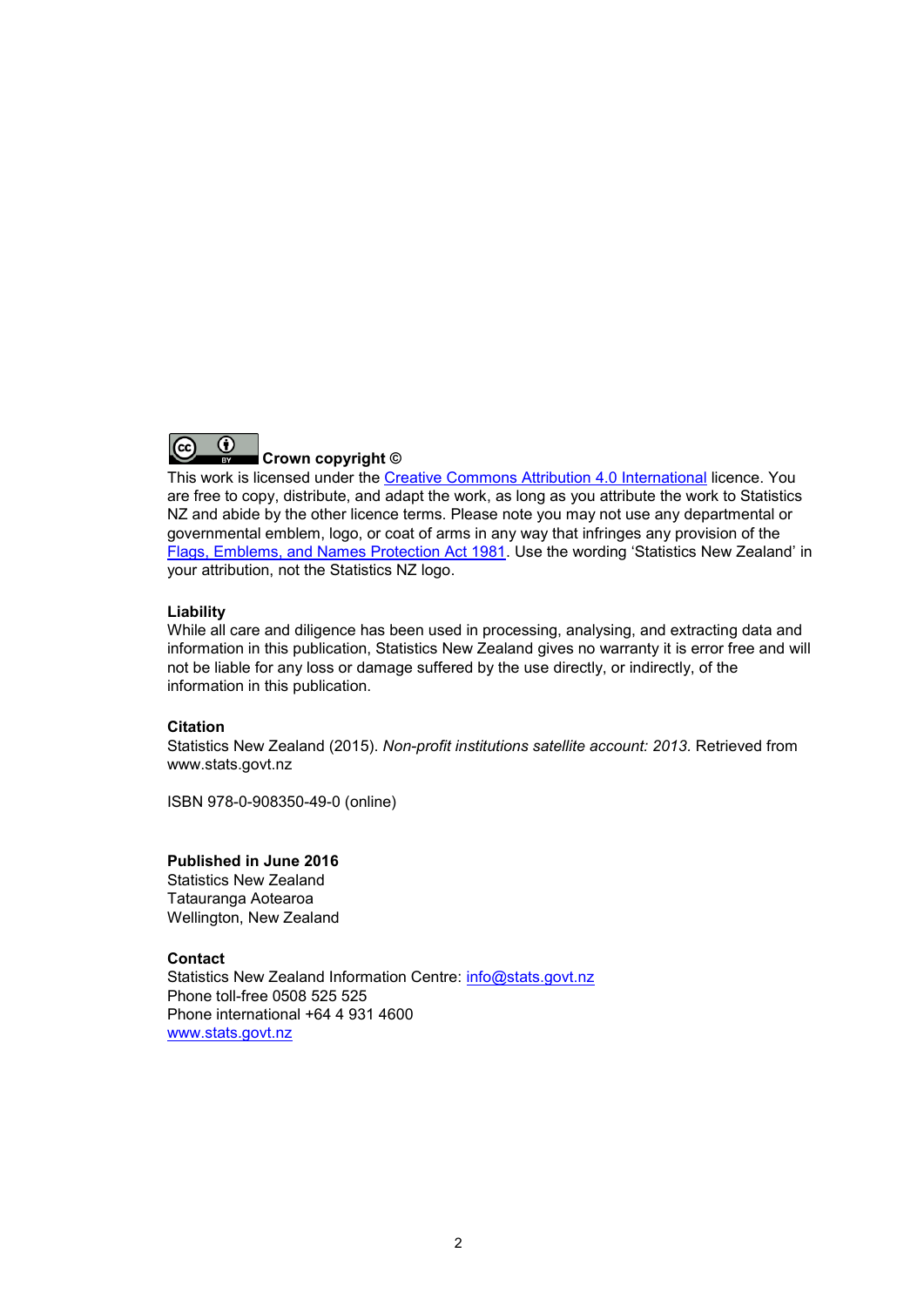

| Health 30 |  |
|-----------|--|
|           |  |
|           |  |
|           |  |
|           |  |
|           |  |
|           |  |
|           |  |
|           |  |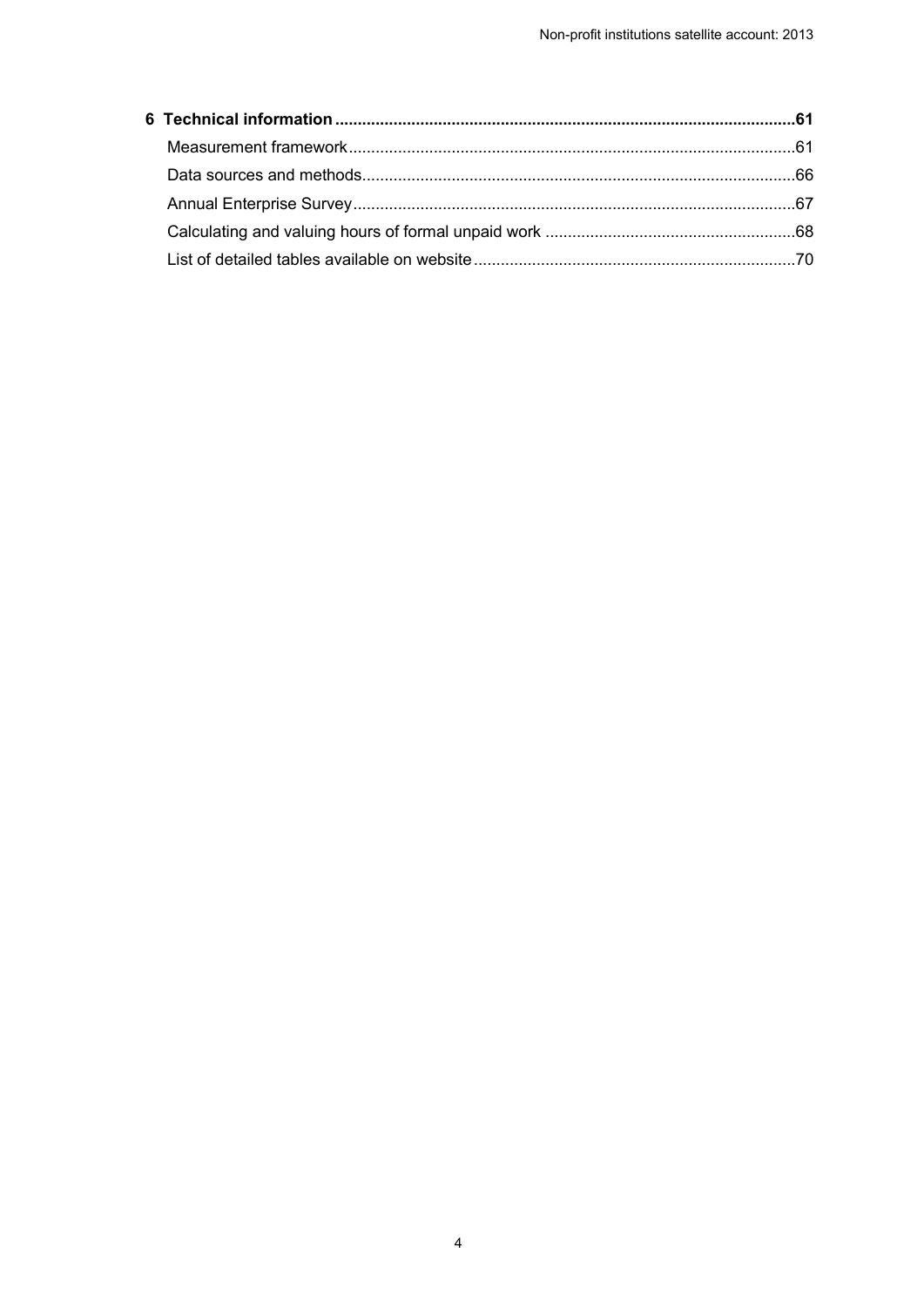

# <span id="page-4-0"></span>List of tables and figures

## **List of tables**

| 2. Non-profit institutions contribution to GDP, year ended March 2004 and 2013 13      |  |
|----------------------------------------------------------------------------------------|--|
|                                                                                        |  |
|                                                                                        |  |
| 5. Non-profit institutions satellite account and extensions, in summary form 17        |  |
|                                                                                        |  |
|                                                                                        |  |
| 8. Formal unpaid work for non-profit organisation, March 2013 year 20                  |  |
|                                                                                        |  |
|                                                                                        |  |
| 11. Culture and recreation non-profit institutions, by number of paid employees 24     |  |
| 12. Culture and recreation non-profit institutions, income and expenditure 25          |  |
|                                                                                        |  |
|                                                                                        |  |
|                                                                                        |  |
| 16. Education and research non-profit institutions, by number of paid employees28      |  |
| 17. Education and research non-profit institutions, income and expenditure29           |  |
|                                                                                        |  |
|                                                                                        |  |
|                                                                                        |  |
|                                                                                        |  |
| 22. Social services non-profit institutions, by number of paid employees 34            |  |
| 23. Social services non-profit institutions, income and expenditure 35                 |  |
|                                                                                        |  |
| 25. Environment non-profit institutions, by number of paid employees37                 |  |
| 26. Environment non-profit institutions, income and expenditure38                      |  |
| 27. Development and housing non-profit institutions, key statistics 39                 |  |
| 28. Development and housing non-profit institutions, by number of paid employees 40    |  |
| 29. Development and housing non-profit intuitions, income and expenditure41            |  |
| 30. Tangata whenua governance non-profit institutions, key statistics 42               |  |
|                                                                                        |  |
| 32. Law, advocacy, and politics non-profit institutions, by number of paid employees44 |  |
| 33. Law, advocacy, and politics non-profit institutions, income and expenditure45      |  |
| 34. Grant making, fundraising, and voluntarism promotion non-profit institutions, key  |  |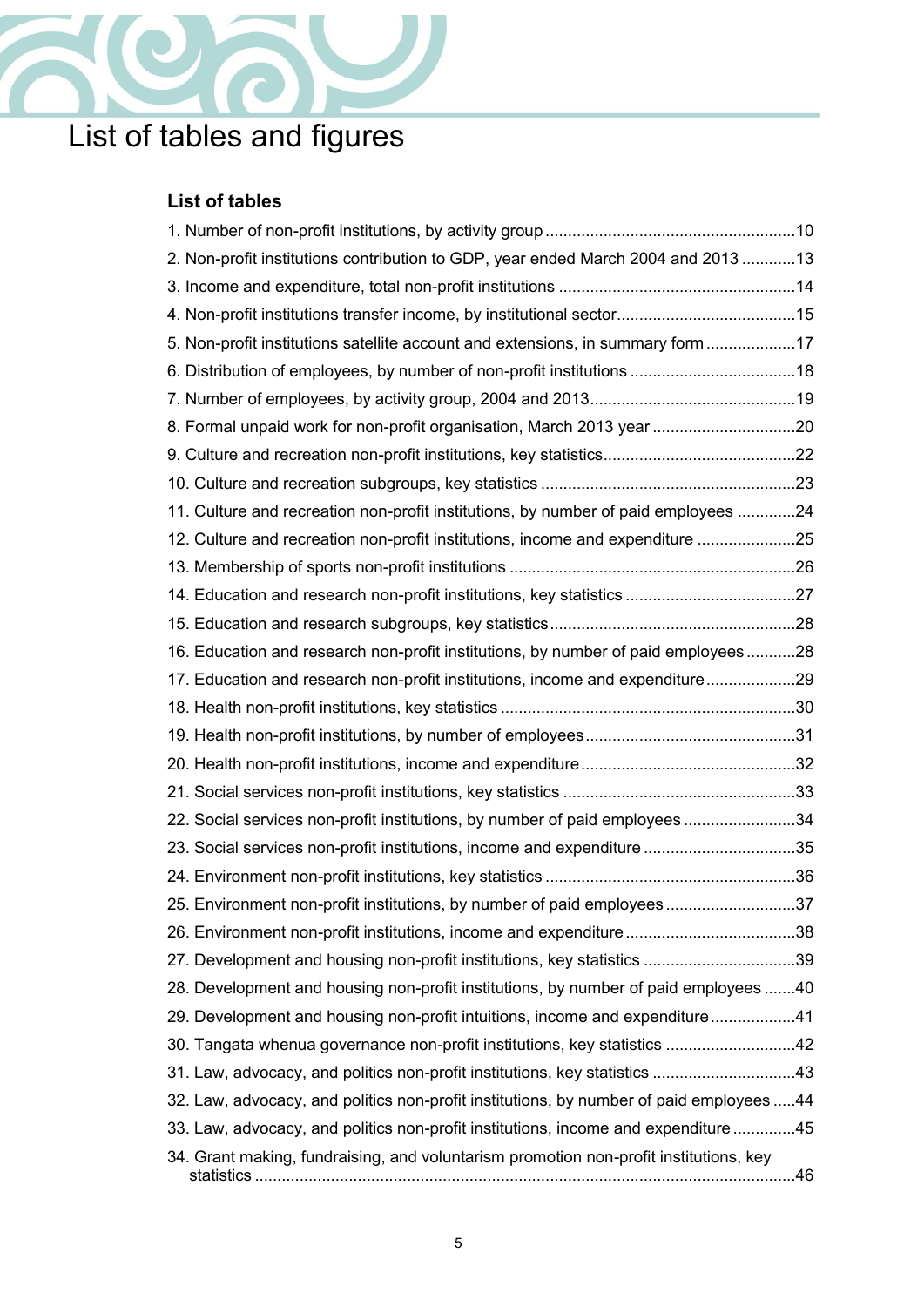| 35. Grant making, fundraising, and voluntarism promotion non-profit institutions, by     |  |
|------------------------------------------------------------------------------------------|--|
| 36. Grant making, fundraising, and voluntarism promotion non-profit institutions, income |  |
|                                                                                          |  |
| 38. International non-profit institutions, by number of paid employees 49                |  |
| 39. International non-profit institutions, income and expenditure 50                     |  |
|                                                                                          |  |
|                                                                                          |  |
|                                                                                          |  |
|                                                                                          |  |
| 44. Business and professional associations, unions non-profit institutions55             |  |
| 45. Business and professional associations, unions non-profit institutions, by number of |  |
| 46. Business and professional associations, unions non-profit institutions, Income and   |  |
|                                                                                          |  |
| 48. Not elsewhere classified non-profit institutions, key statistics 59                  |  |
| 49. Not elsewhere classified non-profit institutions, income and expenditure 60          |  |

[List of detailed tables available on website........................................................................70](#page-69-1)

## **List of figures**

| 3. Number of employees in non-profit institutions, by activity group19 |  |
|------------------------------------------------------------------------|--|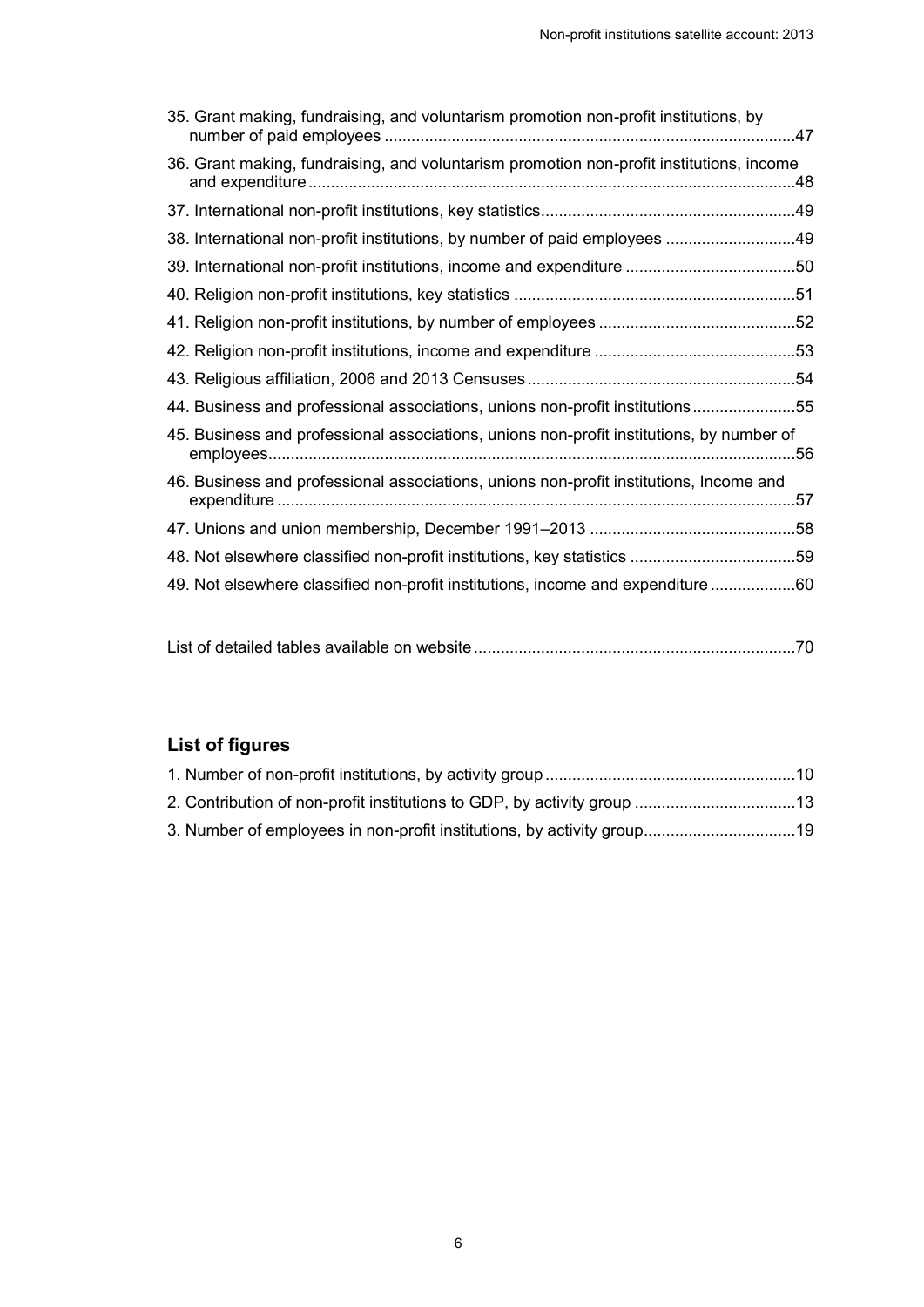

## <span id="page-6-0"></span>1 About the non-profit institution satellite account

Many hundreds of thousands of New Zealanders participate in non-profit institutions (NPIs) or receive services provided by them – often at no cost to themselves. NPIs are active in health, sport and recreation, social services, education, culture, emergency response, and conservation. These institutions, and the people within them, have a large effect on New Zealand society and on our economy.

## <span id="page-6-1"></span>Purpose

Satellite accounts are recognised internationally as a way of rearranging existing information in the national accounts so an area of particular economic or social importance (eg non-profit institutions) can be analysed more closely. Links are maintained between the satellite accounts and the central national accounting framework. This is important as it enables new information to be presented alongside standard economic measures such as gross domestic product (GDP).

The *Non-profit Institutions Satellite Account* (NPISA) supplements the existing New Zealand System of National Accounts (NZSNA) and analyses NPIs' contribution to New Zealand's economy. It also includes measures of volunteering and unpaid work.

We used the United Nations (UN) *Handbook on Non-Profit Institutions in the System of National Accounts1* as a guide in compiling the satellite account.

## <span id="page-6-2"></span>Information this satellite account contains

The NPISA includes information about the following financial and non-financial information for the years ending March 2004 and 2013:

- total income and its components (sales, donations, grants, investment)
- total expenditure and its components (salaries and wages, donations, grants, investment)
- total employment remuneration, including an estimate of the value of formal unpaid labour
- operating surplus and savings
- number of institutions by type (eg environment, health, social services)
- number of paid employees
- number of volunteers.

We also provide summary information for 2010.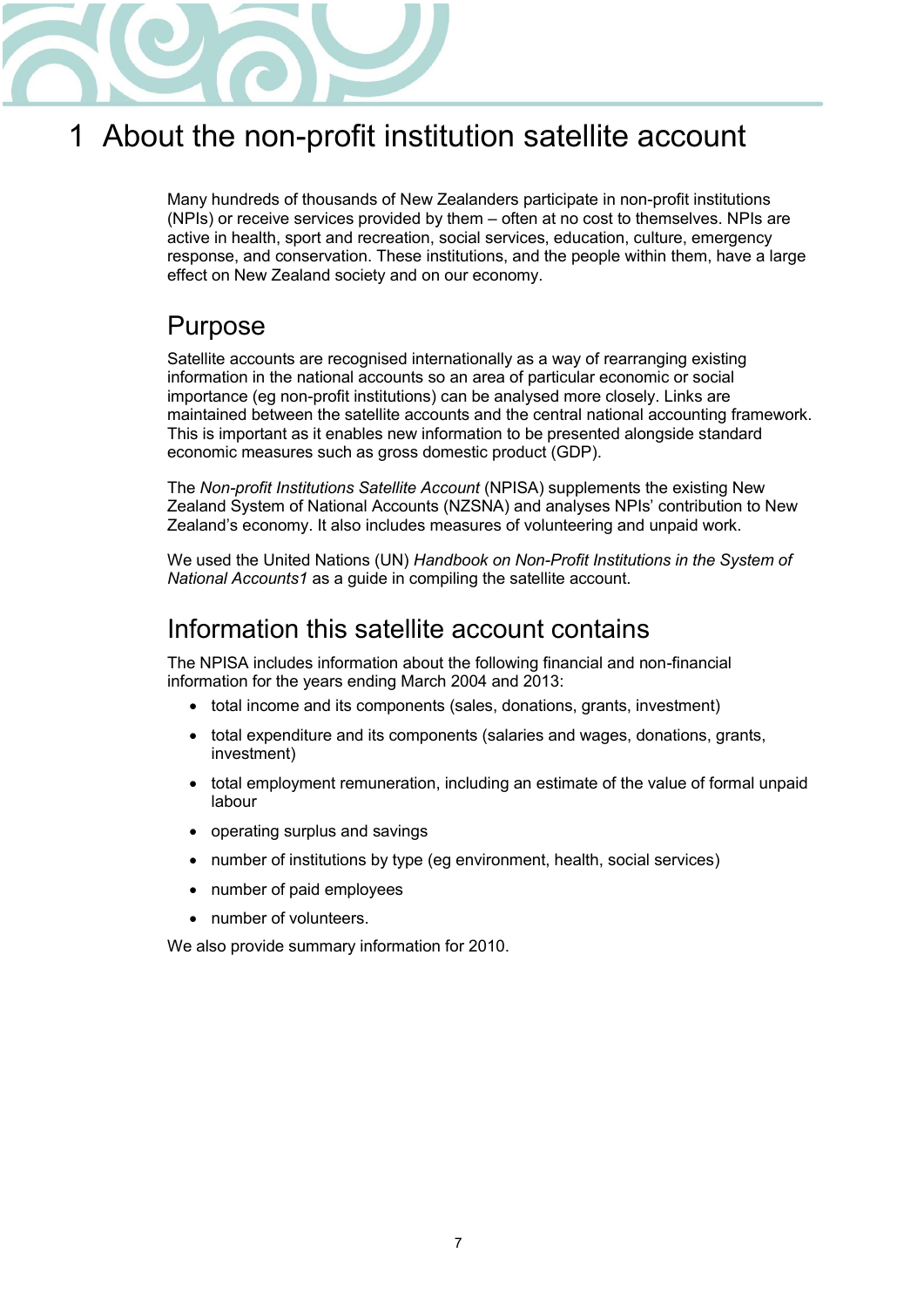

## <span id="page-7-0"></span>2 Summary results

## <span id="page-7-1"></span>Non-profit institutions' contribution to GDP

Gross domestic product (GDP) is an internationally-recognised measure of the activity, contribution, and performance of an economy. Inflation-adjusted changes in GDP are a measure of economic growth.

Traditional measures of GDP do not account for the value of volunteer labour for nonprofit institutions (NPIs). The NPISA extends traditional GDP to include this contribution, and so increases the measured effect of NPIs on the economy.

Under the traditional measure of GDP, NPIs contributed \$5.96 billion to GDP for the year ended March 2013. This was 2.7 percent of New Zealand's total GDP. In 2004 they contributed \$3.64 billion (2.5 percent).

The value of voluntary labour (or formal unpaid work) in New Zealand's NPIs was estimated to be \$3.46 billion in 2013, compared with \$3.31 billion in 2004. Including this value in the NPI satellite account significantly increases the NPI contribution to GDP – from 2.7 percent to 4.4 percent, compared with 4.9 percent in 2004.

For the year ended March 2013, the social services activity group contributed the most to NPIs GDP contribution, followed by the culture and recreation, education and research, and health activity groups.

## <span id="page-7-2"></span>Number of non-profit institutions

In 2013, there were 114,110 NPIs, compared with 97,000 in 2004. Forty-four percent of all NPIs were engaged in arts, cultural, sporting, or recreational activities.

## <span id="page-7-3"></span>Employment numbers

In 2013, 90 percent of NPIs did not employ staff, the same percentage as in 2004.

The total number of salary and wage earners in NPIs was 105,340 in 2004. By 2013 this number had grown to 136,750 (up 30 percent).

Social services, and education and research continued to be the activity groups with the highest employee count, with 47 percent of paid employees in 2013 and 49 percent in 2004. The development and housing group increased its share of the employment count to 5 percent, up from 3 percent in 2004.

## <span id="page-7-4"></span>Number of volunteers

The number of people who volunteered for one or more NPIs during 2013 was estimated at 1,229,054.

## <span id="page-7-5"></span>Income and expenditure

Total income of NPIs increased from \$8.04 billion in 2004 to \$13.28 billion in 2013, a 65 percent increase over nine years.

More than half the total NPI income (\$8.31 billion) came from the sale of goods and services; income from grants and donations made up over 30 percent.

Grants, donations, and membership fees from households, philanthropic institutions, and other private sources increased 40 percent between 2004 and 2013 to reach \$2,663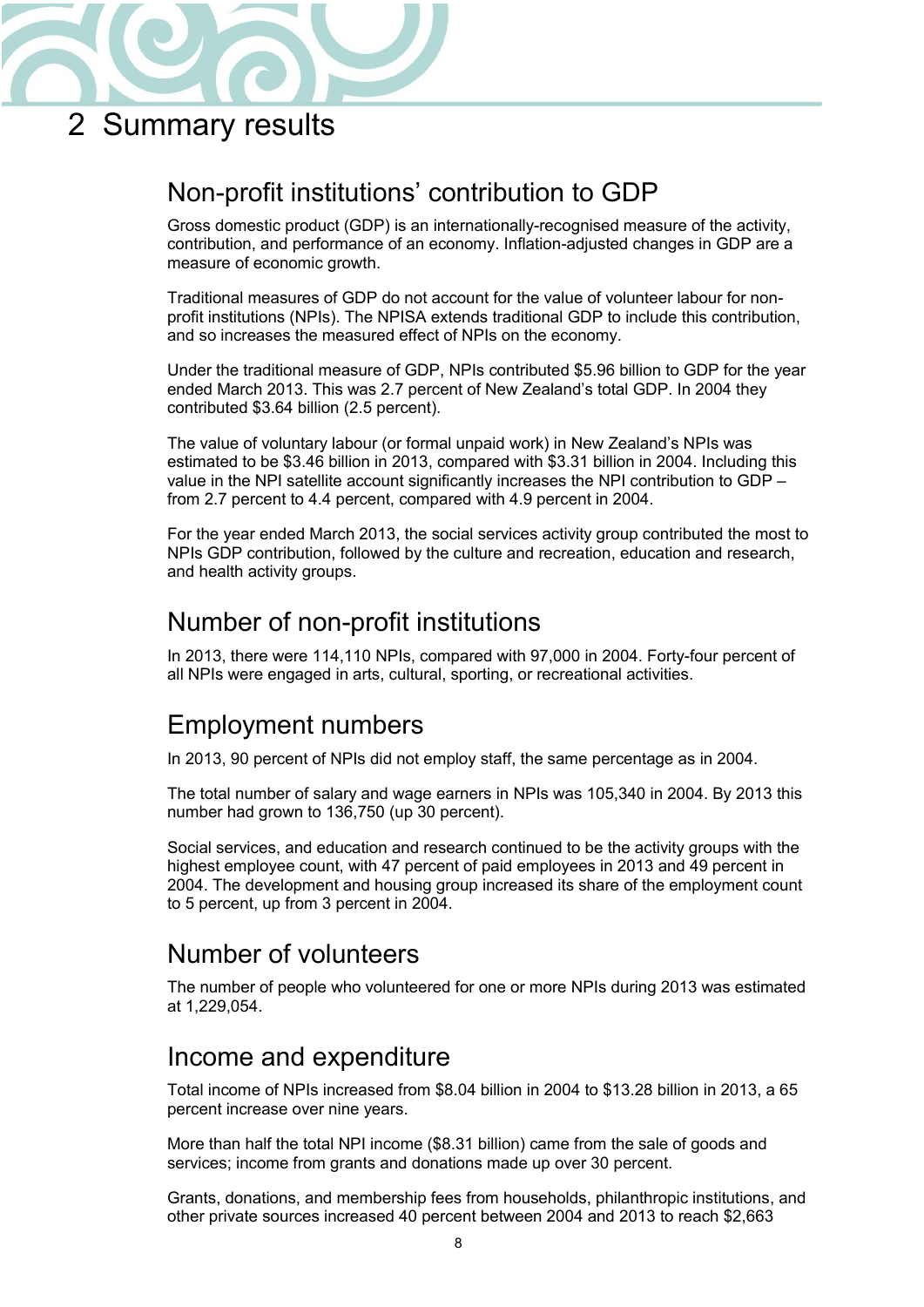million, while grants from central and local government rose from \$759 million to \$1,440 million. Overall, income from grants (including government grants), donations, and membership fees increased 54 percent between 2004 and 2013. Over the same period, sales of goods and services rose 71 percent.

Total expenditure increased 69 percent between 2004 and 2013. Expenditure was dominated by purchases of goods and services and compensation of employees, which together made up 88 percent of total expenditure. Both expenditure items increased almost 75 percent between 2004 and 2013.

## <span id="page-8-0"></span>Counting non-profit institutions

The *Non-profit Institution Satellite Account: 2013* (NPISA) identified 114,110 NPIs at March 2013, up approximately 17,000 from the 97,000 institutions recorded nine years earlier in the 2004 NPISA.

In the nine years between 2004 and 2013, institutions classified to culture and recreation (the largest activity group by number) increased from 43,220 to 50,380. Within the group, the sports subgroup increased the most, up 3,080 (21 percent).

The number of institutions in the second-largest activity group (social services), increased from 11,280 to 14,810.

Institutions classified to the development and housing activity group increased significantly between 2004 and 2013, largely due to improved data sources that allowed better enumeration of tangata whenua governance organisations. This resulted in their number going from 1,180 institutions in 2004 to 3,190 in 2013.

The number of institutions in the religion activity group fell between 2004 and 2013 – from 9,890 to 9,440. This group now ranks fourth by number of institutions, behind culture and recreation, social services, and development and housing.

Forty-four percent of NPIs were engaged in arts, cultural, sporting, or recreational activities – the same proportion as in 2004. Both social services, and development and housing made similar contributions to the total number of NPIs between 2004 and 2013 (13 percent and 8 percent, respectively). Religion, the fourth-largest group by number of institutions, contributed 10 percent of institutions in 2004 but by 2013, just 8 percent of institutions were in this activity group. Together, these four activity groups made up almost three-quarters of the total NPI population.

Overall, 10 of the 12 activity groups had more NPIs in 2013 than 2004. Religion; and business and professional associations, unions, were the two groups to fall (by 450 and 20 institutions, respectively). Figure 1 shows the changing contributions of each activity group to the total number NPIs between 2004 and 2013.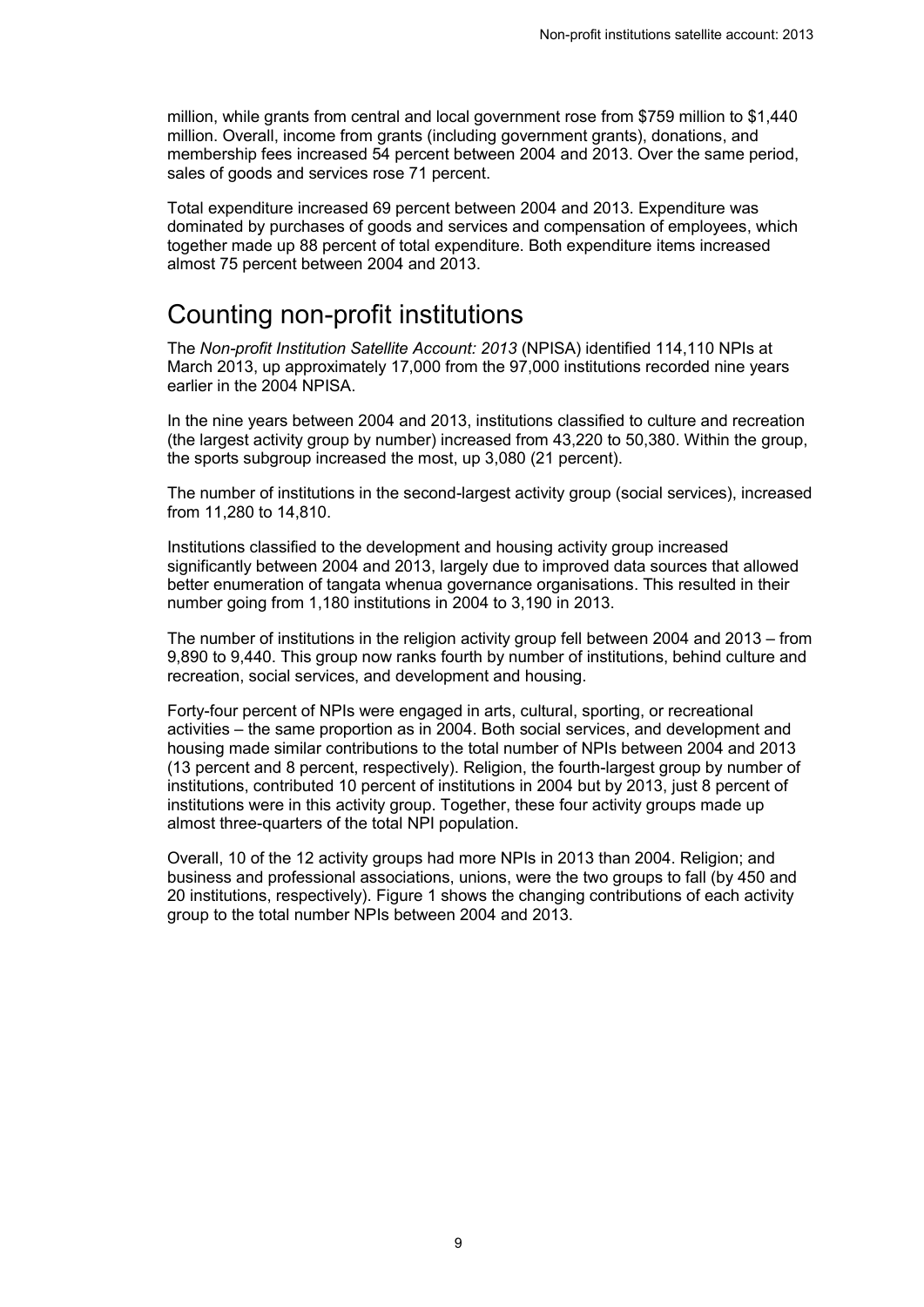#### <span id="page-9-1"></span>**Figure 1**



#### **Number of non-profit institutions** By activity group

Source: Statistics New Zealand

#### **Table 1**

#### <span id="page-9-0"></span>**Number of non-profit institutions**

By activity group

Year ended March 2004 and 2013

|                |                                                     | Non-profit institutions |               |               |               |  |
|----------------|-----------------------------------------------------|-------------------------|---------------|---------------|---------------|--|
|                |                                                     |                         | 2004          | 2013          |               |  |
|                |                                                     | <b>Number</b>           | Percentage of |               | Percentage of |  |
|                | NPI activity group                                  |                         | total         | <b>Number</b> | total         |  |
|                | Culture and recreation                              | 43.220                  | 44.6          | 50,380        | 44.2          |  |
| 2              | Education and research                              | 7.400                   | 7.6           | 7,960         | 7.0           |  |
| 3              | Health                                              | 2,210                   | 2.3           | 3,010         | 2.6           |  |
| 4              | Social services                                     | 11,280                  | 11.6          | 14,810        | 13.0          |  |
| 5              | Environment                                         | 1.310                   | 1.4           | 1,850         | 1.6           |  |
| 6              | Development and housing                             | 7.580                   | 7.8           | 9.680         | 8.5           |  |
| $\overline{7}$ | Law, advocacy and politics                          | 2,500                   | 2.6           | 3,190         | 2.8           |  |
| 8              | Grant making, fundraising and voluntarism promotion | 610                     | 0.6           | 1,210         | 1.1           |  |
| 9              | International                                       | 300                     | 0.3           | 630           | 0.6           |  |
| 10             | Religion                                            | 9,890                   | 10.2          | 9,440         | 8.3           |  |
| 11             | Business and professional associations, unions      | 3,130                   | 3.2           | 3,110         | 2.7           |  |
| 12             | Residual categories                                 | 7,560                   | 7.8           | 8,840         | 7.7           |  |
|                | Total                                               | 97,000                  | 100.0         | 114,110       | 100.0         |  |

**Note:** All count data is randomly rounded to protect confidentiality. Individual figures may not sum to the totals.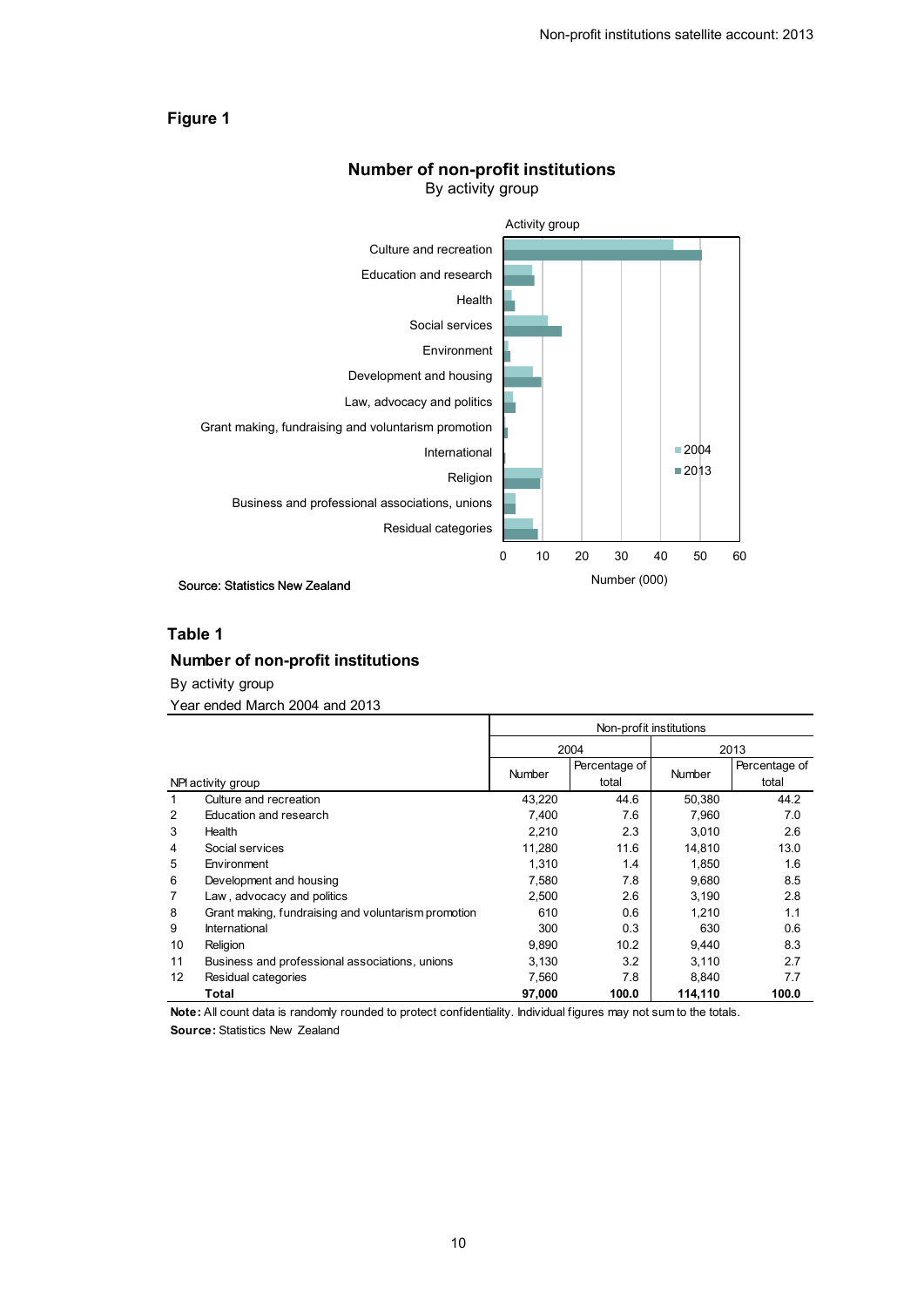## <span id="page-10-0"></span>Composition of largest NPI activity groups

The largest groups, and the institutions that make them up are:

**Culture and recreation** – the largest group, this includes institutions such as film societies, community theatres, toy libraries, historical associations, garden societies, operatic societies, pipe bands, Māori performing arts groups, sports clubs, regional sports trusts, racing clubs, tramping clubs, and vintage car clubs.

**Social services** – includes social service providers, emergency and relief services, and institutions providing income support and maintenance. Examples are: early intervention services, services for the disabled and elderly, food banks, self-help and other personal social services.

**Development and housing** – includes NPIs working towards improving the quality of life within communities or the economy to improve public well-being. Examples include community centres, community development trusts, neighbourhood support groups, employment services, and tangata whenua governance institutions that manage the affairs of iwi, hapū, and marae.

**Religion** – includes churches and associations promoting religion or administering religious services. Examples are: bible chapels, churches, and temples. Service agencies with religious affiliations, in fields such as health, education, and social services, are grouped with related service providers rather than being included here.

**Business and professional associations, unions** – brings together three distinct types of membership institutions. This group includes institutions that promote, regulate, and safeguard the interests of businesses, professionals, and workers. Examples are: trade unions, professional associations, chambers of commerce, and industry associations.

**Education and research** – includes kindergartens, playcentres, kōhanga reo, private primary and secondary schools, private tertiary providers, other education providers (eg English for speakers of other languages), and research institutions. However, public education institutions such as universities, polytechnics, and state and integrated schools are not included.

## <span id="page-10-1"></span>Information sources used to count NPIs

The sources we used to identify NPIs included:

- Statistics New Zealand's Business Register
- registers of incorporated societies and charitable trusts held by the Companies **Office**
- registers of charities maintained by Charities Services
- membership registers of umbrella organisations for sporting and other bodies
- lists of institutions published by grant-making organisations (eg Sport New Zealand)
- other administrative sources.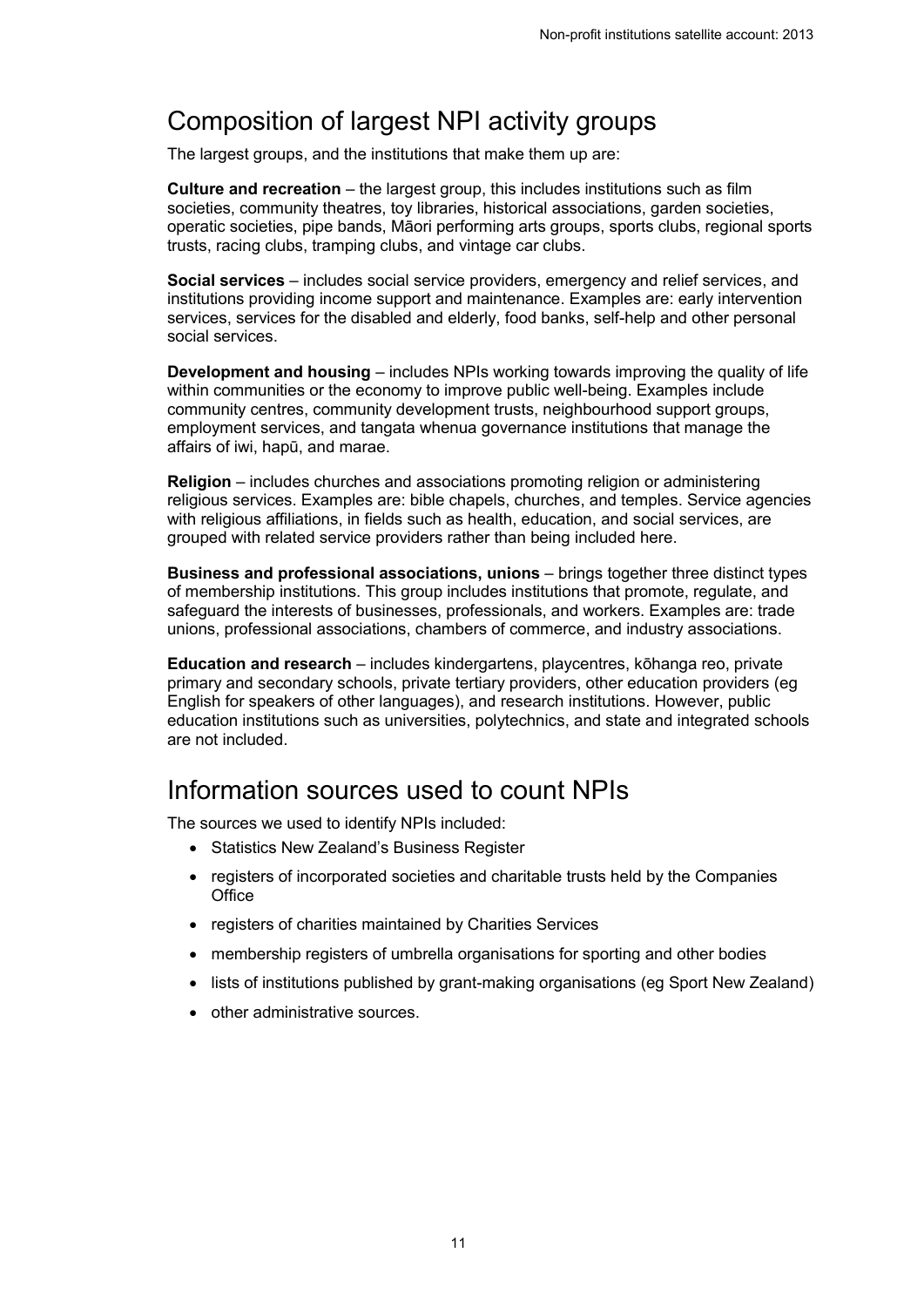

## <span id="page-11-0"></span>3 The economic contribution of NPIs

## <span id="page-11-1"></span>Components of GDP

Gross domestic product (GDP or value-added) is defined as the sum of total output minus intermediate consumption. It can also be derived by summing:

- compensation of employees
- taxes on production
- consumption of fixed capital
- $\bullet$  net operating surplus.

Within the NPISA in 2013, compensation of employees made up \$4.52 billion, up from \$2.61 billion in 2004. This increase was underpinned by a 30 percent increase in the number of paid employees. Compensation of employees made up 76 percent of valueadded in 2013, compared with 73 percent in 2004.

The contributions of the remaining items were:

- $\bullet$  taxes on production \$249 million (4 percent)
- consumption of fixed capital  $-$  \$517 million (9 percent)
- $\bullet$  net operating surplus \$672 million (11 percent).

## <span id="page-11-2"></span>Contribution to GDP

The value of GDP recorded by NPIs in the year ended March 2013 was \$5.96 billion, compared with \$3.64 billion in the March 2004 year – up 64 percent. This was 2.7 percent of New Zealand's GDP in 2013, up slightly from 2.5 percent in 2004. This 2013 contribution is lower than that shown by recent data for Australia (3.8 percent in 2013), and is similar to Canada's (2.5 percent in 2007).

The social services activity group continued to contribute the most to NPIs' GDP. In 2013 this group's GDP was estimated to be \$1.42 billion, or 24 percent of total NPI GDP. In 2004 its contribution was \$823 million (23 percent of the total). Culture and recreation; education and research; and the health activity groups were the next-largest contributors to GDP with about 15 percent each.

Figure 2 shows how the percentage contribution to GDP by each activity group has changed between 2004 and 2013.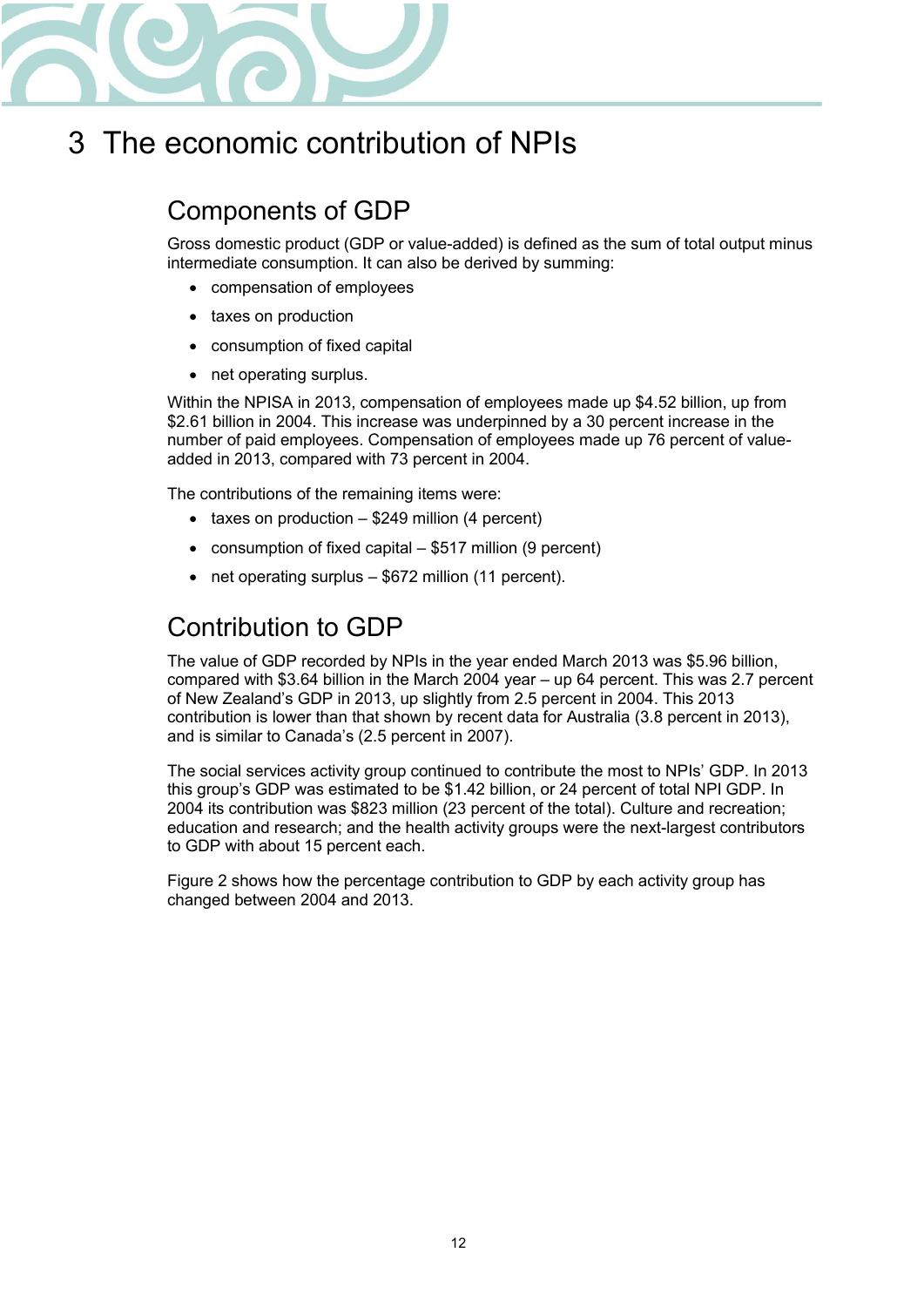#### <span id="page-12-1"></span>**Figure 2**



#### **Contribution of non-profit institutions to GDP** By activity group

### **Table 2**

#### <span id="page-12-0"></span>**Non-profit institutions contribution to GDP**

Year ended March 2004 and 2013

|      | Contribution to GDP        |                                       |                                |  |
|------|----------------------------|---------------------------------------|--------------------------------|--|
|      | Non-profit<br>institutions | Total NZ<br>$e_{\text{conomy}}^{(1)}$ | Percentage of<br>total economy |  |
|      | $$$ (million)              |                                       |                                |  |
| 2004 | 3.640                      | 144,502                               | 2.5                            |  |
| 2013 | 5,962                      | 217,995                               | 27                             |  |

1. This number is rounded to the nearest million dollars.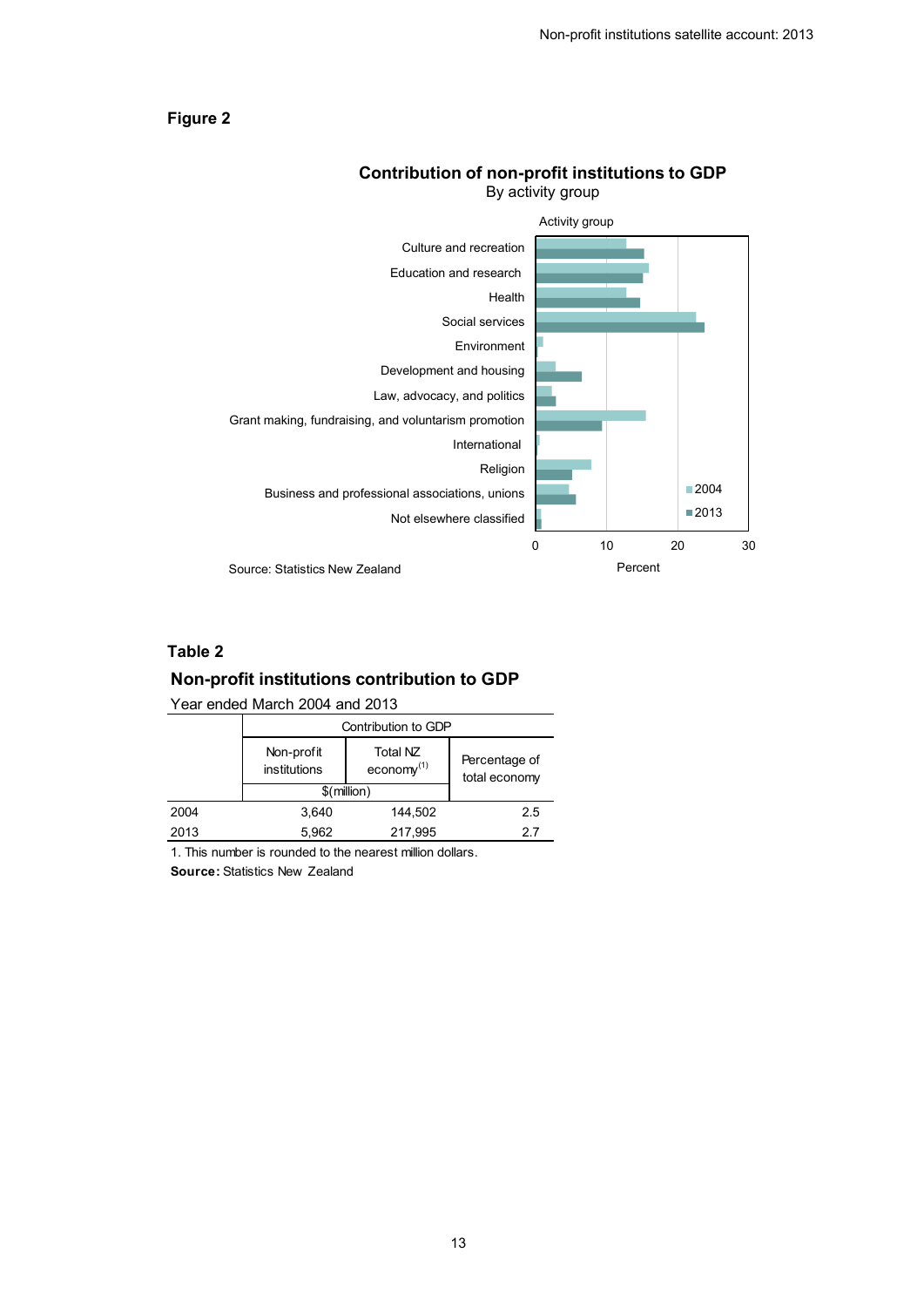## <span id="page-13-0"></span>Income and expenditure

### **Income**

NPIs total income was \$13,280 million in 2013. This compares with \$8,036 million in 2004. Sales of goods and services, and membership, donations, and grants were the largest income sources. Sales of goods and services contributed \$8,311 million (63 percent) to total income in 2013, up from \$4,870 million (61 percent) in 2004. Membership, donations, and grants (including government grants) was \$4,103 million in 2013 (31 percent of total income). In 2004, \$2,664 million (33 percent) came from this source.

### **Table 3**

#### <span id="page-13-1"></span>**Income and Expenditure**

Total non-profit institutions

Year ended March 2004 and 2013

|                                                 |           | Income/expenditure |            |         |  |  |  |
|-------------------------------------------------|-----------|--------------------|------------|---------|--|--|--|
|                                                 |           | 2004               |            |         |  |  |  |
|                                                 | \$(000)   | Percent            | \$(000)    | Percent |  |  |  |
| <b>Income</b>                                   |           |                    |            |         |  |  |  |
| Sales of goods and services                     | 4,869,708 | 60.6               | 8,310,762  | 62.6    |  |  |  |
| Interest received                               | 345,971   | 4.3                | 670,745    | 5.1     |  |  |  |
| Dividends received                              | 132,135   | 1.6                | 178,670    | 1.3     |  |  |  |
| Membership, donations and grants <sup>(1)</sup> | 1.905.396 | 23.7               | 2,662,888  | 20.1    |  |  |  |
| Government grants <sup>(2)</sup>                | 758.829   | 9.4                | 1,440,020  | 10.8    |  |  |  |
| Insurance claims                                | 24,206    | 0.3                | 16,785     | 0.1     |  |  |  |
| <b>Total income</b>                             | 8,036,245 | 100.0              | 13,279,870 | 100.0   |  |  |  |
| <b>Expenditure</b>                              |           |                    |            |         |  |  |  |
| Purchases of goods and services                 | 3,479,672 | 48.7               | 6,066,490  | 50.4    |  |  |  |
| Compensation of employees                       | 2,611,090 | 36.6               | 4,523,341  | 37.6    |  |  |  |
| Taxes on production                             | 227,676   | 3.2                | 249,244    | 2.1     |  |  |  |
| Donations paid                                  | 684,746   | 9.6                | 985,948    | 8.2     |  |  |  |
| Interest payments                               | 96.270    | 1.3                | 134.169    | 1.1     |  |  |  |
| Net insurance premiums                          | 42.691    | 0.6                | 74,920     | 0.6     |  |  |  |
| <b>Total expenditure</b>                        | 7,142,145 | 100.0              | 12,034,112 | 100.0   |  |  |  |
| <b>Surplus</b>                                  |           |                    |            |         |  |  |  |
| Income minus expenditure                        | 894,100   | $\cdots$           | 1,245,758  |         |  |  |  |

1. This does not include government grants.

2. Government grants does not include government contracts.

**Note**: Individual figures may not sum to total due to rounding.

… not applicable

**Source:** Statistics New Zealand

Most NPIs are 'non-market', and so do not try to recover costs completely through selling goods and services they provide.

Some NPIs are 'market units', and provide most of their goods and services at competitive market prices. Almost all these are large institutions; they contribute over \$1 billion to GDP.

**Symbol:**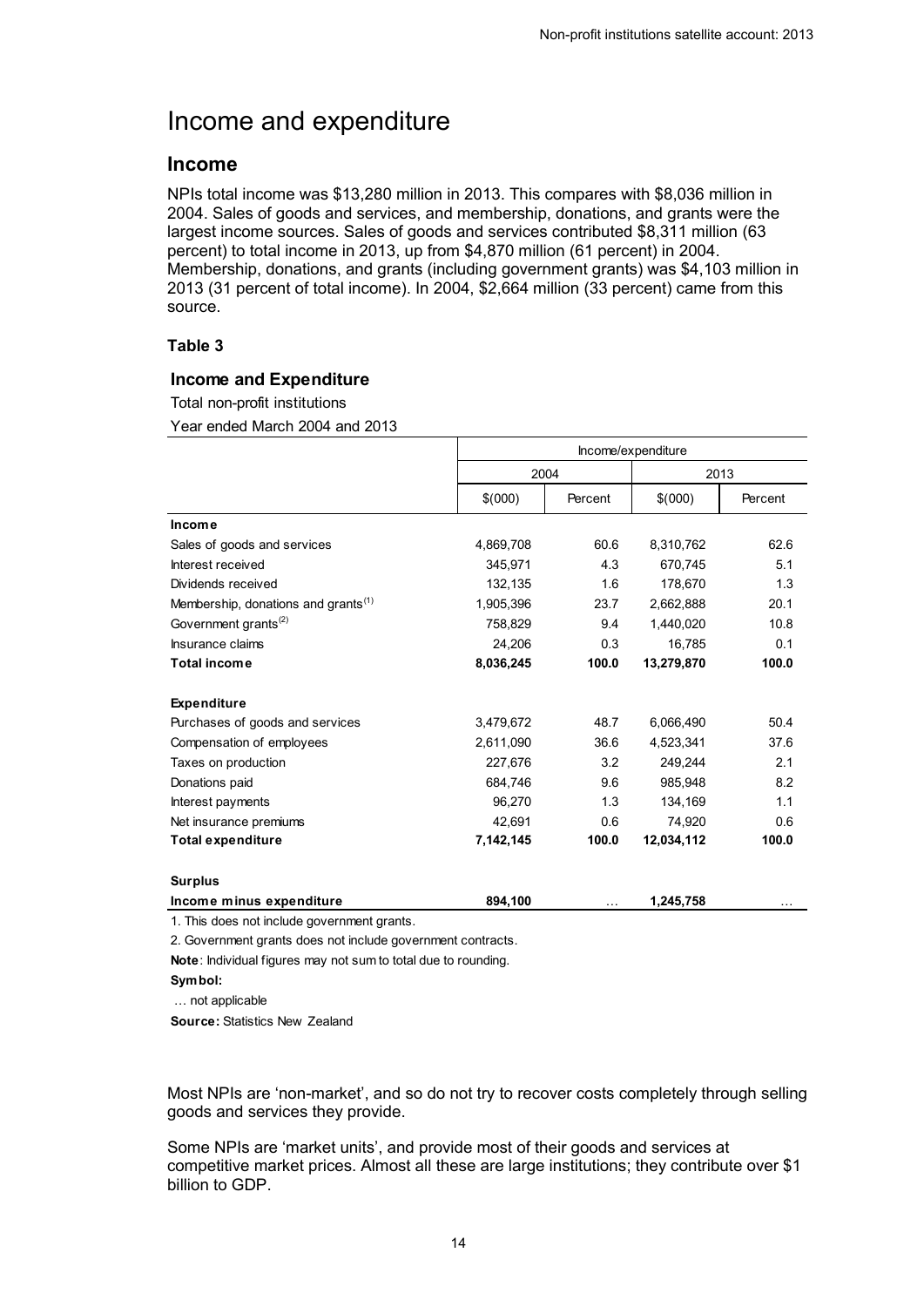Payments from central and local government were assigned to either sales of NPIs (government contracts) or grants received. In the NPISA, we recorded government payments to market NPIs as sales; payments to non-market NPIs were recorded as grants. The exception was for the health and social services activity groups, where most government payments were recorded as sales. This is based on specific analyses of payments made by government to NPIs.

In 2013 we estimated that government payments to NPIs consisted of:

- government grants  $(\$1,440$  million)
- government contracts (\$2,662 million).

Grants and donations (referred to as 'transfer income') were \$4,103 million in 2013 compared with \$2,664 million in 2004. As well as government grants of \$1,440 million, business enterprises provided transfers to NPIs estimated at \$245 million in 2013. These transfers were typically donations or sponsorships – we estimated them from the 2014 report commissioned by Philanthropy New Zealand, *Giving New Zealand: Philanthropic Funding 2014*.

Transfers that NPIs received from other NPIs were \$556 million in 2013 (\$543 million in 2004). However, donations from households remained the most important source of grants and donations income for NPIs. In 2013 households provided donations, bequests, and subscriptions amounting to \$1,861 million – up \$714 million from 2004.

### **Table 4**

### <span id="page-14-0"></span>**Non-profit institutions transfer income(1)**

By institutional sector

Year ended March 2004 and 2013

|                                     | Transfer income |         |           |         |  |  |  |
|-------------------------------------|-----------------|---------|-----------|---------|--|--|--|
| Sector transfer from                | 2004            |         | 2013      |         |  |  |  |
|                                     | \$(000)         | Percent | \$(000)   | Percent |  |  |  |
| Business enterprises <sup>(2)</sup> | 215,985         | 8.1     | 245.332   | 6.0     |  |  |  |
| Government                          | 758.829         | 28.5    | 1.440.020 | 35.1    |  |  |  |
| <b>NPIS</b>                         | 542.653         | 20.4    | 556.495   | 13.6    |  |  |  |
| <b>Households</b>                   | 1,146,758       | 43.0    | 1,861,061 | 45.4    |  |  |  |
| Total transfer income               | 2,664,225       | 100.0   | 4,102,908 | 100.0   |  |  |  |

1. Excluding insurance claims.

2. Non-financial and financial enterprises.

**Source:** Statistics New Zealand

Table 4 shows that NPIs became more reliant on government grants in the nine years from 2004 to 2013. In 2004, 28 percent of transfer income was from this source; by 2013 it had grown to 35 percent. This increased reliance came as donations from business enterprises and other NPIs (eg gaming trusts) stayed relatively flat.

Investment income, driven by increased interest income, rose \$371 million between 2004 and 2013 – from \$478 million to \$849 million.

### **Expenditure**

NPI expenditure increased 68 percent between 2004 and 2013. NPIs spent \$12,034 million in 2013 compared with \$7,142 million in 2004.

Purchases of goods and services increased from \$3,480 million (2004) to \$6,066 million (2013), up 74 percent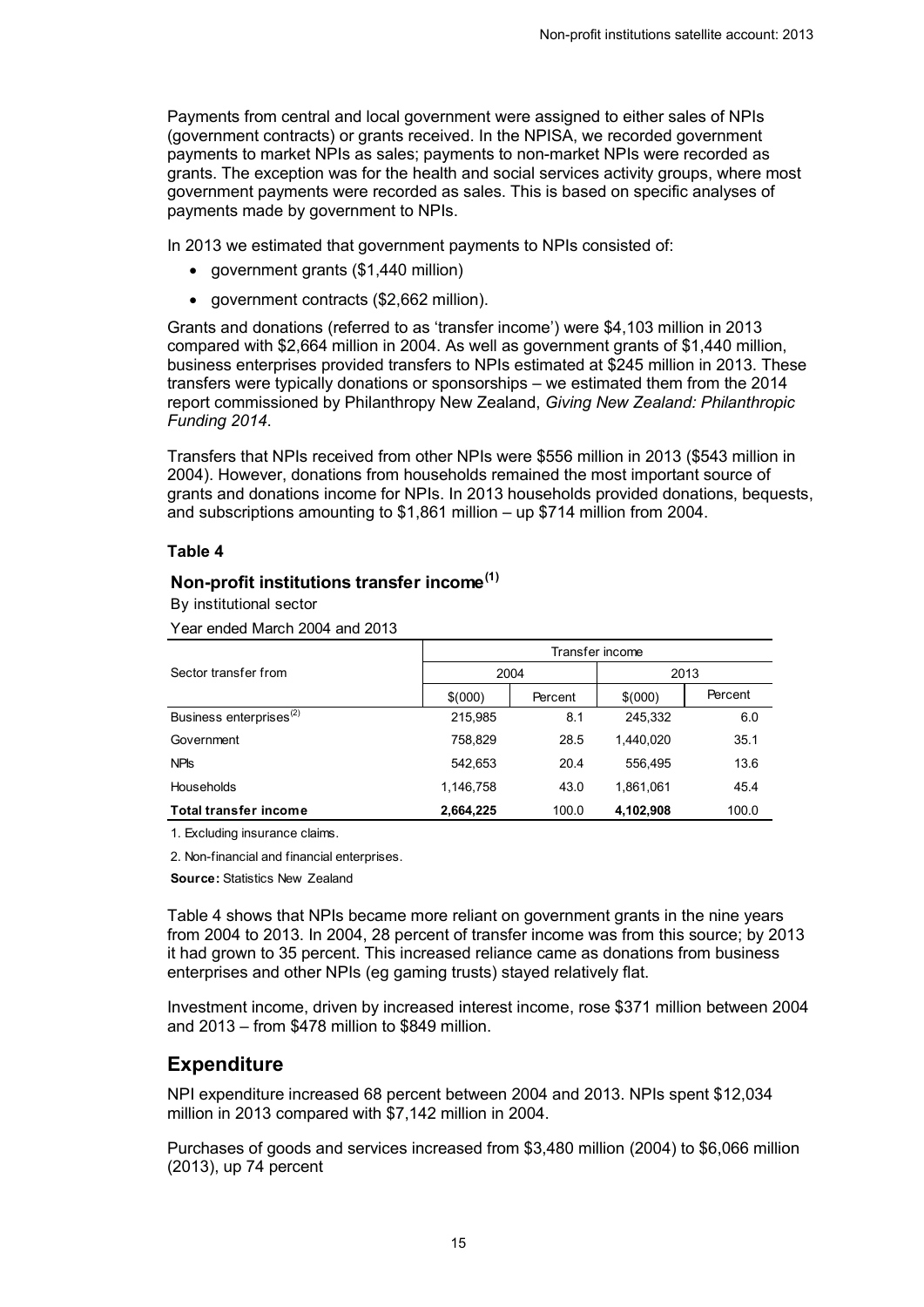Compensation of employees, which includes salaries and wages, superannuation, and accident compensation levies, rose 73 percent between 2004 and 2013, to \$4,523 million. Underlying this increase was 30 percent more paid employees.

### **Balance and top income/spending groups**

NPIs had a surplus of income over expenditure of \$1,246 million in 2013. Nine years earlier, a surplus of \$894 million was recorded.

The highest values of sales were for the culture and recreation, health, and social services activity groups. Their combined sales were \$4,717 million (57 percent of total sales). The highest investment income returns (interest and dividends), were for the grant making, fundraising, and voluntarism promotion group (\$196 million) followed by the development and housing group (\$155 million). The religion, and culture and recreation groups recorded the most donations of all groups, receiving 45 percent of all donations received by NPIs.

Most purchases of goods and services were made by the culture and recreation group (\$1,496 million or 25 percent of total purchases). Social services paid the highest amount for compensation of employees (\$1,355 million). The grant making, fundraising, and voluntarism promotion group paid the most donations (\$609 million, or 62 percent of total donations paid). Institutions in this group paid the highest amount of taxes on production (\$158 million), which was mainly due to the large amounts of gaming duty paid.

## <span id="page-15-0"></span>Extending our analysis

We made two extensions to our analysis of NPI data, to ensure we provide a wider coverage of the NPI sector.

The first extension to the NPISA adds an estimate of the non-market output of market NPIs in the non-financial corporations sector. This extension is done because market NPIs, unlike other market producers (eg limited liability companies), typically provide some goods or services for free or at reduced rates. Without this adjustment, we would miss this additional output.

Extending the NPISA to include goods or services provided free or at reduced rates by market NPIs adds \$80 million to NPIs' GDP.

The second extension includes a valuation of unpaid labour provided by volunteers, which adds \$3,464 million to NPIs' GDP. This is a significant addition and provides a better measure of the contribution NPIs make to New Zealand's economy.

The two extensions together add \$3,544 million to the contribution NPIs make to GDP, which increases the percentage contribution from 2.7 percent to 4.4 percent. However, because the value of volunteer labour has not increased significantly since 2004, the 4.4 percent contribution to GDP is less than the 4.9 percent recorded in 2004.

The data tables presented in the *Non-profit Institutions Satellite Account: 2013*, take the NZSNA-based accounts and supplement them with additional information – for religious institutions and non-economically significant units.

We present the NZSNA-based tables with two extensions:

- Incorporating non-market output of market NPIs into the estimates is referred to as 'extension 1' of the NPISA in the tables.
- Incorporating valuation of volunteer labour into the estimates is referred to as 'extension 2' of the NPISA in the tables. The total after incorporating extension 2 includes extension 1 and the SNA-based estimates.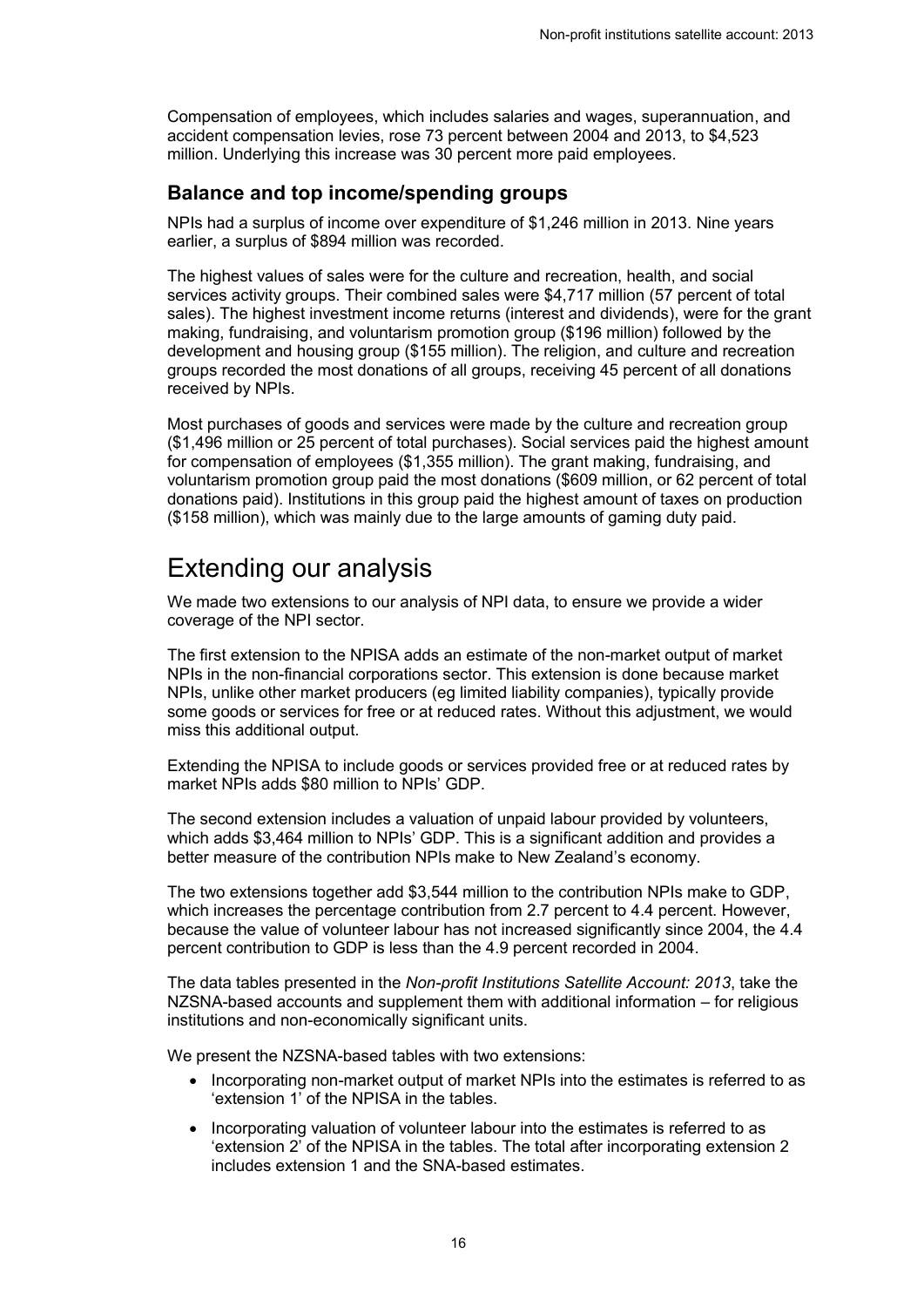## <span id="page-16-0"></span>5. Non-profit institutions satellite account and extensions, in summary form **Non-profit Institutions Satellite Account and Extensions, in Summary Form(1)**

March 2013 year

|                                 |                                                |                      | $SNA(2)$ -based |                     |            |
|---------------------------------|------------------------------------------------|----------------------|-----------------|---------------------|------------|
| Account                         | SNA $^{(2)}$ -based Extension 1 <sup>(3)</sup> |                      | plus extension  | Extension $2^{(4)}$ | Total      |
|                                 |                                                |                      | 1               |                     |            |
|                                 |                                                |                      | \$(000)         |                     |            |
| <b>Production account</b>       |                                                |                      |                 |                     |            |
| Gross output                    | 12,028,571                                     | 79,774               | 12,108,345      | 3,463,766           | 15,572,111 |
| Sales of goods and services     | 8,310,762                                      | i.                   | 8,310,762       | $\cdots$            | 8,310,762  |
| Non-market output provided free | 3,717,809                                      | 79,774               | 3,797,583       | 3,463,766           | 7,261,349  |
| Intermediate consumption        | 6,066,490                                      | i.                   | 6,066,490       | $\cdots$            | 6,066,490  |
| Value added                     | 5,962,081                                      | 79,774               | 6,041,855       | 3,463,766           | 9,505,621  |
| Compensation of employees       | 4,523,341                                      | .                    | 4,523,341       | $\cdots$            | 4,523,341  |
| Volunteer labour valuation      | $\ddotsc$                                      | $\cdots$             | $\cdots$        | 3,463,766           | 3,463,766  |
| Taxes on production             | 249,244                                        | $\cdots$             | 249,244         | $\cdots$            | 249,244    |
| Consumption of fixed capital    | 517,107                                        | $\ddot{\phantom{a}}$ | 517,107         | $\cdots$            | 517,107    |
| Operating surplus               | 672,387                                        | 79,774               | 752,161         | $\cdots$            | 752,161    |
| Income and outlay account       |                                                |                      |                 |                     |            |
| Income                          | 5,641,498                                      | 79,774               | 5,721,272       | 3,463,766           | 9,185,038  |
| Operating surplus               | 672,387                                        | 79,774               | 752,161         | $\cdots$            | 752,161    |
| Investment income               | 849,415                                        | .                    | 849,415         | $\cdots$            | 849,415    |
| Interest received               | 670,745                                        | $\ddotsc$            | 670,745         | $\ldots$            | 670,745    |
| Dividends received              | 178,670                                        | $\ddotsc$            | 178,670         | $\ddotsc$           | 178,670    |
| <b>Current transfers</b>        | 4,119,693                                      | $\ddotsc$            | 4,119,693       | 3,463,766           | 7,583,459  |
| Donations received              | 2,662,888                                      | $\ddotsc$            | 2,662,888       | 3,463,766           | 6,126,654  |
| Government grants               | 1,440,020                                      | $\ddotsc$            | 1,440,020       | $\cdots$            | 1,440,020  |
| Net non-life insurance claims   | 16,785                                         | $\ddotsc$            | 16,785          | $\ddotsc$           | 16,785     |
| Outlays                         | 4,912,846                                      | 79,774               | 4,992,620       | 3,463,766           | 8,456,386  |
| Donations paid                  | 985,948                                        | $\cdots$             | 985,948         | $\ddotsc$           | 985,948    |
| Net non-life insurance premiums | 74,920                                         | $\ddotsc$            | 74,920          | $\ldots$            | 74,920     |
| Interest payments               | 134,169                                        | $\ddot{\phantom{a}}$ | 134,169         | $\ddotsc$           | 134,169    |
| Non-market output provided free | 3,717,809                                      | 79,774               | 3,797,583       | 3,463,766           | 7,261,349  |
| Savings                         | 728,652                                        | $\cdots$             | 728,652         | $\ddotsc$           | 728,652    |
| <b>Capital account</b>          |                                                |                      |                 |                     |            |
| Source of funds                 |                                                |                      |                 |                     |            |
| Savings                         | 728,652                                        | $\cdots$             | 728,652         | $\sim$              | 728,652    |
| Consumption of fixed capital    | 517,107                                        | $\cdots$             | 517,107         | $\cdots$            | 517,107    |
| Capital accumulation            | 563,390                                        | $\ddotsc$            | 563,390         | .                   | 563,390    |
| Net lending/borrow ing          | 682,369                                        | $\cdots$             | 682,369         | $\ldots$            | 682,369    |

1. Individual figures may not sum to totals due to rounding.

2. System of Natonal Accounts.

3. Includes a calculation of non-market output provided free for market units.

4. Includes valuation of volunteer labour.

**Symbol:**

… not applicable.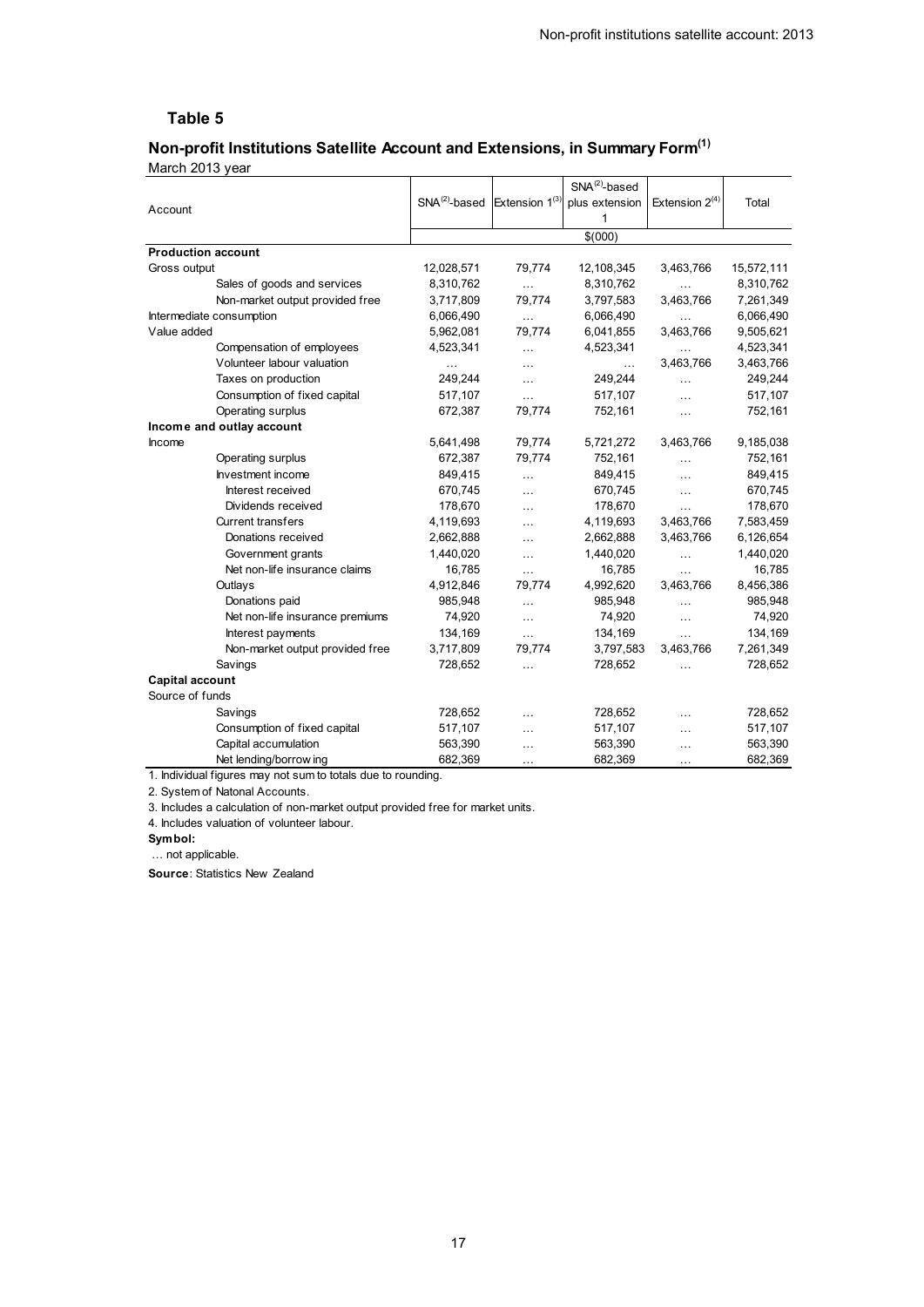

## <span id="page-17-0"></span>4 Paid employees and unpaid volunteers

## <span id="page-17-1"></span>Non-profit institutions' employees

In 2013, NPIs had a total paid employment count (the number of paid employees) of 136,750, which was 30 percent higher than the count of 105,340 in 2004.

However, in both 2004 and 2013, 90 percent of NPIs did not employ staff. Table 6 shows this, while figure 3 shows how employees are distributed by activity groups.

### **Table 6**

### <span id="page-17-2"></span>**Distribution of employees**

By number of non-profit institutions , 2004 and 2013

| Number of employees | Number of non-<br>profit institutions | Percentage<br>of all NPIs | Number of non-<br>profit institutions | Percentage<br>of all NPIs |  |
|---------------------|---------------------------------------|---------------------------|---------------------------------------|---------------------------|--|
|                     | 2004                                  |                           | 2013                                  |                           |  |
| $\mathbf 0$         | 87,220                                | 89.9                      | 102,807                               | 90.1                      |  |
| $1 - 5$             | 6,390                                 | 6.6                       | 7,771                                 | 6.8                       |  |
| $6 - 19$            | 2,450                                 | 2.5                       | 2,477                                 | 2.2                       |  |
| $20 - 99$           | 790                                   | 0.8                       | 865                                   | 0.8                       |  |
| $100+$              | 140                                   | 0.1                       | 190                                   | 0.2                       |  |
| <b>Total</b>        | 97,000                                | 100.0                     | 114,110                               | 100.0                     |  |

**Note:** All count data has been randomly rounded to protect confidentiality. Individual figures

may not sum to the totals.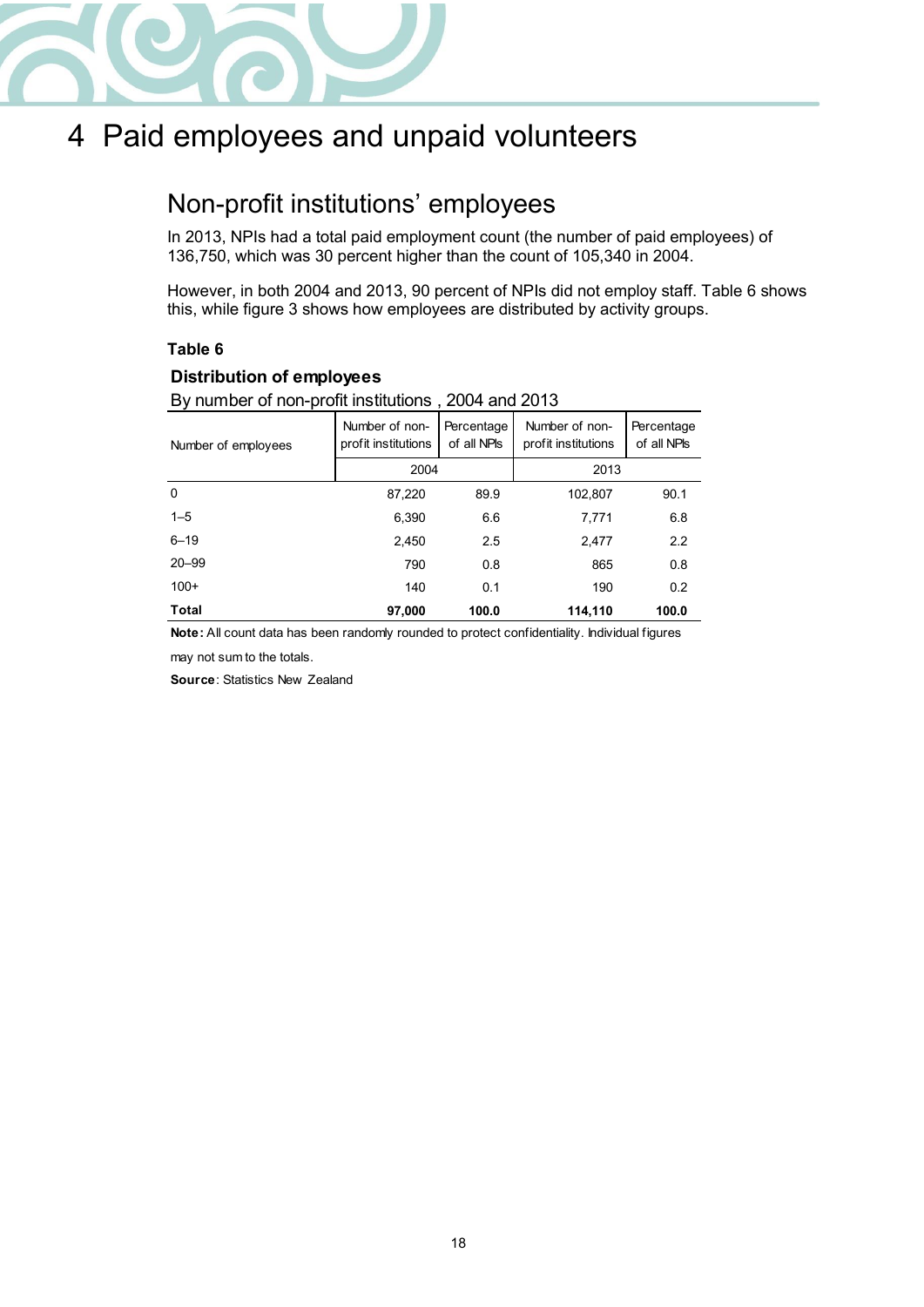#### <span id="page-18-0"></span>**Number of employees**

By activity group, 2004 and 2013

|                |                                                      | Number of<br>employees | Percentage<br>of all NPI<br>employees | Number of<br>employees | Percentage<br>of all NPI<br>employees |
|----------------|------------------------------------------------------|------------------------|---------------------------------------|------------------------|---------------------------------------|
|                | NPI activity group                                   |                        | 2004                                  |                        | 2013                                  |
| 1              | Culture and recreation                               | 16,820                 | 16.0                                  | 21,360                 | 15.6                                  |
| 2              | Education and research                               | 20,140                 | 19.1                                  | 24,990                 | 18.3                                  |
| 3              | Health                                               | 15,090                 | 14.3                                  | 21,560                 | 15.8                                  |
| 4              | Social services                                      | 31,480                 | 29.9                                  | 38,830                 | 28.4                                  |
| 5              | Environment                                          | 1,020                  | 1.0                                   | 2,080                  | 1.5                                   |
| 6              | Development and housing                              | 3,730                  | 3.5                                   | 7,120                  | 5.2                                   |
| $\overline{7}$ | Law, advocacy, and politics                          | 2,490                  | 2.4                                   | 3,020                  | 2.2                                   |
| 8              | Grant making, fundraising, and voluntarism promotion | 570                    | 0.5                                   | 1,480                  | 1.1                                   |
| 9              | International                                        | 560                    | 0.5                                   | 340                    | 0.2                                   |
| 10             | Religion                                             | 9,390                  | 8.9                                   | 11,650                 | 8.5                                   |
| 11             | Business and professional associations, unions       | 3,400                  | 3.2                                   | 3,570                  | 2.6                                   |
| 12             | Residual categories                                  | 640                    | 0.6                                   | 750                    | 0.5                                   |
|                | <b>Total</b>                                         | 105,340                | 100.0                                 | 136,750                | 100.0                                 |

**Note:** All count data has been randomly rounded to protect confidentiality. Individual figures may not sum to the totals.

**Source**: Statistics New Zealand

#### <span id="page-18-1"></span>**Figure 3**



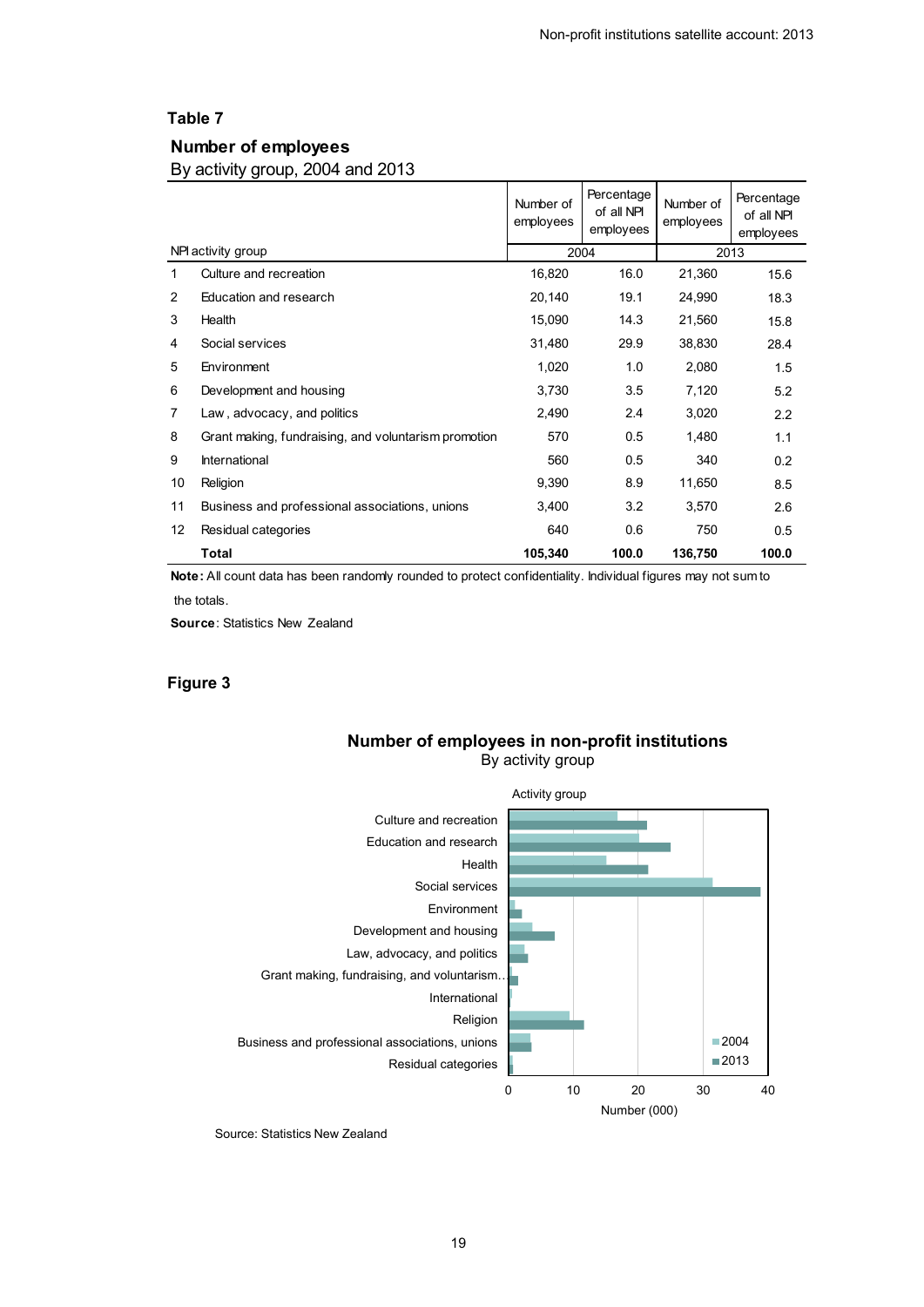## <span id="page-19-0"></span>Unpaid volunteers in non-profit institutions

In 2013 an estimated 1,229,054 people volunteered for one or more NPIs. In 2004 1,011,600 people volunteered for NPIs.

We used data from Time Use Surveys to estimate statistics on volunteering for 2004 (1998/99 survey) and for 2013 (2009/10 survey). These surveys collected data on unpaid labour, including a category measuring 'formal unpaid work outside the home or through an organisation'. Specifically, the surveys measured the estimated time spent on this type of work in an average week. While not strictly comparable between 1999 and 2010, the surveys showed a significant fall in time spent volunteering between the 1999 and 2010 survey years. For 2004, volunteers contributed an estimated 270 million hours of formal unpaid work for NPIs in New Zealand, but by 2013 this had dropped to 157 million hours. This was equal to 133,799 full-time equivalent unpaid volunteers in 2004 and 78,552 in 2013.

The value of voluntary labour (or formal unpaid work) in NPIs was estimated to be \$3,464 million for the year ended March 2013, compared with \$3,312 million for the March 2004 year. The value of unpaid labour was estimated at 2.3 percent of GDP in 2004. By 2013 this contribution was 1.6 percent.

#### **Table 8**

### <span id="page-19-1"></span>**Formal unpaid work for non-profit organisation(1)**

March 2013 year

| NPI activity group $(1)$                             | Total hours<br>w orked | Full-time<br>equivalent<br>volunteers | Economic value |  |
|------------------------------------------------------|------------------------|---------------------------------------|----------------|--|
|                                                      | (000)                  | <b>Number</b>                         | \$ (000)       |  |
| Culture and recreation                               | 59,097                 | 29,619                                | 1,306,046      |  |
| Education and research                               | 9,602                  | 4,812                                 | 212,203        |  |
| Health                                               | 4,314                  | 2,162                                 | 95,342         |  |
| Social services                                      | 20,788                 | 10,419                                | 459.411        |  |
| Environment                                          | 7,291                  | 3,654                                 | 161,128        |  |
| Development and housing                              | 6,101                  | 3,058                                 | 134,840        |  |
| Law, advocacy, and politics                          | 2,841                  | 1,424                                 | 62,789         |  |
| Grant making, fundraising, and voluntarism promotion | $\ddotsc$              | $\ddot{\phantom{a}}$                  |                |  |
| International                                        | 666                    | 334                                   | 14,710         |  |
| Religion                                             | 23,506                 | 11,781                                | 519,476        |  |
| Business and professional associations, unions       | 573                    | 287                                   | 12,667         |  |
| Not elsew here classified                            | 21,953                 | 11,002                                | 485,153        |  |
| Total                                                | 156,731                | 78,552                                | 3,463,766      |  |

1. Based on the Time Use Survey 2009/10 classification.

**Note:** Individual figures may not sum to totals.

.. not available.

**Source**: Statistics New Zealand

The reduction in time spent volunteering between 2004 and 2013 reflects a global trend, with other countries also showing reductions. In New Zealand, the average volunteer did 3.0 hours a week of formal unpaid work in 2013, compared with an average of 2.6 hours a week in Australia and 3.0 hours in Canada.

**Symbol:**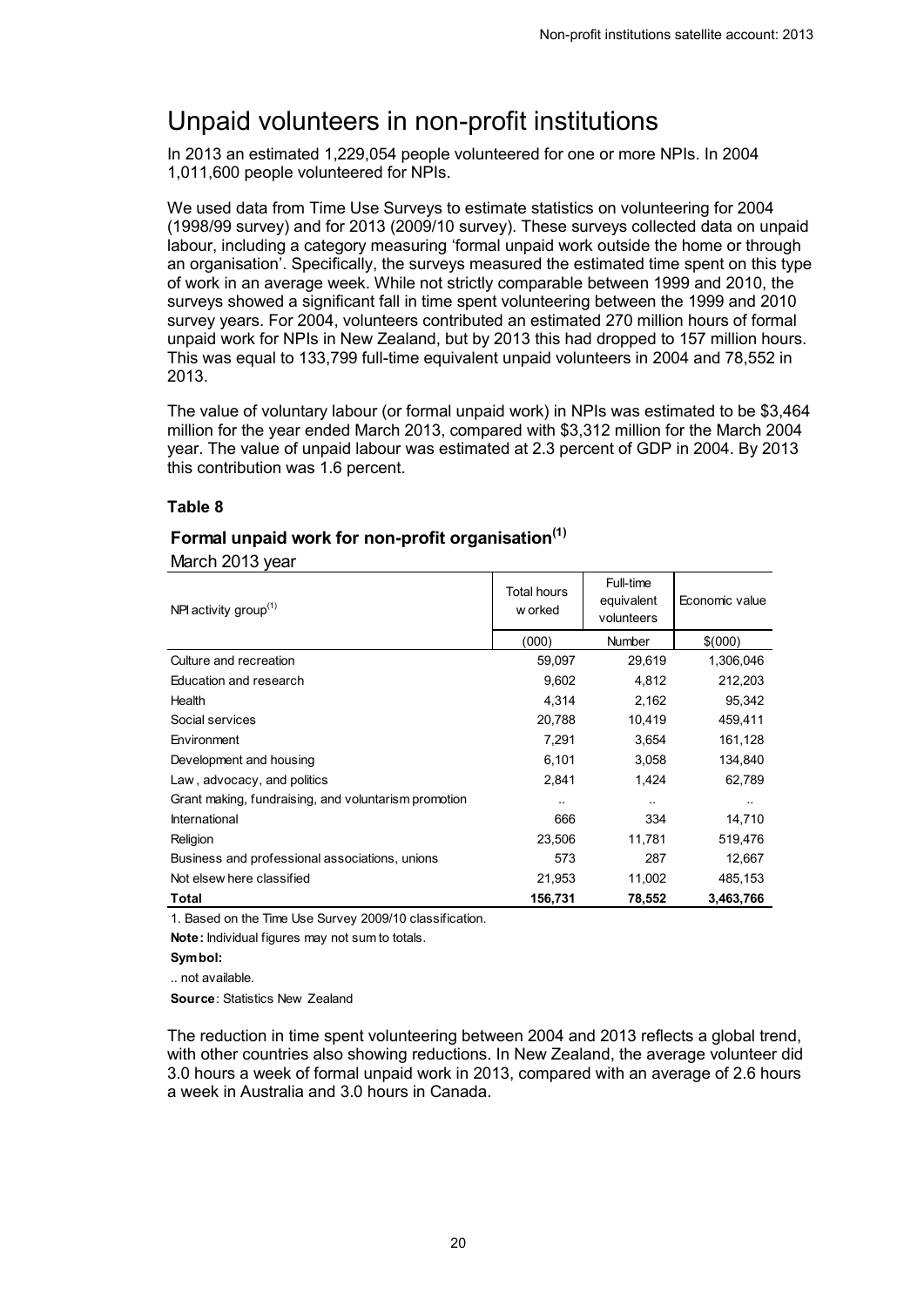

## <span id="page-20-0"></span>5 Profiles of non-profit institutions

## <span id="page-20-1"></span>Non-profit activity groups

NPIs undertake a diverse range of activities and serve many different purposes. We group institutions that are involved in similar activities, or that serve similar purposes. The New Zealand Standard Classification of Non-Profit Institutions (NZSCNPO) was developed for the NPISA, first published in 2007 and presenting statistics for the 2004 year.

NZSCNPO has 12 major activity groups:

- culture and recreation
- education and research
- health
- social services
- environment
- development and housing
- law, advocacy, and politics
- grant making, fundraising, and voluntarism promotion
- international
- religion
- business and professional associations, unions
- not elsewhere classified (a residual category).

See appendix 2 in [Non-profit Institutions Satellite Account: 2004](http://www.stats.govt.nz/tools_and_services/a-z-information-releases/non-profit-institutions-satellite-account-2004.aspx) for a detailed breakdown of NZSCNPO.

Each activity group is distinct. NPIs can vary in their structure, size, and operational processes across and within activity groups. Information on each activity group can be used to compare an individual NPI with its group benchmarks, and also to contrast the relative sizes of the 12 groups.

This report provides information for each NPI activity group, including the group's population, the level and distribution of employment, and the contribution the group makes to New Zealand's GDP.

The working definition of 'tangata whenua governance' covers iwi organisations mandated by whānau and hapū. It includes other institutions that have a mandate, ownership, or management of tangata whenua (eg marae committees and organisations established to receive and administer Treaty of Waitangi settlements). Tangata whenua governance shows a similar level of detail as the main activity groups. This recognises the importance of these institutions, even though they are treated as a subgroup of development and housing for international comparison.

For the culture and recreation group, and the education and research group, we provide more-detailed information (subgroup level).

We also present income and expenditure information for the groups and subgroups. Sales of goods and services, and donations, memberships, and grants are the main income components for NPIs. This income is largely spent on compensation of employees, and purchases of goods and services. The contribution of each component varies across groups.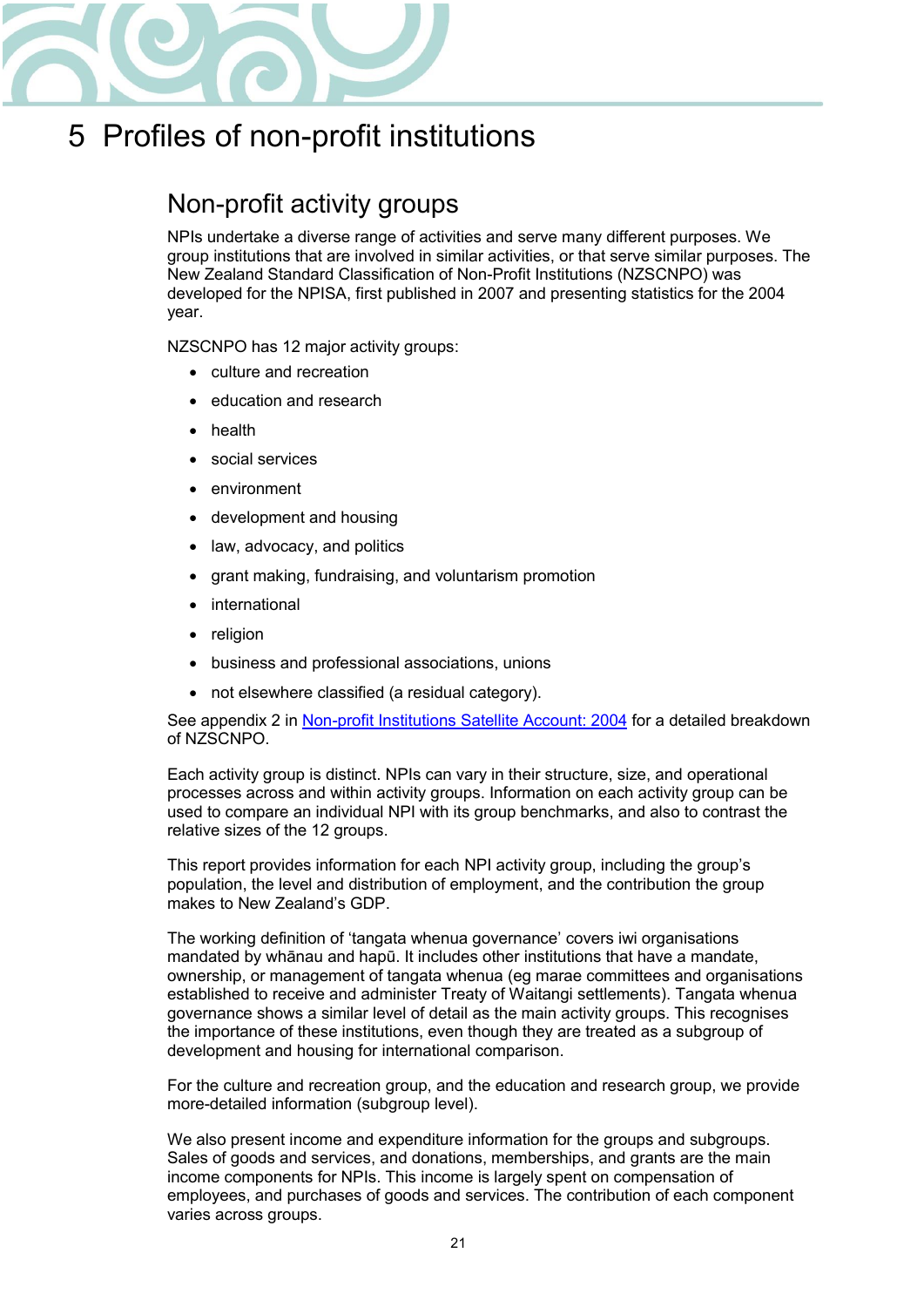## <span id="page-21-0"></span>Culture and recreation

In 2004 the culture and recreation activity group had 43,220 NPIs. By 2013 this number had grown to 50,380. It remains by far the largest activity group by number of institutions. This reflects the significant role these activities play in the lives of many New Zealanders. Since 2004 the culture and recreation group's economic contribution has changed from being the fifth to the second-largest contributor.

### **Table 9**

### <span id="page-21-2"></span>**Culture and recreation non-profit institutions**

Key statistics, 2004 and 2013

|                                         | Culture and<br>recreation | All NPIs <sup><math>(1)</math></sup> | Percentage of all<br>$NPIS^{(1)}$ | Rank <sup>(2)</sup> |
|-----------------------------------------|---------------------------|--------------------------------------|-----------------------------------|---------------------|
|                                         | 2004                      |                                      |                                   |                     |
| Number of NPIs employing paid staff     | 2,380                     | 9,780                                | 24.3                              | 1                   |
| Number of NPIs not employing paid staff | 40,840                    | 87,220                               | 46.8                              | 1                   |
| Total number of NPIs                    | 43,220                    | 97,000                               | 44.6                              | 1                   |
| Number of employees                     | 16,820                    | 105,340                              | 16.0                              | 3                   |
| Contribution to GDP $(\$000)^{(3)}$     | 466,104                   | 3,640,162                            | 12.8                              | 5                   |
|                                         | 2013                      |                                      |                                   |                     |
| Number of NPIs employing paid staff     | 2,950                     | 11,303                               | 26.1                              | 1                   |
| Number of NPIs not employing paid staff | 47,430                    | 102,807                              | 46.1                              | 1                   |
| Total number of NPIs                    | 50,380                    | 114,110                              | 44.2                              | 1                   |
| Number of employees                     | 21,360                    | 136,750                              | 15.6                              | 4                   |
| Contribution to GDP $(\$000)^{(4)}$     | 910,262                   | 5,962,081                            | 15.3                              | $\overline{c}$      |

1. Non-profit institutions.

2. Ranking among all 12 activity-based non-profit institutions groups.

3. March 2004 year.

4. March 2013 year.

**Note:** All count data is randomly rounded to protect confidentiality. **Source:** Statistics New Zealand

## <span id="page-21-1"></span>Culture and recreation subgroups

The culture and recreation activity group has four distinct subgroups. The culture and arts subgroup consists of NPIs involved in: visual and performing arts; architecture, media, and communications societies; historical, literary, heritage, and humanistic societies; museums, libraries; and zoos and aquariums.

The sports subgroup has the full range of sports clubs, physical fitness, sports competition services, and events.

The third subgroup is 'other recreation and social clubs', and includes NPIs providing services to members, using recreational and community facilities. Examples are local country clubs, men's and women's clubs, Lions and Rotary clubs, and returned and services associations.

The fourth subgroup includes NPIs providing supporting services for culture and recreation, where actual participation in culture and recreation are not the primary activities.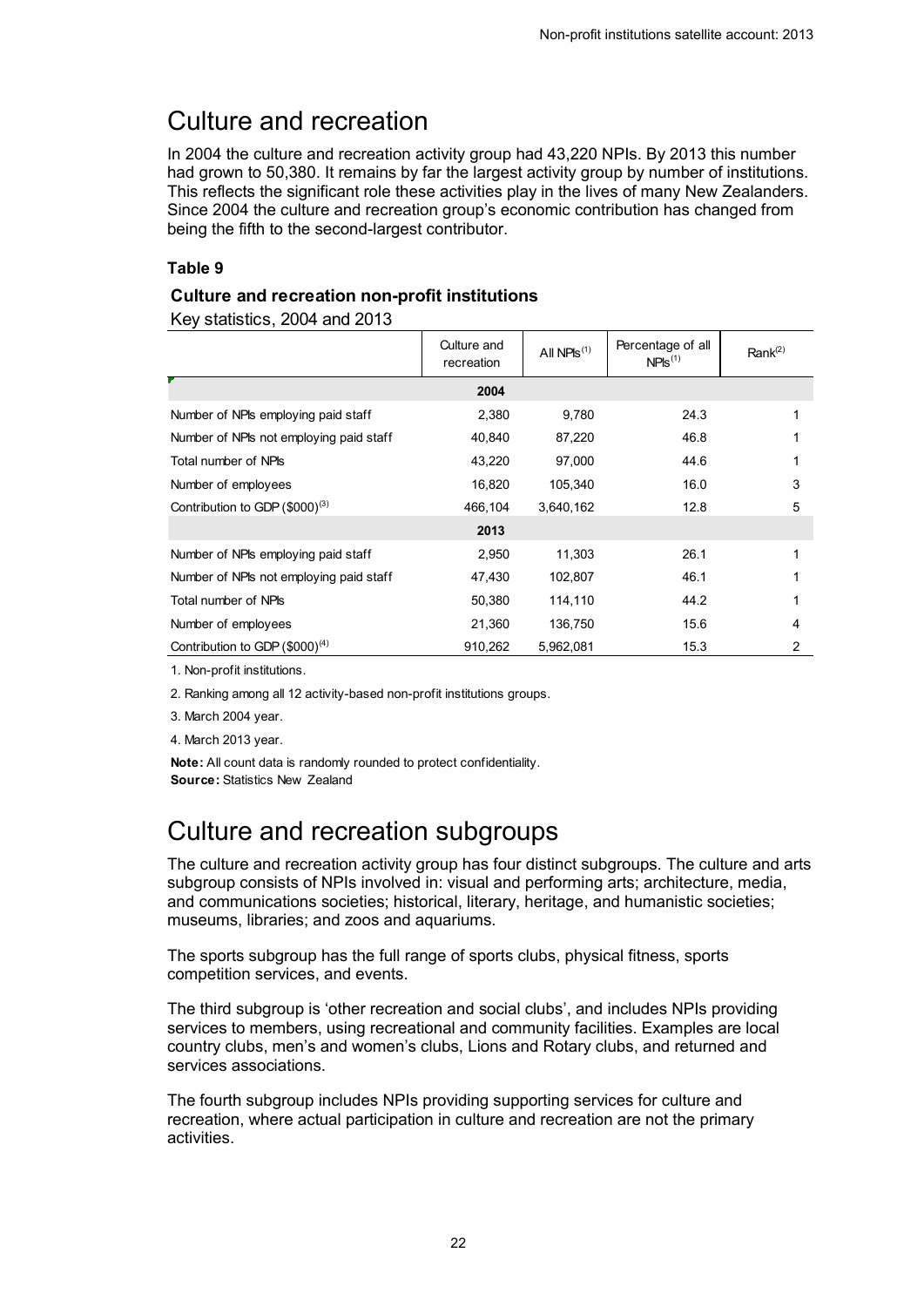We excluded some institutions from the NPISA coverage because they did not meet the definition of an NPI. For example, some museums and libraries are administered by local authorities and are therefore classified to the local government sector.

The 'other recreation and social clubs' subgroup had the greatest number of institutions of all the subgroups in 2013. However, fewer than 4 percent employed paid staff. Culture and arts remained the third-largest subgroup across all measures. The sports subgroup had the highest number of paid employees but the number has not changed significantly since 2004 – despite a 21 percent increase in the number of NPIs in this subgroup. In contrast, the number of NPIs in the culture and arts subgroup also increased 21 percent, but paid employment in that subgroup has doubled.

In 2013, the recreation and culture group employed 21,360 people, up from 16,820 in 2004. By number of employees, it was the third-largest NPI activity group. However, most NPIs in this group (94 percent) rely entirely on volunteers to maintain their operations.

Table 10 shows the employment profile of the culture and recreation subgroups. The sports subgroup had the highest number of paid employees in 2013 (41 percent of the total) and the highest contribution to GDP (47 percent). Nevertheless, 13,510 institutions in this subgroup (91 percent) did not employ staff.

#### **Table 10**

#### <span id="page-22-0"></span>**Culture and Recreation Subgroups**

Key statistics, 2004 and 2013

|                                                    | Subgroup                   |                  |                                                      |                                                                             |         |
|----------------------------------------------------|----------------------------|------------------|------------------------------------------------------|-----------------------------------------------------------------------------|---------|
|                                                    | Culture and<br>arts (1100) | Sports<br>(1200) | Other<br>recreation<br>and social<br>clubs<br>(1300) | Culture and<br>recreation<br>support and<br>ancillary<br>services<br>(1999) | Total   |
| 2004                                               |                            |                  |                                                      |                                                                             |         |
| Number of NPIs <sup>(1)</sup> employing paid staff | 350                        | 1,390            | 610                                                  | 35                                                                          | 2,380   |
| Number of NPIs not employing paid staff            | 4,670                      | 13,510           | 22,590                                               | 60                                                                          | 40,840  |
| Total number of NPIs                               | 5,020                      | 14,910           | 23,210                                               | 95                                                                          | 43,220  |
| Number of employees                                | 2,210                      | 9,000            | 5,310                                                | 300                                                                         | 16,820  |
| Contribution to GDP $(\$000)^{(2)}$                | 62,417                     | 261,586          | 134,328                                              | 7,773                                                                       | 466,104 |
| 2013                                               |                            |                  |                                                      |                                                                             |         |
| Number of NPIs <sup>(1)</sup> employing paid staff | 780                        | 1,195            | 785                                                  | 190                                                                         | 2,950   |
| Number of NPIs not employing paid staff            | 5,310                      | 16,790           | 23,950                                               | 1,380                                                                       | 47,430  |
| Total number of NPIs                               | 6,090                      | 17,985           | 24,735                                               | 1,570                                                                       | 50,380  |
| Number of employees                                | 4,550                      | 9,180            | 6,355                                                | 1,275                                                                       | 21,360  |
| Contribution to GDP $(\$000)^{(3)}$                | 185,228                    | 431,295          | 248,896                                              | 44,843                                                                      | 910,262 |

1. Non-profit institutions.

2. March 2004 year.

3. March 2013 year.

**Note:** All count data has been randomly rounded to protect confidentiality.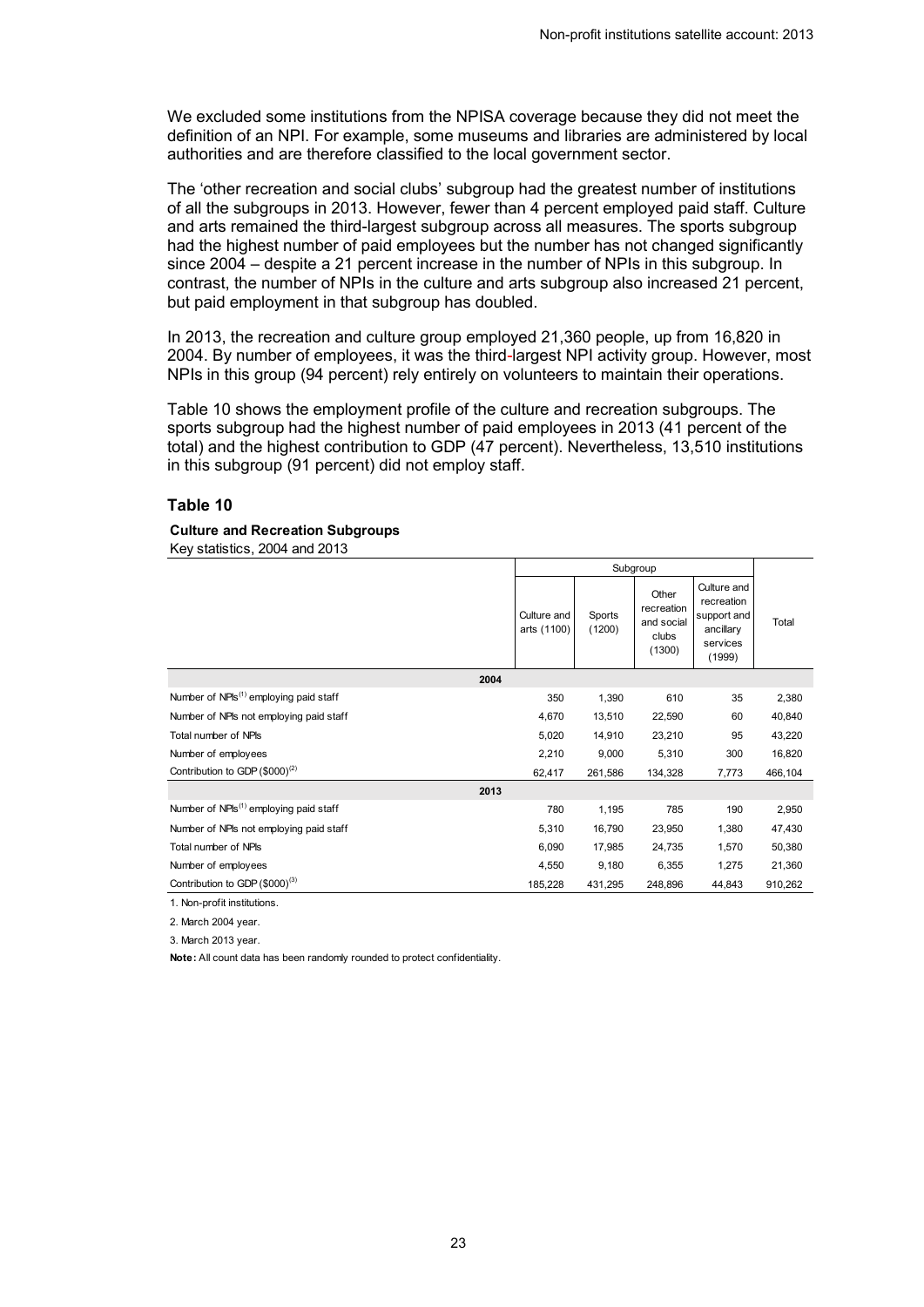| By number of paid employees, 2004 and 2013 |              |            |              |            |  |
|--------------------------------------------|--------------|------------|--------------|------------|--|
|                                            | Number of    |            | Number of    |            |  |
| Paid                                       | non-profit   | Percentage | non-profit   | Percentage |  |
| employees                                  | institutions |            | institutions |            |  |
|                                            |              | 2004       |              | 2013       |  |
| 0                                          | 40.840       | 94.5       | 47.430       | 94.1       |  |
| $1 - 5$                                    | 1.630        | 3.8        | 2.137        | 4.2        |  |
| $6 - 19$                                   | 570          | 1.3        | 615          | 1.2        |  |
| $20 - 99$                                  | 170          | 0.4        | 185          | 0.4        |  |
| $100+$                                     | 9            |            | 13           |            |  |
| Total                                      | 43,220       | 100.0      | 50,380       | 100.0      |  |

## <span id="page-23-0"></span>**Culture and recreation non-profit institutions**

**Note:** All count data has been randomly rounded to protect confidentiality.

Individual figures may not sum to total due to rounding.

#### **Symbol:**

-- amount too small to be expressed.

**Source:** Statistics New Zealand

Table 11 shows that 94 percent of all cultural and recreational NPIs did not employ any paid staff in 2013. These institutions are entirely dependent on formal unpaid labour.

#### **Income and expenditure**

Table 12 shows the income and expenditure of the culture and recreation subgroups. The primary source of income for all subgroups in 2013 was the sale of goods and services, which included the sale of tickets to sporting and cultural events, and art exhibitions (for example). This source of income increased 49 percent between 2004 and 2013 – up from \$984 million to \$1,465 million.

Donations, memberships, and grants increased \$110 million between 2004 and 2013 (23 percent), to remain the group's second-largest contributor to income.

Expenditure, mainly purchases of goods and services, and compensation of employees, increased at a faster rate than income between 2004 and 2013. Total expenditure was up 65 percent and total income by 45 percent, leading to a surplus (income minus expenditure) of \$7 million in 2013. This compares with a \$199 million surplus in 2004.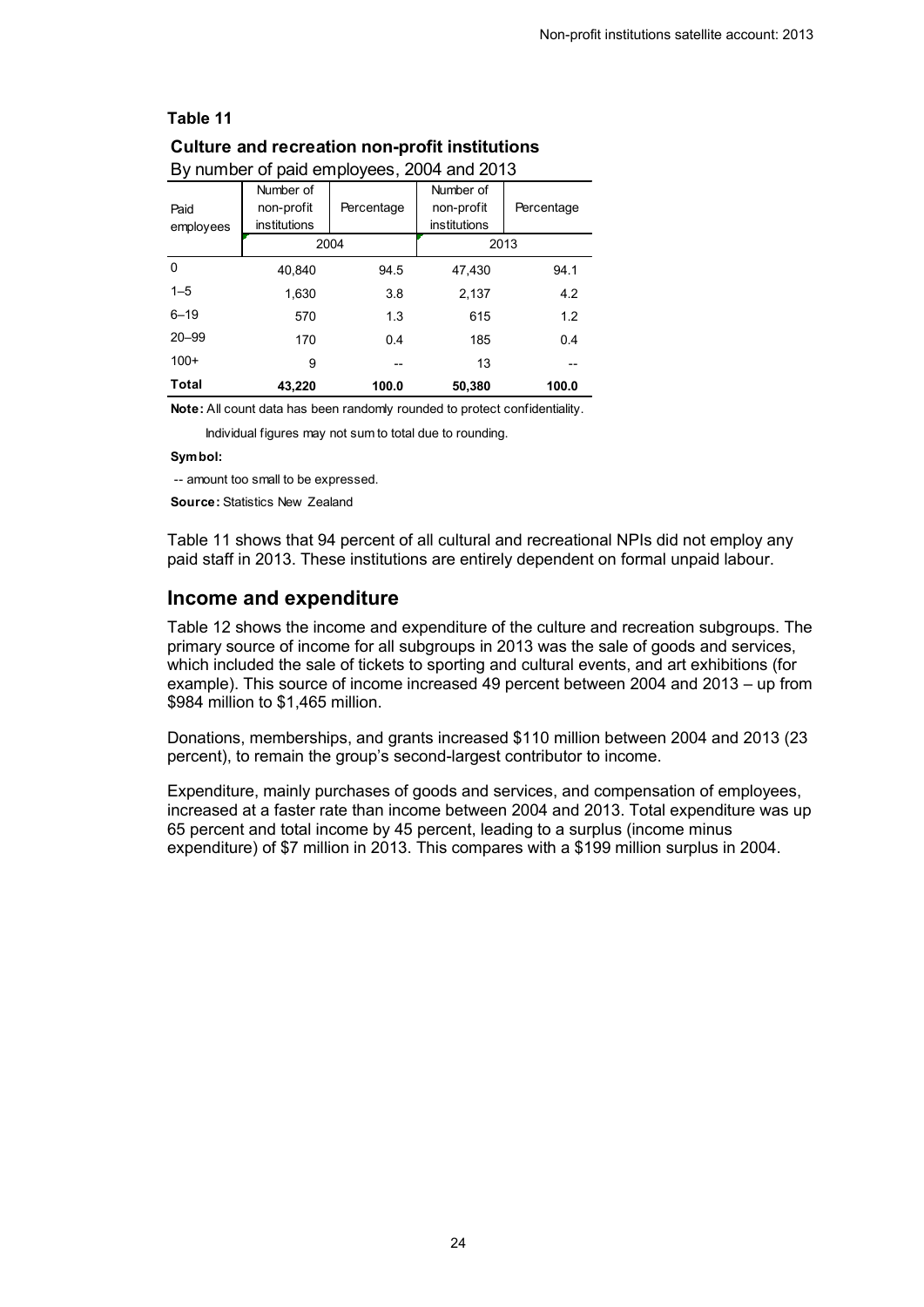### <span id="page-24-0"></span>**Culture and recreation non-profit institutions**

### Income and expenditure

March year

|                          |                                                  | Income/expenditure |         |           |         |
|--------------------------|--------------------------------------------------|--------------------|---------|-----------|---------|
|                          |                                                  | \$(000)            | Percent | \$(000)   | Percent |
|                          |                                                  | 2004               |         |           | 2013    |
| Income                   |                                                  |                    |         |           |         |
|                          | Sales of goods and services                      | 984,000            | 60.6    | 1,465,032 | 62.1    |
|                          | Interest received                                | 37,359             | 2.3     | 94,395    | 4.0     |
|                          | Dividends received                               | 3,258              | 0.2     | 20,808    | 0.9     |
|                          | Membership, donations, and grants <sup>(1)</sup> | 473,951            | 29.2    | 583,503   | 24.8    |
|                          | Government grants <sup>(2)</sup>                 | 119,078            | 7.3     | 188,811   | 8.0     |
|                          | Insurance claims                                 | 6,893              | 0.4     | 4,744     | 0.2     |
| <b>Total income</b>      |                                                  | 1,624,539          | 100.0   | 2,357,293 | 100.0   |
| <b>Expenditure</b>       |                                                  |                    |         |           |         |
|                          | Purchases of goods and services <sup>(3)</sup>   | 997,080            | 70.0    | 1,496,215 | 63.7    |
|                          | Compensation of employees                        | 322,836            | 22.7    | 660,274   | 28.1    |
|                          | Taxes on production                              | 26,198             | 1.8     | 46,542    | 2.0     |
|                          | Donations paid                                   | 45,830             | 3.2     | 88.521    | 3.8     |
|                          | Interest payments                                | 20,951             | 1.5     | 33.841    | 1.4     |
|                          | Net insurance premiums                           | 12,158             | 0.9     | 24,866    | 1.1     |
| <b>Total expenditure</b> |                                                  | 1,425,053          | 100.0   | 2,350,259 | 100.0   |
| <b>Surplus</b>           |                                                  |                    |         |           |         |
|                          | Income minus expenditure                         | 199,486            |         | 7,034     |         |

1. This does not include government grants.

2. Government grants does not include government contracts.

3. This is also referred to as intermediate consumption.

#### **Symbol:**

… not applicable.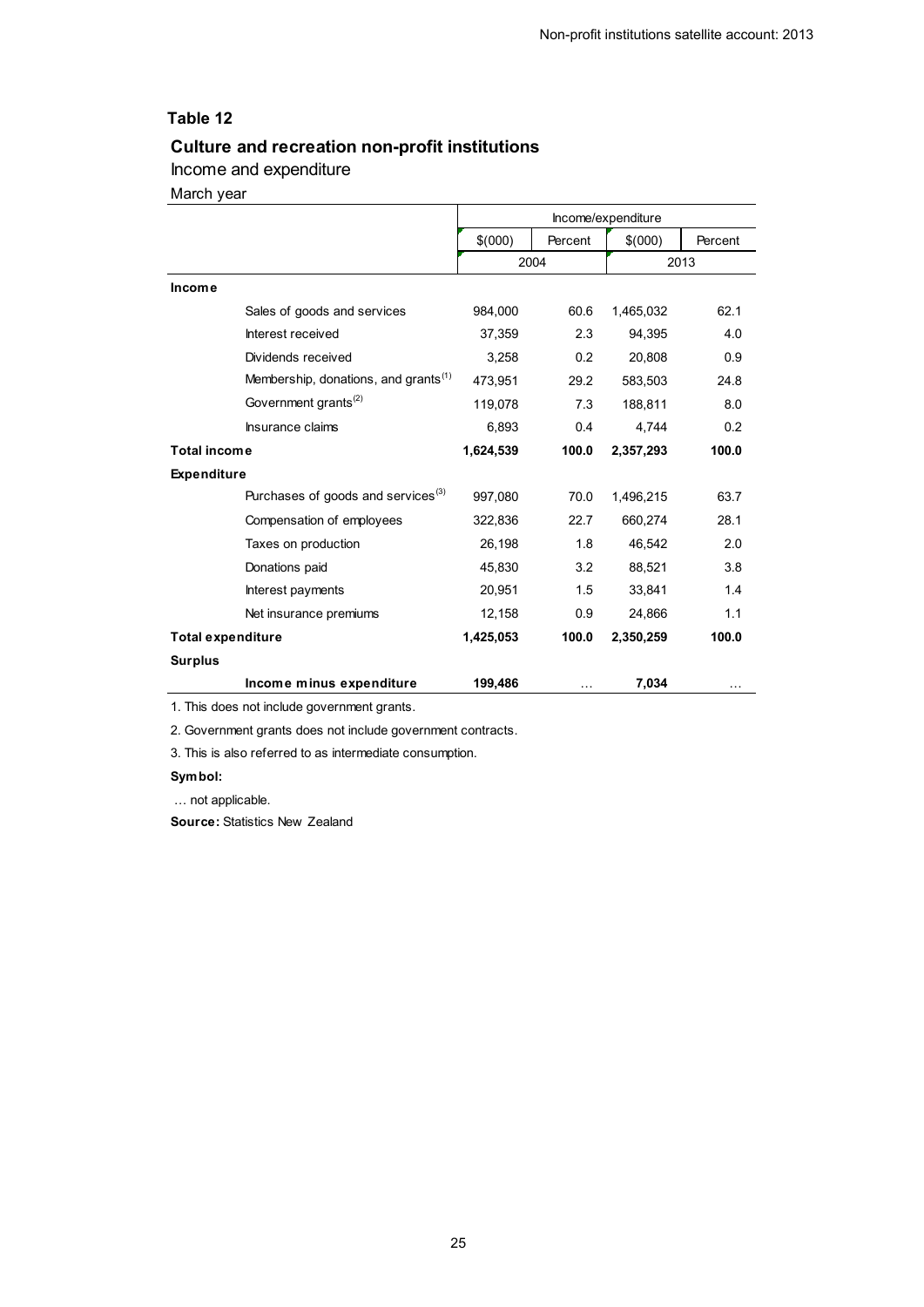## **Memberships**

Membership subscriptions are a crucial income component for sports clubs, and for many other recreational clubs and associations. Table 13, sourced primarily from Sport and Recreation New Zealand, shows how sporting memberships were distributed across most major sports disciplines. Between 2001 and 2013, memberships were static overall with some sports (eg bowls and golf) showing significant declines. This is consistent with the relatively small increase in income from membership, donations, and grants compared with increases in the other major income sources.

#### **Table 13**

|               | Number of members |           |           |  |
|---------------|-------------------|-----------|-----------|--|
| Sport         | 2001              | 2002      | 2013      |  |
| Golf          | 166,027           | 168,080   | 109,596   |  |
| Netball       | 122,350           | 123,069   | 121,091   |  |
| Rugby         | 119,874           | 121,623   | 180,257   |  |
| Soccer        | 109,300           | 105,000   | 77,660    |  |
| Cricket       | 94,567            | 102,759   | 81,463    |  |
| Touch         | 69,426            | 94,291    | 101,620   |  |
| Indoor sports | 65,477            | 77,065    | 77,792    |  |
| Bow Is        | 61,349            | 60,404    | 32,385    |  |
| Tennis        | 42,419            | 42,312    | 38,243    |  |
| Hockey        | 37,449            | 39,574    | 45,982    |  |
| Yachting      | 32,162            | 31,338    | 31,363    |  |
| <b>Others</b> | 414,762           | 430,711   | 437,765   |  |
| Total         | 1,335,162         | 1,396,226 | 1,335,217 |  |

### <span id="page-25-0"></span>**Membership of sports non-profit institutions(1)**

1. **Source:** Sport and Recreation New Zealand.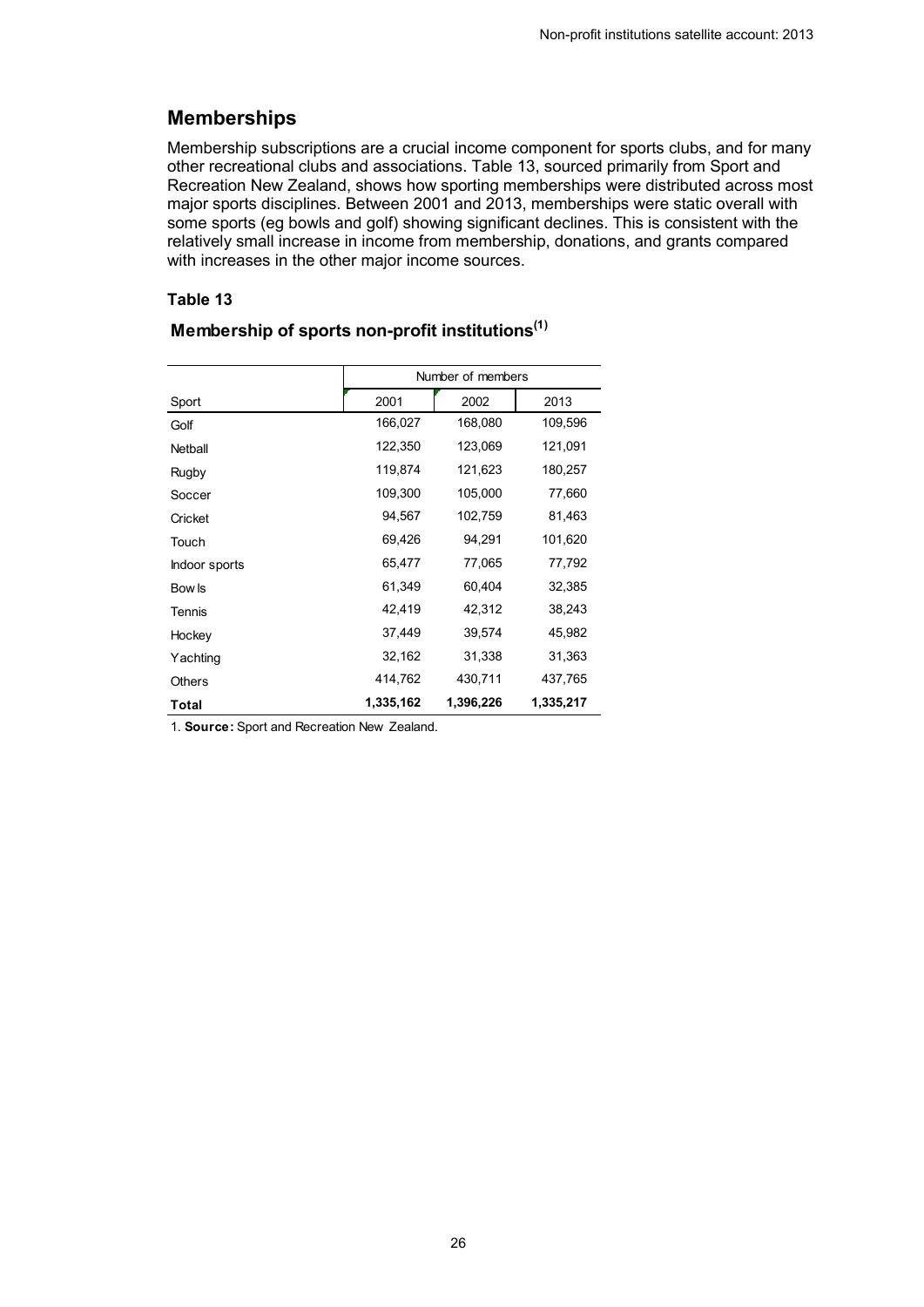## <span id="page-26-0"></span>Education and research

Education and research made up 15 percent of the total NPI contribution to GDP in 2013. In 2004, this activity group's contribution was 16 percent. Non-profit education and research is a relatively small sector in the New Zealand economy, unlike Australia, Canada, the USA, and the UK, where non-profit education is much larger. New Zealand's education institutions are mainly within the government sector.

This activity group includes playcentre associations, kindergarten associations, kōhanga reo, Christian school associations, and other private not-for-profit primary and secondary schools. Also included are business management schools, vocational and technical training institutions, adult/continuing education institutions, research trusts, and foundations. Within this activity group, 48 percent of NPIs are in the 'education and research support and ancillary services' subgroup. Many of these are parent teacher, or home and school, associations.

Between 2004 and 2013, the number of non-profit early childhood, and primary and secondary education, providers has grown, up from 2,210 to 2,455 institutions. In 2013 they made up 31 percent of all NPIs in the education and research activity group. NPIs providing higher education, other education, and research services were 21 percent of all NPIs in this activity group.

Despite a relatively high level of paid employment in this activity group, volunteering continued to play a significant role. In 2013, 77 percent of institutions did not employ paid staff. The education and research group is the second-largest employer after social services, and it made the third-largest contribution to GDP (15 percent). The employment count increased 24 percent between 2004 and 2013, to reach 24,990.

#### **Table 14**

## <span id="page-26-1"></span>**Education and research non-profit institutions**

Key statistics, 2004 and 2013

|                                         |      | Education<br>and<br>research | All $NPIS^{(1)}$ | Percentage<br>of all NPIs <sup>(1)</sup> | Rank <sup>(2)</sup> |
|-----------------------------------------|------|------------------------------|------------------|------------------------------------------|---------------------|
|                                         | 2004 |                              |                  |                                          |                     |
| Number of NPIs employing paid staff     |      | 1,670                        | 9,780            | 17.1                                     | 4                   |
| Number of NPIs not employing paid staff |      | 5,730                        | 87,220           | 6.6                                      | 6                   |
| Total number of NPIs                    |      | 7,400                        | 97,000           | 7.6                                      | 6                   |
| Number of employees                     |      | 20,140                       | 105,340          | 19.1                                     | $\overline{2}$      |
| Contribution to GDP $(\$000)^{(3)}$     |      | 581,154                      | 3,640,162        | 16.0                                     | $\overline{2}$      |
|                                         | 2013 |                              |                  |                                          |                     |
| Number of NPIs employing paid staff     |      | 1,696                        | 11,303           | 15.0                                     | 3                   |
| Number of NPIs not employing paid staff |      | 6,264                        | 102,807          | 6.1                                      | 6                   |
| Total number of NPIs                    |      | 7,960                        | 114,110          | 7.0                                      | 6                   |
| Number of employees                     |      | 24,990                       | 136,750          | 18.3                                     | $\overline{2}$      |
| Contribution to GDP $(\$000)^{(4)}$     |      | 902,839                      | 5,962,081        | 15.1                                     | 3                   |

1. Non-profit institutions.

2. Ranking among all 12 activity-based non-profit institutions groups.

3. March 2004 year.

4. March 2013 year.

**Note:** All count data are randomly rounded to protect confidentiality.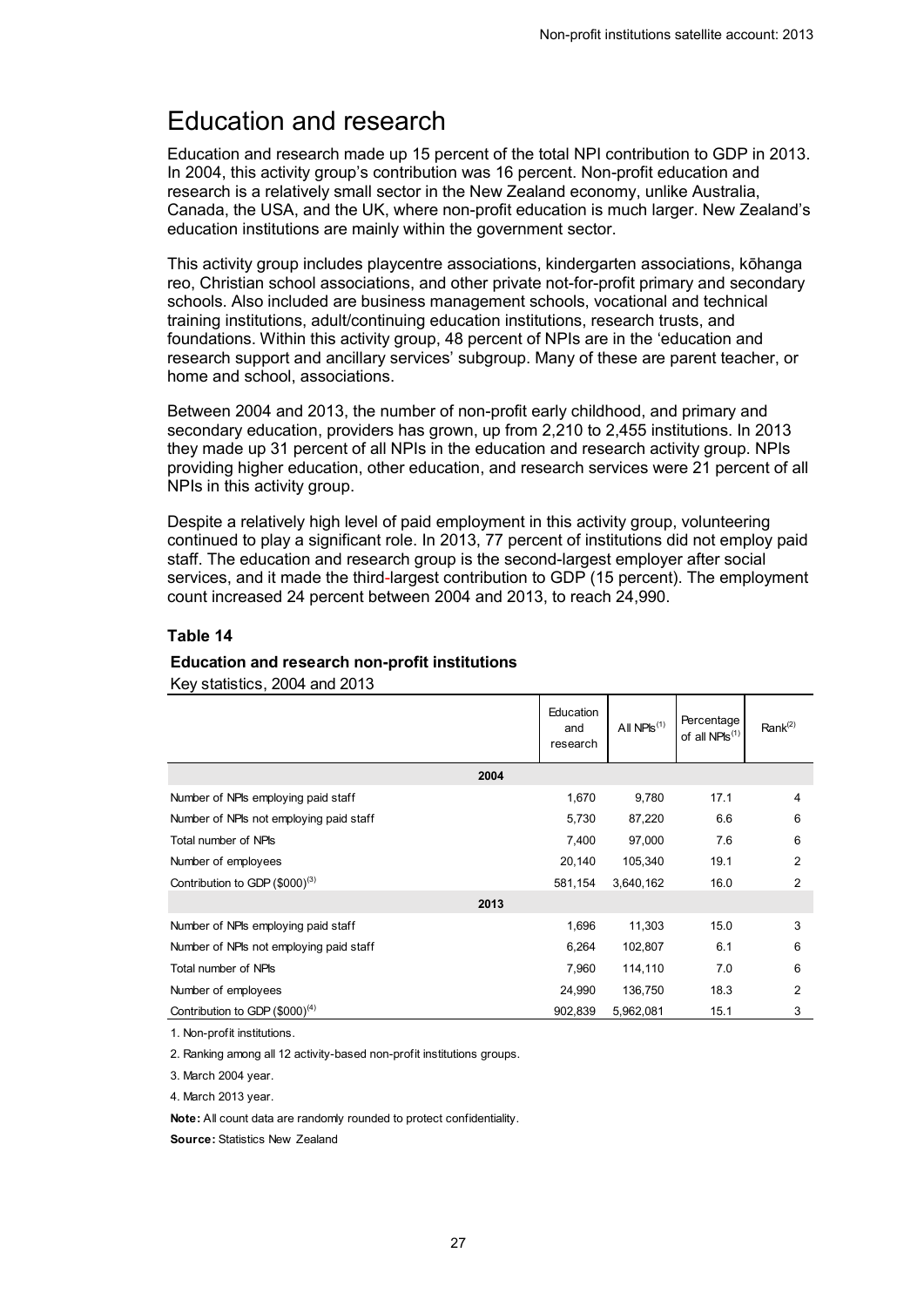The early childhood education subgroup provided over one-quarter of all NPIs in the education and research activity group in 2013, but it had 41 percent of the paid employees. The education and research group has a high level of paid employees, with 21 percent of NPIs employing paid staff.

One effect of a relatively high level of paid employment is seen in the group's contribution to GDP – it is large relative to the number of NPIs in the group.

#### **Table 15**

#### <span id="page-27-0"></span>**Education and Research Subgroups**

Key statistics, 2004 and 2013

|                                                                                                                 | Subgroup                                  |                                                 |                                                                                       |                                                                                |         |
|-----------------------------------------------------------------------------------------------------------------|-------------------------------------------|-------------------------------------------------|---------------------------------------------------------------------------------------|--------------------------------------------------------------------------------|---------|
|                                                                                                                 | Early<br>childhood<br>education<br>(2110) | Primary and<br>secondary<br>education<br>(2120) | Higher<br>education.<br>other<br>education<br>and<br>research<br>(2200,2300,<br>2400) | Education<br>and<br>research<br>support and<br>ancillary<br>services<br>(2999) | Total   |
| 2004                                                                                                            |                                           |                                                 |                                                                                       |                                                                                |         |
| Number of NPIs <sup>(1)</sup> employing paid staff                                                              | 990                                       | 75                                              | 510                                                                                   | 100                                                                            | 1,670   |
| Number of NPIs not employing paid staff                                                                         | 1,040                                     | 110                                             | 980                                                                                   | 3,590                                                                          | 5,730   |
| Total number of NPIs                                                                                            | 2,030                                     | 180                                             | 1,490                                                                                 | 3,690                                                                          | 7,400   |
| Number of employees                                                                                             | 8,800                                     | 4,330                                           | 6,050                                                                                 | 970                                                                            | 20,140  |
| Contribution to GDP $(\$000)^{(2)}$                                                                             | 155,600                                   | 169,372                                         | 216,279                                                                               | 39,902                                                                         | 581,154 |
| 2013                                                                                                            |                                           |                                                 |                                                                                       |                                                                                |         |
| Number of NPIs <sup>(1)</sup> employing paid staff                                                              | 880                                       | 40                                              | 485                                                                                   | 290                                                                            | 1,695   |
| Number of NPIs not employing paid staff                                                                         | 1,350                                     | 185                                             | 1,200                                                                                 | 3,530                                                                          | 6,265   |
| Total number of NPIs                                                                                            | 2,230                                     | 225                                             | 1,685                                                                                 | 3,820                                                                          | 7,960   |
| Number of employees                                                                                             | 10,355                                    | 5,105                                           | 8,415                                                                                 | 1,115                                                                          | 24,990  |
| Contribution to GDP $(\$000)^{(3)}$                                                                             | 263,064                                   | 227,945                                         | 333,143                                                                               | 78,687                                                                         | 902,839 |
| a war and a state of the state of the state of the state of the state of the state of the state of the state of |                                           |                                                 |                                                                                       |                                                                                |         |

1. Non-profit institutions.

2. March 2004 year.

3. March 2013 year.

**Note:** All count data has been randomly rounded to protect confidentiality.

#### **Table 16**

#### <span id="page-27-1"></span>**Education and research non-profit institutions**

| By number of paid employees, 2004 and 2013 |              |            |              |            |  |
|--------------------------------------------|--------------|------------|--------------|------------|--|
|                                            | Number of    |            | Number of    |            |  |
|                                            | non-profit   | Percentage | non-profit   | Percentage |  |
|                                            | institutions |            | institutions |            |  |
| Paid employees                             | 2004         |            | 2013         |            |  |
| 0                                          | 5.730        | 77.4       | 6.264        | 78.7       |  |
| $1 - 5$                                    | 890          | 12.0       | 886          | 11.1       |  |
| $6 - 19$                                   | 600          | 8.1        | 615          | 7.7        |  |
| $20 - 99$                                  | 150          | 2.0        | 147          | 1.8        |  |
| $100+$                                     | 30           | 0.4        | 48           | 0.6        |  |
| Total                                      | 7.400        | 100.0      | 7,960        | 100.0      |  |

**Note:** All count data has been randomly rounded to protect confidentiality.

Individual figures may not sum to total due to rounding.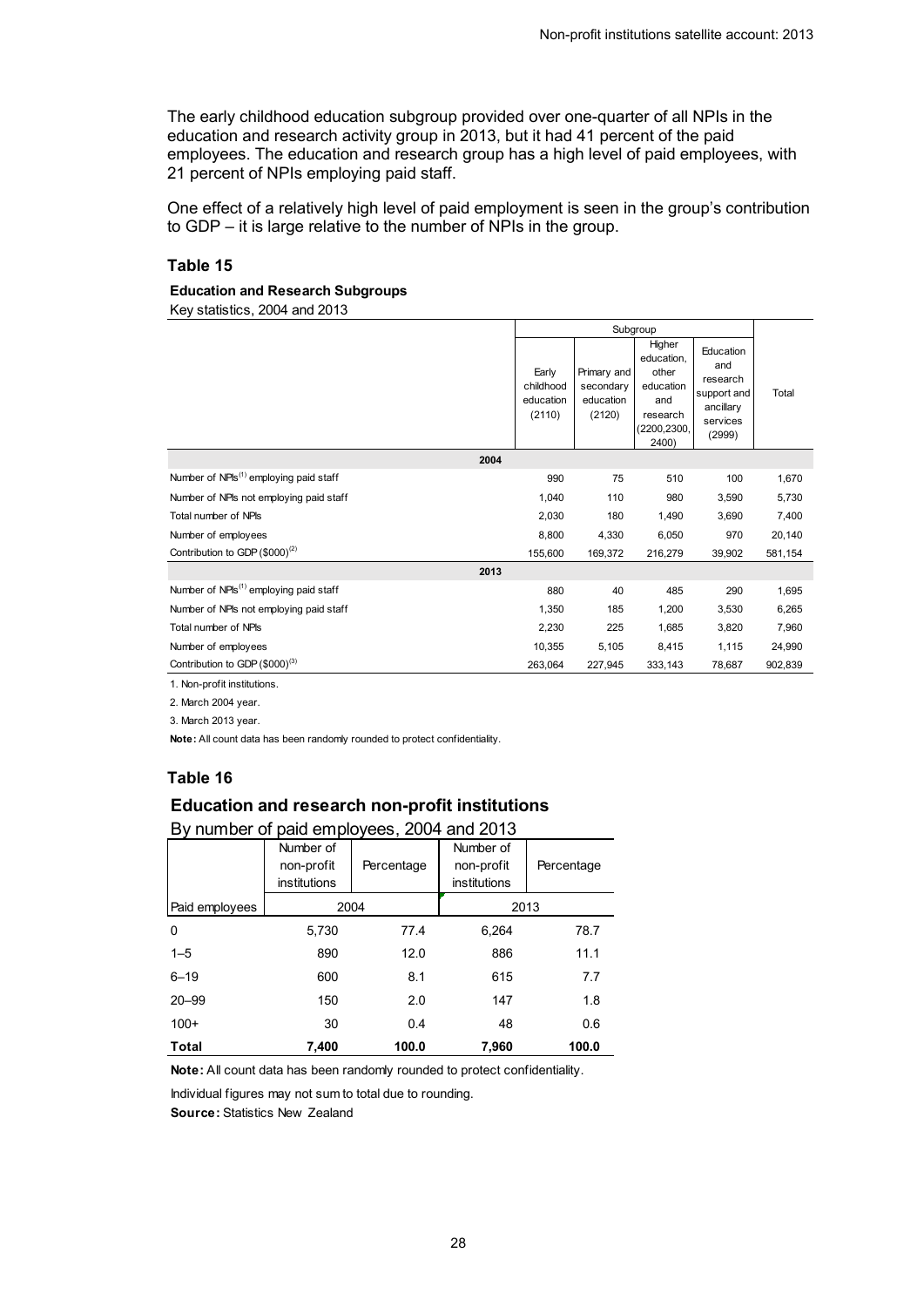#### **Income and expenditure**

Government grants made up 63 percent of the income of early childhood education in 2013. In 2004, 71 percent of income was from this source. In contrast, private schools are funded mainly from school fees and government grants, both being treated as contracted goods and services. The NPISA treats these as sales, with the result that sales of goods and services made up the majority of primary and secondary school education income.

Both income and expenditure increased significantly between 2004 and 2013. This is a result of increased activity, particularly in the early childhood education, and the higher education, other education, and research subgroups.

#### **Table 17**

#### <span id="page-28-0"></span>**Education and research non-profit institutions**

Income and expenditure

March year

|                          |                                                 | Income/expenditure |         |           |         |
|--------------------------|-------------------------------------------------|--------------------|---------|-----------|---------|
|                          |                                                 | \$(000)            | Percent | \$(000)   | Percent |
|                          |                                                 |                    | 2004    | 2013      |         |
| Income                   |                                                 |                    |         |           |         |
|                          | Sales of goods and services                     | 503,404            | 48.3    | 852,495   | 46.6    |
|                          | Interest received                               | 21,683             | 2.1     | 52,818    | 2.9     |
|                          | Dividends received                              | 3,438              | 0.3     | 6,618     | 0.4     |
|                          | Membership, donations and grants <sup>(1)</sup> | 109.359            | 10.5    | 332,330   | 18.2    |
|                          | Government grants <sup>(2)</sup>                | 400,937            | 38.5    | 581,929   | 31.8    |
|                          | Insurance claims                                | 3,062              | 0.3     | 2,231     | 0.1     |
| <b>Total income</b>      |                                                 | 1,041,883          | 100.0   | 1,828,421 | 100.0   |
| <b>Expenditure</b>       |                                                 |                    |         |           |         |
|                          | Purchases of goods and services <sup>(3)</sup>  | 402.070            | 42.4    | 571,254   | 39.8    |
|                          | Compensation of employees                       | 517,438            | 54.6    | 798,789   | 55.7    |
|                          | Taxes on production                             | 3,703              | 0.4     | 8.155     | 0.6     |
|                          | Donations paid                                  | 9,114              | 1.0     | 34,601    | 2.4     |
|                          | Interest payments                               | 10,159             | 1.1     | 13,181    | 0.9     |
|                          | Net insurance premiums                          | 5,400              | 0.6     | 8,160     | 0.6     |
| <b>Total expenditure</b> |                                                 | 947,884            | 100.0   | 1,434,140 | 100.0   |
| <b>Surplus</b>           |                                                 |                    |         |           |         |
|                          | Income minus expenditure                        | 93,999             |         | 394,281   |         |

1. This does not include government grants.

2. Government grants does not include government contracts.

3. This is also referred to as intermediate consumption.

#### **Symbol:**

… not applicable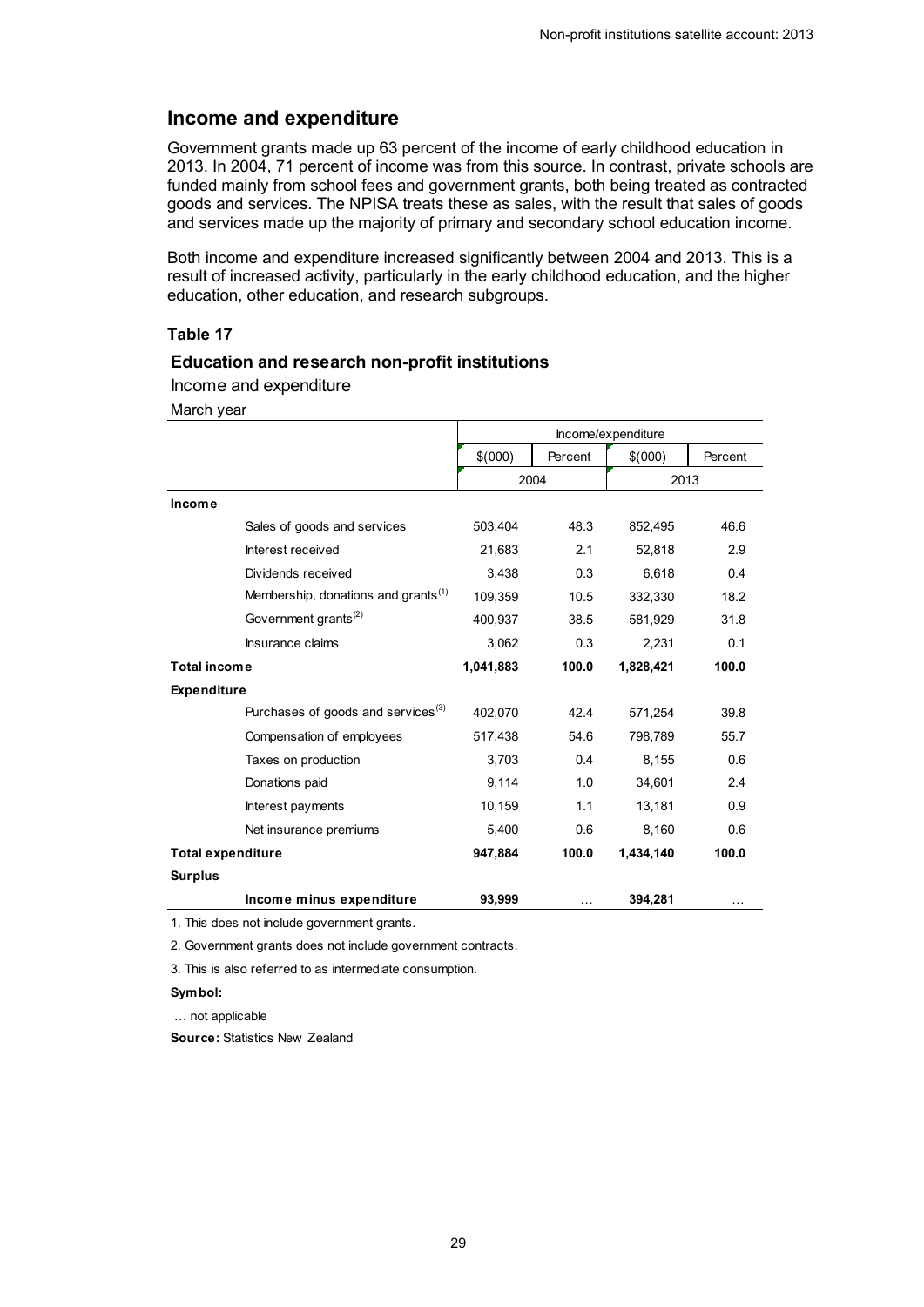## <span id="page-29-0"></span>**Health**

In New Zealand most hospitals are publicly owned and therefore not included in the NPISA.

However, there is a small number of privately owned hospitals, some of which are run as NPIs. Other types of institution in this activity group are: hospices, nursing homes, emergency medical services, not-for-profit outpatient services, public health education, primary health services, and mental health services. The group also includes primary health organisations, which are responsible for coordinating the delivery of primary health care to defined populations.

It is not always easy to differentiate institutions within the health activity group, or between health and social services, especially when some NPIs provide a range of care options. Generally speaking, we classify institutions that provide care or treatment for people experiencing health issues within health, while NPIs providing information and support to individuals and families are usually placed within social services.

#### **Table 18**

#### <span id="page-29-1"></span>**Health non-profit institutions**

Key statistics, 2004 and 2013

|                                            | Health  | All $NPIS^{(1)}$ | Percentage of<br>all NPIs $(1)$ | Rank $(2)$ |
|--------------------------------------------|---------|------------------|---------------------------------|------------|
|                                            | 2004    |                  |                                 |            |
| Number of NPIs employing paid staff        | 450     | 9,780            | 4.6                             | 7          |
| Number of NPIs not employing paid staff    | 1,770   | 87,220           | 2.0                             | 9          |
| Total number of NPIs                       | 2,210   | 97,000           | 2.3                             | 9          |
| Number of employees                        | 15,090  | 105,340          | 14.3                            | 4          |
| Contribution to GDP (\$000) <sup>(3)</sup> | 466,812 | 3,640,162        | 12.8                            | 4          |
|                                            | 2013    |                  |                                 |            |
| Number of NPIs employing paid staff        | 549     | 11,303           | 4.9                             | 6          |
| Number of NPIs not employing paid staff    | 2,461   | 102,807          | 2.4                             | 9          |
| Total number of NPIs                       | 3,010   | 114,110          | 2.6                             | 9          |
| Number of employees                        | 21,560  | 136,750          | 15.8                            | 3          |
| Contribution to GDP (\$000) <sup>(4)</sup> | 877,945 | 5,962,081        | 14.7                            | 4          |

1. Non-profit institutions.

2. Ranking among all 12 activity-based non-profit institutions groups.

3. March 2004 year.

4. March 2013 year.

**Note:** All count data is randomly rounded to protect confidentiality.

**Source:** Statistics New Zealand

Health provided 15 percent of the total NPI contribution to GDP in 2013. In 2004, its contribution was 13 percent.

There is a strong correlation between paid employment and contribution to GDP. While health NPIs were only 2.6 percent of all NPIs, this activity group had 21,560 paid employees in 2013 (16 percent of all NPI employment). This compares with 2004, when 15,090 paid employees represented 14 percent of all NPI employment.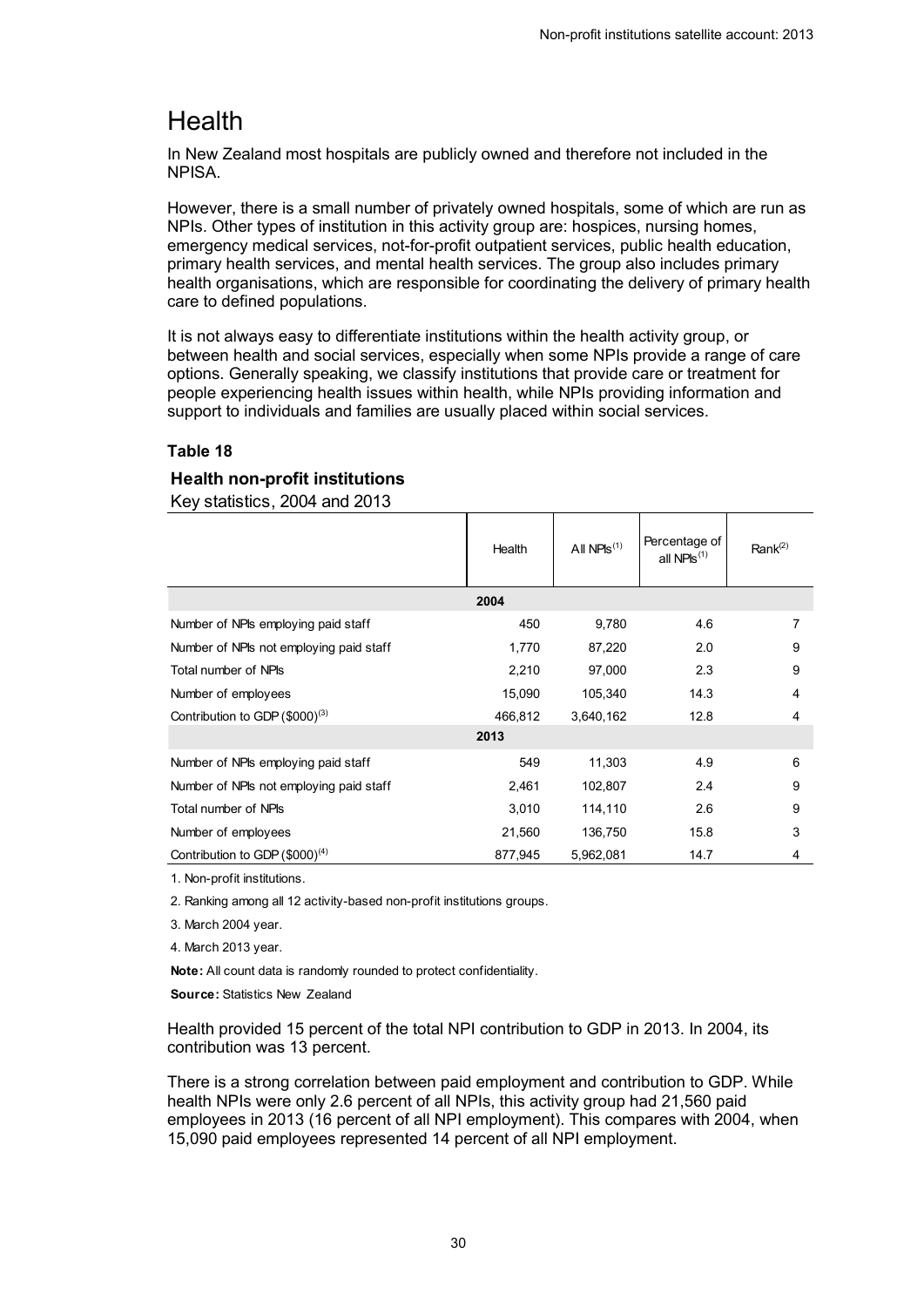#### <span id="page-30-0"></span>**Health non-profit institutions**

### By number of employees, 2004 and 2013

|                | Number of    |            | Number of           |            |
|----------------|--------------|------------|---------------------|------------|
|                | non-profit   | Percentage | non-profit          | Percentage |
|                | institutions |            | <i>institutions</i> |            |
| Paid employees |              | 2004       |                     | 2013       |
| 0              | 1,770        | 80.1       | 2,461               | 81.8       |
| $1 - 5$        | 220          | 10.9       | 240                 | 8.0        |
| $6 - 19$       | 130          | 6.3        | 159                 | 5.3        |
| $20 - 99$      | 70           | 3.8        | 111                 | 3.7        |
| $100+$         | 30           | 1.4        | 39                  | 1.3        |
| Total          | 2,210        | 100.0      | 3,010               | 100.0      |

**Note:** All count data is randomly rounded to protect confidentiality.

Individual figures may not sum to total due to rounding.

**Source:** Statistics New Zealand

### **Income and expenditure**

NPI income in the health activity group was dominated by sales of goods and services. In 2013, 85 percent of income came from this source, compared with 82 percent in 2004. The major sales component is contract payments made by government departments and district health boards to non-profit providers. In 2013, government contract payments to non-profit health providers were estimated at \$1,815 million.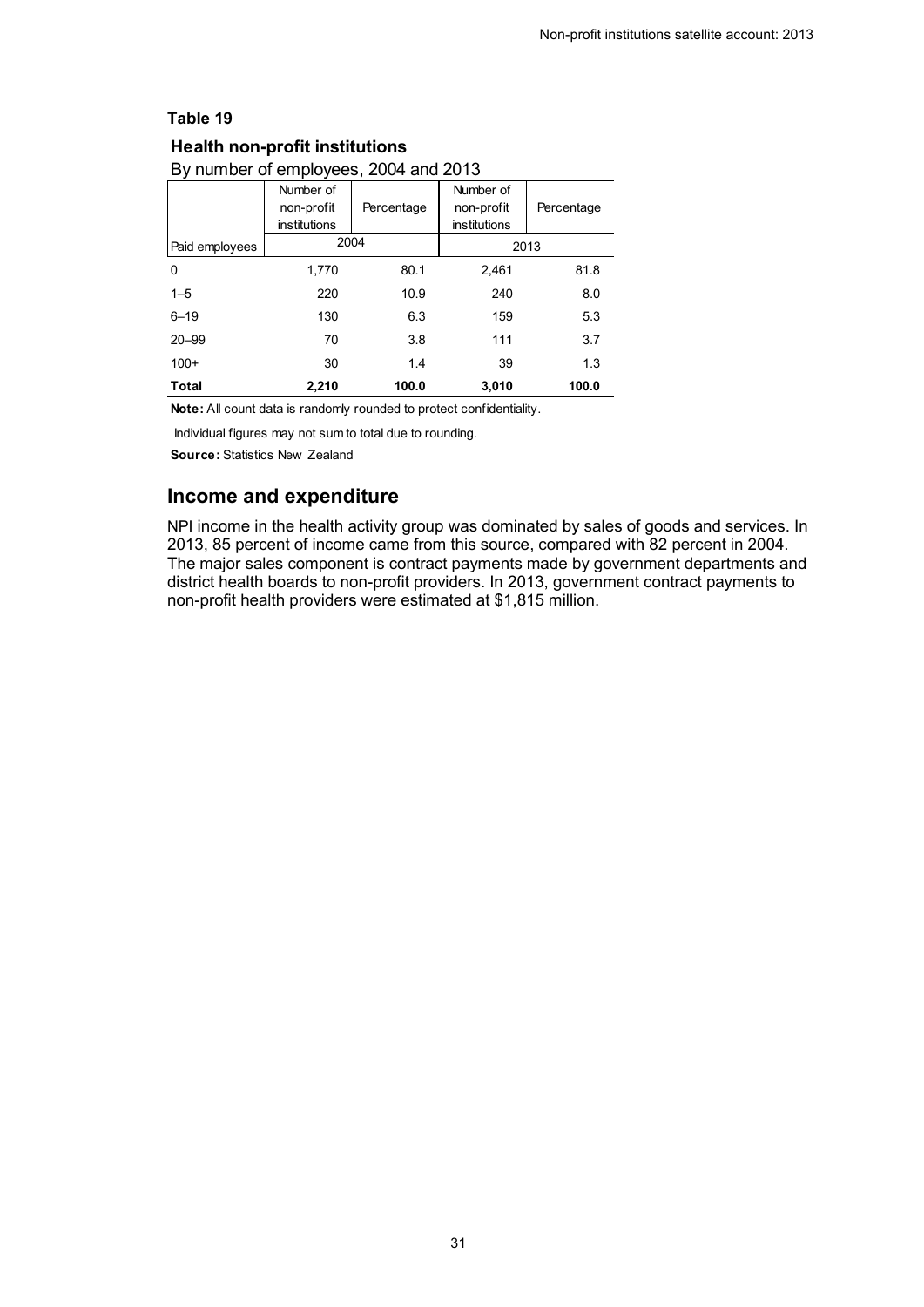#### <span id="page-31-1"></span>**Health non-profit institutions**

Income and expenditure

March year

|                          |                                                 | Income/expenditure |         |           |          |
|--------------------------|-------------------------------------------------|--------------------|---------|-----------|----------|
|                          |                                                 | \$(000)            | Percent | \$(000)   | Percent  |
|                          |                                                 | 2004               |         |           | 2013     |
| <b>Income</b>            |                                                 |                    |         |           |          |
|                          | Sales of goods and services                     | 694,178            | 81.5    | 1,751,485 | 84.9     |
|                          | Interest received                               | 11,024             | 1.3     | 36,881    | 1.8      |
|                          | Dividends received                              | 11,122             | 1.3     | 3,736     | 0.2      |
|                          | Membership, donations and grants <sup>(1)</sup> | 103,654            | 12.2    | 141,025   | 6.8      |
|                          | Government grants <sup>(2)</sup>                | 30,314             | 3.6     | 128,630   | 6.2      |
|                          | Insurance claims                                | 1,323              | 0.2     | 911       | 0.0      |
| <b>Total income</b>      |                                                 | 851,614            | 100.0   | 2,062,668 | 100.0    |
| <b>Expenditure</b>       |                                                 |                    |         |           |          |
|                          | Purchases of goods and services <sup>(3)</sup>  | 335,689            | 46.7    | 1,212,003 | 63.3     |
|                          | Compensation of employees                       | 362,787            | 50.5    | 654,543   | 34.2     |
|                          | Taxes on production                             | 2,290              | 0.3     | 4,888     | 0.3      |
|                          | Donations paid                                  | 11,536             | 1.6     | 34,396    | 1.8      |
|                          | Interest payments                               | 3,544              | 0.5     | 5,070     | 0.3      |
|                          | Net insurance premiums                          | 2,333              | 0.3     | 5,230     | 0.3      |
| <b>Total expenditure</b> |                                                 | 718,180            | 100.0   | 1,916,130 | 100.0    |
| <b>Surplus</b>           |                                                 |                    |         |           |          |
|                          | Income minus expenditure                        | 133,434            | .       | 146,538   | $\cdots$ |

1.This does not include government grants.

2.Government grants does not include government contracts.

3.This is also referred to as intermediate consumption.

**Symbol:** 

… not applicable

**Source:** Statistics New Zealand

## <span id="page-31-0"></span>Social services

The social services group provides the largest contribution to GDP (24 percent in 2013) of all non-profit activity groups. In 2004 its contribution was very similar (23 percent). It is the second-largest activity group by number of institutions and includes social service providers such as: emergency and relief services, institutions providing income support and maintenance, services for the disabled and elderly, food banks, child welfare, youth services, addiction counselling, and family services.

Iwi-related social services are an important part of this group, as are social services provided by religious institutions.

It is not always easy to differentiate the classification of non-profit institutions between social services and other groups, especially health. For example, while retirement villages or accommodation for the elderly are classified to social services, nursing homes are classified to the health activity group. Such classification is becoming more difficult as more institutions move to providing whole of life care with hospital/nursing home facilities built alongside accommodation.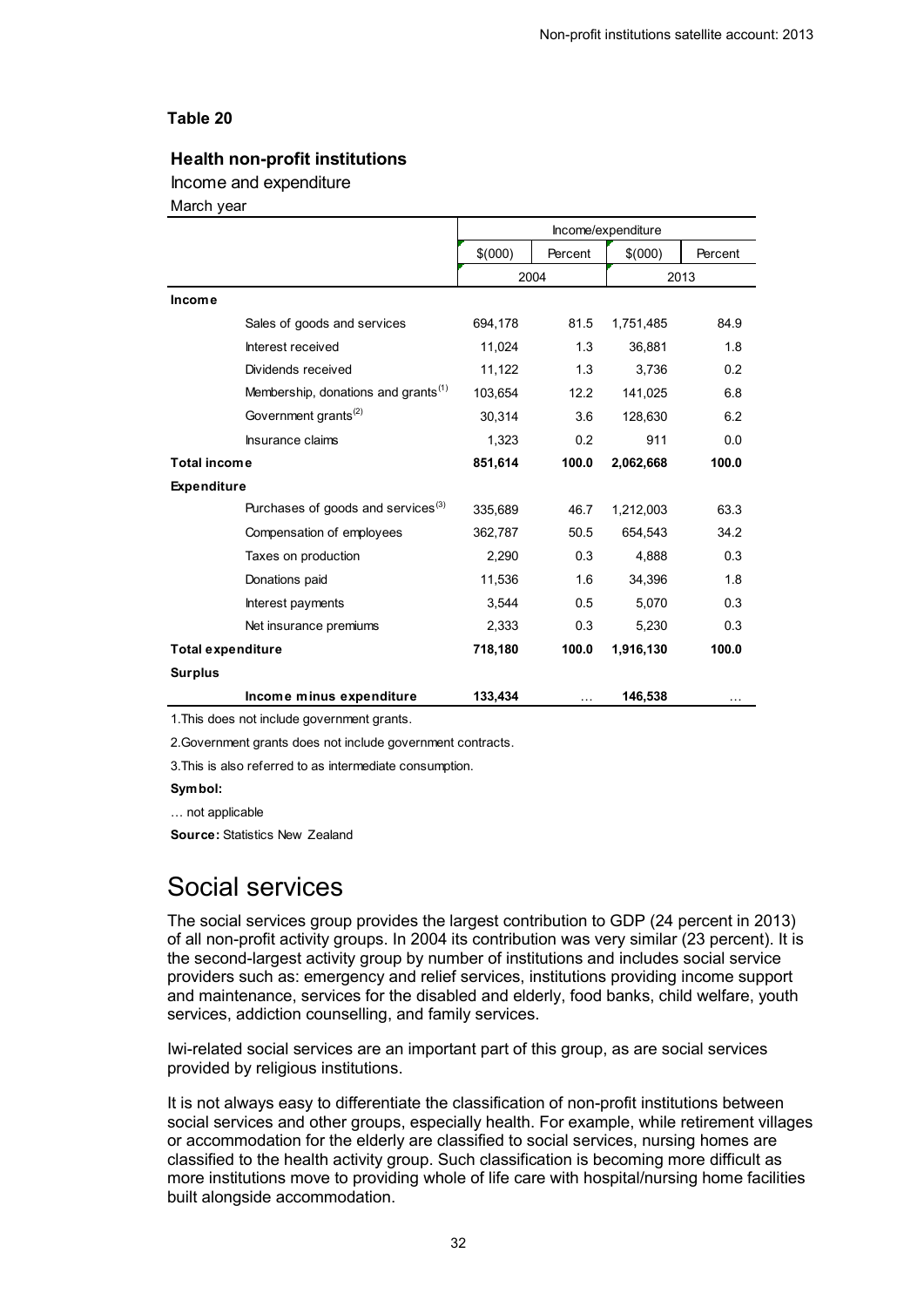### <span id="page-32-0"></span>**Table 21 Social services non-profit institutions**

Key statistics, 2004 and 2013

|                                         | Social<br>services | All $NPIS^{(1)}$ | Percentage of<br>all $NPIs^{(1)}$ | Rank $(2)$     |
|-----------------------------------------|--------------------|------------------|-----------------------------------|----------------|
|                                         | 2004               |                  |                                   |                |
| Number of NPIs employing paid staff     | 1,750              | 9,780            | 17.9                              | 3              |
| Number of NPIs not employing paid staff | 9,520              | 87,220           | 10.9                              | $\overline{2}$ |
| Total number of NPIs                    | 11,280             | 97,000           | 11.6                              | $\overline{2}$ |
| Number of employees                     | 31,480             | 105,340          | 29.9                              |                |
| Contribution to GDP $(\$000)^{(3)}$     | 822,970            | 3,640,162        | 22.6                              |                |
|                                         | 2013               |                  |                                   |                |
| Number of NPIs employing paid staff     | 1,563              | 11,303           | 13.8                              | 4              |
| Number of NPIs not employing paid staff | 13,247             | 102,807          | 12.9                              | $\overline{2}$ |
| Total number of NPIs                    | 14,810             | 114,110          | 13.0                              | 2              |
| Number of employees                     | 38,830             | 136,750          | 28.4                              |                |
| Contribution to GDP $(\$000)^{(4)}$     | 1,416,830          | 5,962,081        | 23.8                              |                |

1. Non-profit institutions.

2. Ranking among all 12 activity-based non-profit institutions groups.

3. March 2004 year.

5. March 2013 year.

**Note:** All count data is randomly rounded to protect confidentiality. **Source:** Statistics New Zealand

The social services activity group had 38,830 paid employees in 2013, compared with 31,480 in 2004. This made this group the largest employer of all NPI activity groups. Nonprofit social service providers that employ paid staff had an average of 25 employees each, well above the average of 18 in 2004. This is also well above the NPI sector average of 12, but not as large as health (an average of 39 employees).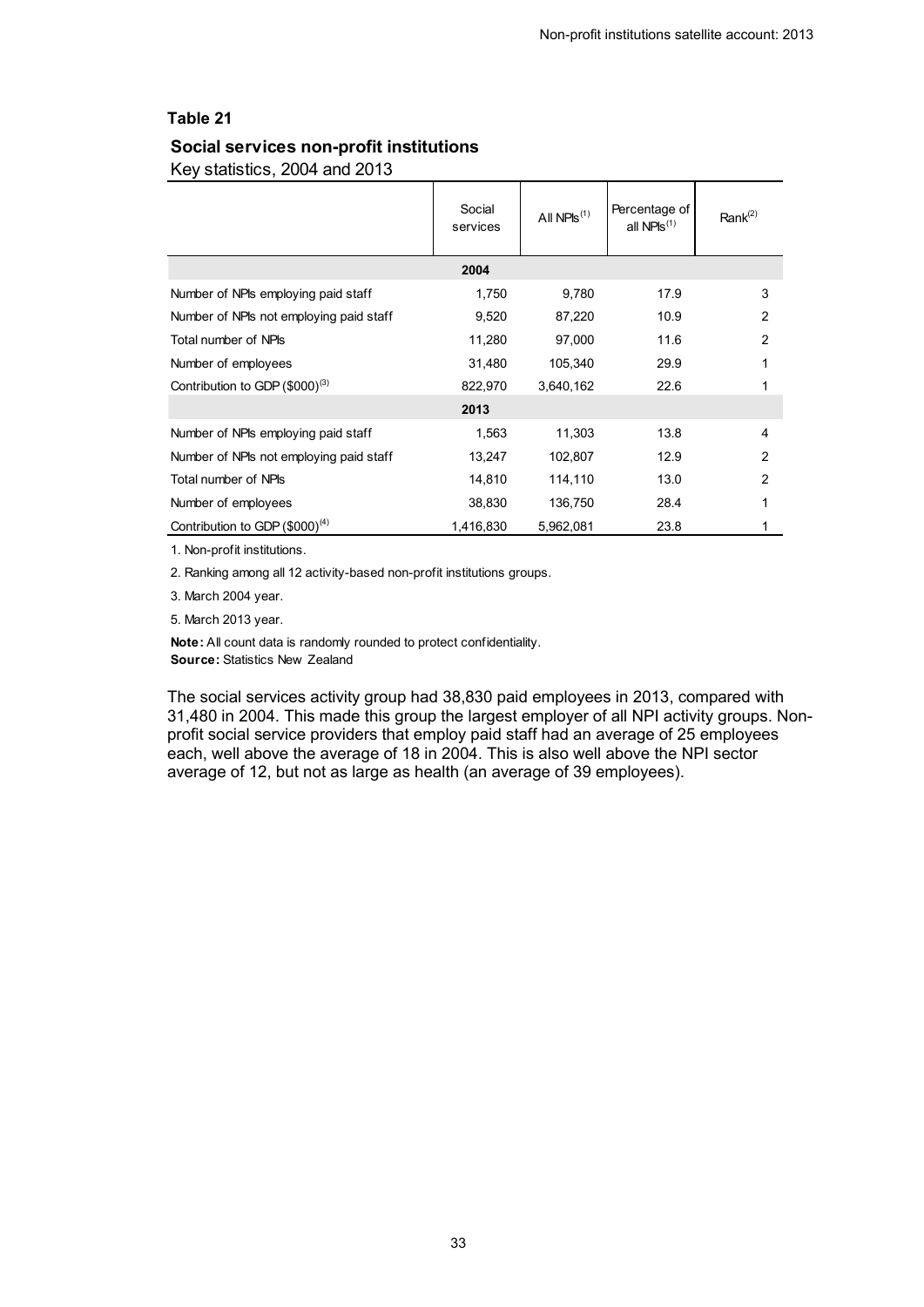#### <span id="page-33-0"></span>**Social services non-profit institutions**

| Dy Hurliber of paid employees, 2004 and 2013 |              |            |              |            |  |  |
|----------------------------------------------|--------------|------------|--------------|------------|--|--|
|                                              | Number of    |            | Number of    |            |  |  |
|                                              | non-profit   | Percentage | non-profit   | Percentage |  |  |
|                                              | institutions |            | institutions |            |  |  |
| Paid employees                               | 2004         |            | 2013         |            |  |  |
| 0                                            | 9,520        | 84.4       | 13,247       | 89.4       |  |  |
| $1 - 5$                                      | 930          | 8.2        | 866          | 5.8        |  |  |
| $6 - 19$                                     | 540          | 4.8        | 399          | 2.7        |  |  |
| $20 - 99$                                    | 230          | 2.0        | 234          | 1.6        |  |  |
| $100+$                                       | 50           | 0.4        | 64           | 0.4        |  |  |
| Total                                        | 11.280       | 100.0      | 14,810       | 100.0      |  |  |

## By number of paid employees, 2004 and 2013

**Note:** All count data has been randomly rounded to protect confidentiality.

Individual figures may not sum to total due to rounding.

**Source:** Statistics New Zealand

#### **Income and expenditure**

Payments by government to social services NPIs are generally treated as sales in the satellite account. The major component of these sales is contract payments made by government departments and district health boards. In 2013, government contract payments to social service providers were estimated to be \$557 million.

Compensation of employees increased from \$759 million in 2004 to reach \$1,355 million in 2013. This reflected the increased number of paid employees and indicates that a significant amount of funding is spent on employing staff to deliver services.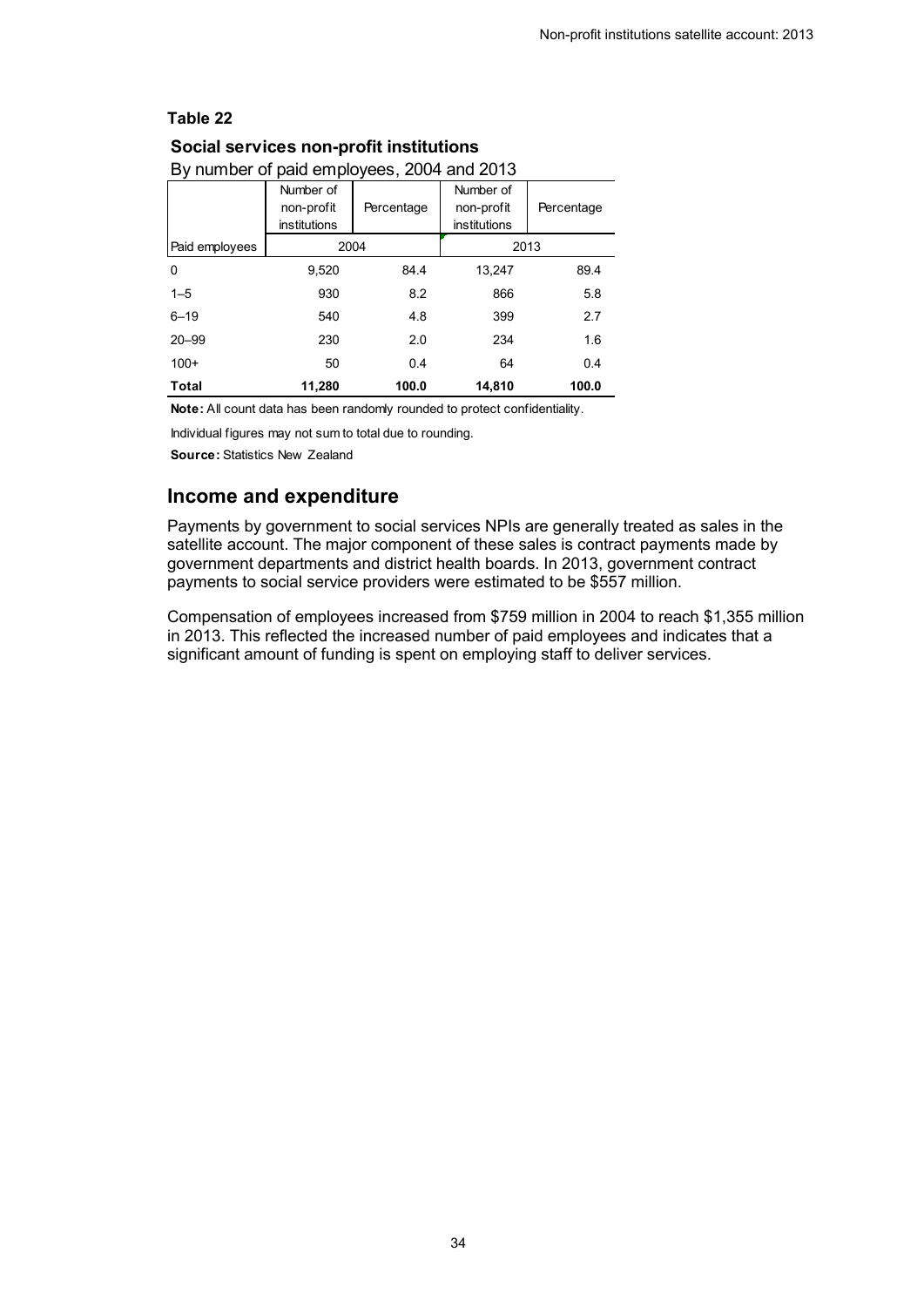#### <span id="page-34-1"></span>**Social services non-profit institutions**

#### Income and expenditure

March year

|                          |                                                 | Income/expenditure |         |           |         |
|--------------------------|-------------------------------------------------|--------------------|---------|-----------|---------|
|                          |                                                 | \$(000)            | Percent | \$(000)   | Percent |
|                          |                                                 |                    | 2004    | 2013      |         |
| Income                   |                                                 |                    |         |           |         |
|                          | Sales of goods and services                     | 1,013,297          | 72.7    | 1,500,922 | 63.4    |
|                          | Interest received                               | 33,854             | 2.4     | 70,120    | 3.0     |
|                          | Dividends received                              | 6.595              | 0.5     | 9.378     | 0.4     |
|                          | Membership, donations and grants <sup>(1)</sup> | 254,032            | 18.2    | 440,332   | 18.6    |
|                          | Government grants <sup>(2)</sup>                | 83,306             | 6.0     | 345,541   | 14.6    |
|                          | Insurance claims                                | 3,170              | 0.2     | 2,182     | 0.1     |
| <b>Total income</b>      |                                                 | 1,394,255          | 100.0   | 2,368,475 | 100.0   |
| <b>Expenditure</b>       |                                                 |                    |         |           |         |
|                          | Purchases of goods and services <sup>(3)</sup>  | 528,356            | 39.8    | 695,895   | 32.6    |
|                          | Compensation of employees                       | 758,734            | 57.2    | 1,354,689 | 63.5    |
|                          | Taxes on production                             | 6,439              | 0.5     | 13,597    | 0.6     |
|                          | Donations paid                                  | 13,091             | 1.0     | 52,182    | 2.4     |
|                          | Interest payments                               | 13,811             | 1.0     | 9,140     | 0.4     |
|                          | Net insurance premiums                          | 5,591              | 0.4     | 8.256     | 0.4     |
| <b>Total expenditure</b> |                                                 | 1,326,023          | 100.0   | 2,133,759 | 100.0   |
| <b>Surplus</b>           |                                                 |                    |         |           |         |
|                          | Income minus expenditure                        | 68,232             |         | 234,716   |         |

1. This does not include government grants.

2. Government grants does not include government contracts.

3. This is also referred to as intermediate consumption.

#### **Symbol:**

… not applicable.

**Source:** Statistics New Zealand

## <span id="page-34-0"></span>Environment

New Zealand has a strong appreciation of environment-focused institutions making a difference in the community. However, the range and diversity of such institutions makes it difficult to define these institutions. The NZSCNPO environment group is broadly based. It encompasses all NPIs having a direct relationship with wild or domestic plant or animal life, or with the physical environment.

In 2004 we identified 1,310 of these institutions. By 2013 this number had grown to 1,850. However, this may understate the actual number of institutions – due to the difficulty of identifying many of the more informal groups that operate with an environmental focus.

The environment activity group is split between the environment subgroup and the animal protection subgroup. The environment subgroup includes NPIs that promote pollution abatement and control, natural resource conservation, and the protection and beautification of open spaces. Animal protection includes institutions involved with animal protection and welfare, wildlife preservation, and veterinary services.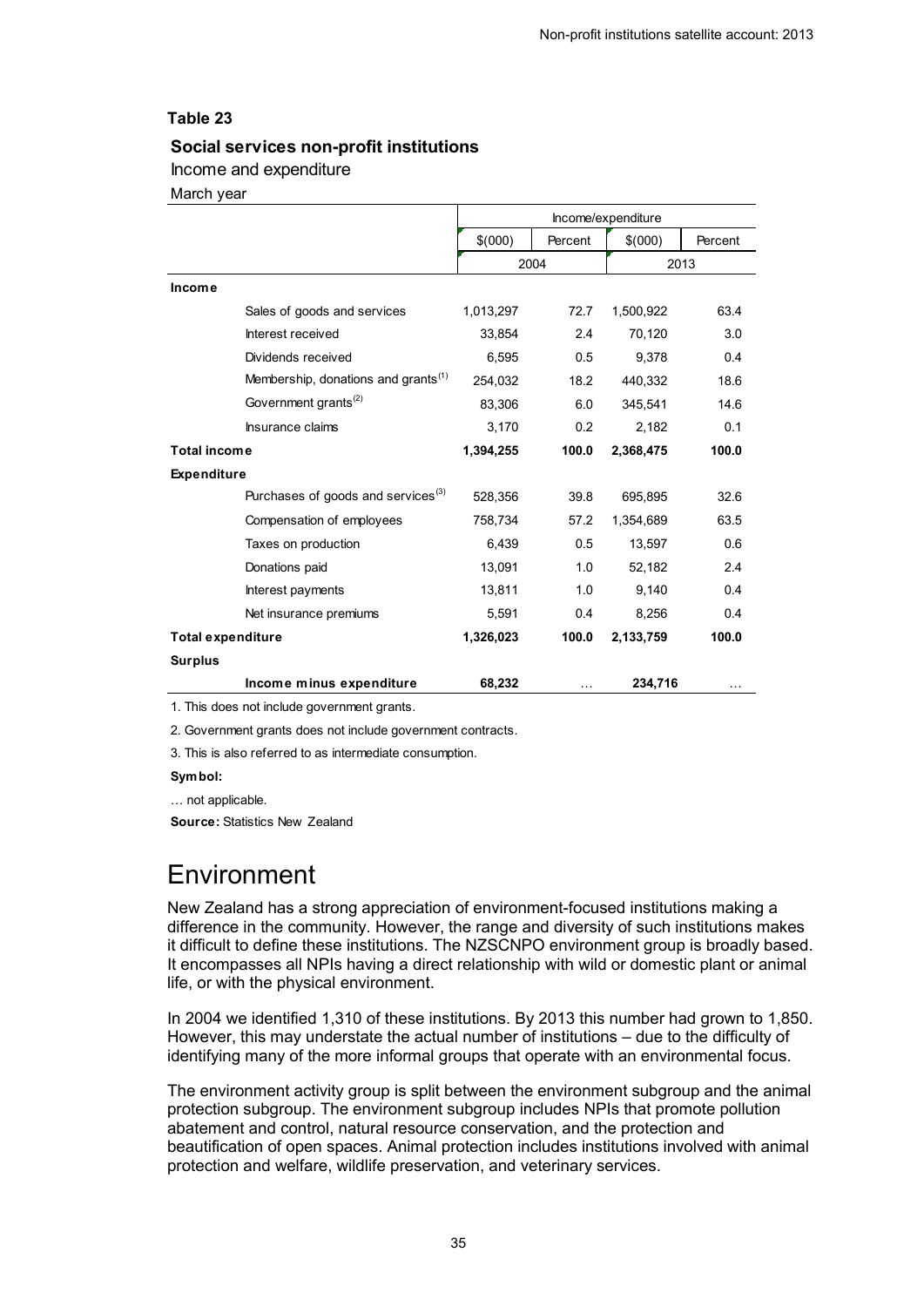#### <span id="page-35-0"></span>**Environment non-profit institutions**

Key statistics, 2004 and 2013

|                                         | Environment | All $NPIS^{(1)}$ | Percentage of<br>all $NPIs^{(1)}$ | Rank <sup>(2)</sup> |
|-----------------------------------------|-------------|------------------|-----------------------------------|---------------------|
|                                         | 2004        |                  |                                   |                     |
| Number of NPIs employing paid staff     | 110         | 9,780            | 1.1                               | 10                  |
| Number of NPIs not employing paid staff | 1,210       | 87,220           | 1.4                               | 10                  |
| Total number of NPIs                    | 1,310       | 97,000           | 1.4                               | 10                  |
| Number of employees                     | 1,020       | 105,340          | 1.0                               | 9                   |
| Contribution to GDP $(\$000)^{(3)}$     | 39,193      | 3,640,162        | 1.1                               | 10                  |
|                                         | 2013        |                  |                                   |                     |
| Number of NPIs employing paid staff     | 222         | 11,303           | 2.0                               | 10                  |
| Number of NPIs not employing paid staff | 1,628       | 102,807          | 1.6                               | 10                  |
| Total number of NPIs                    | 1,850       | 114,110          | 1.6                               | 10                  |
| Number of employees                     | 2,080       | 136,750          | 1.5                               | 9                   |
| Contribution to GDP $(\$000)^{(4)}$     | 18,820      | 5,962,081        | 0.3                               | 11                  |

1. Non-profit institutions.

2. Ranking among all 12 activity-based non-profit institutions groups.

3. March 2004 year.

4. March 2013 year.

**Note:** All count data is randomly rounded to protect confidentiality.

**Source:** Statistics New Zealand

Environment is a relatively small group, containing just 1.6 percent of all NPIs. Similarly, it has fewer than 1.5 percent of employees and contributes about the same percentage to GDP. Much of the GDP contribution comes from the large-employing NPIs, including national and international environmental NPIs, the Animal Health Board (restructured in 2013), and farmers' veterinary cooperatives (fewer in number since 2004).

In 2013, 88 percent of environmental institutions relied solely on volunteer labour to function, compared with 92 percent in 2004. However, while the number of NPIs employing staff has increased, less than 8 percent employ six or more people.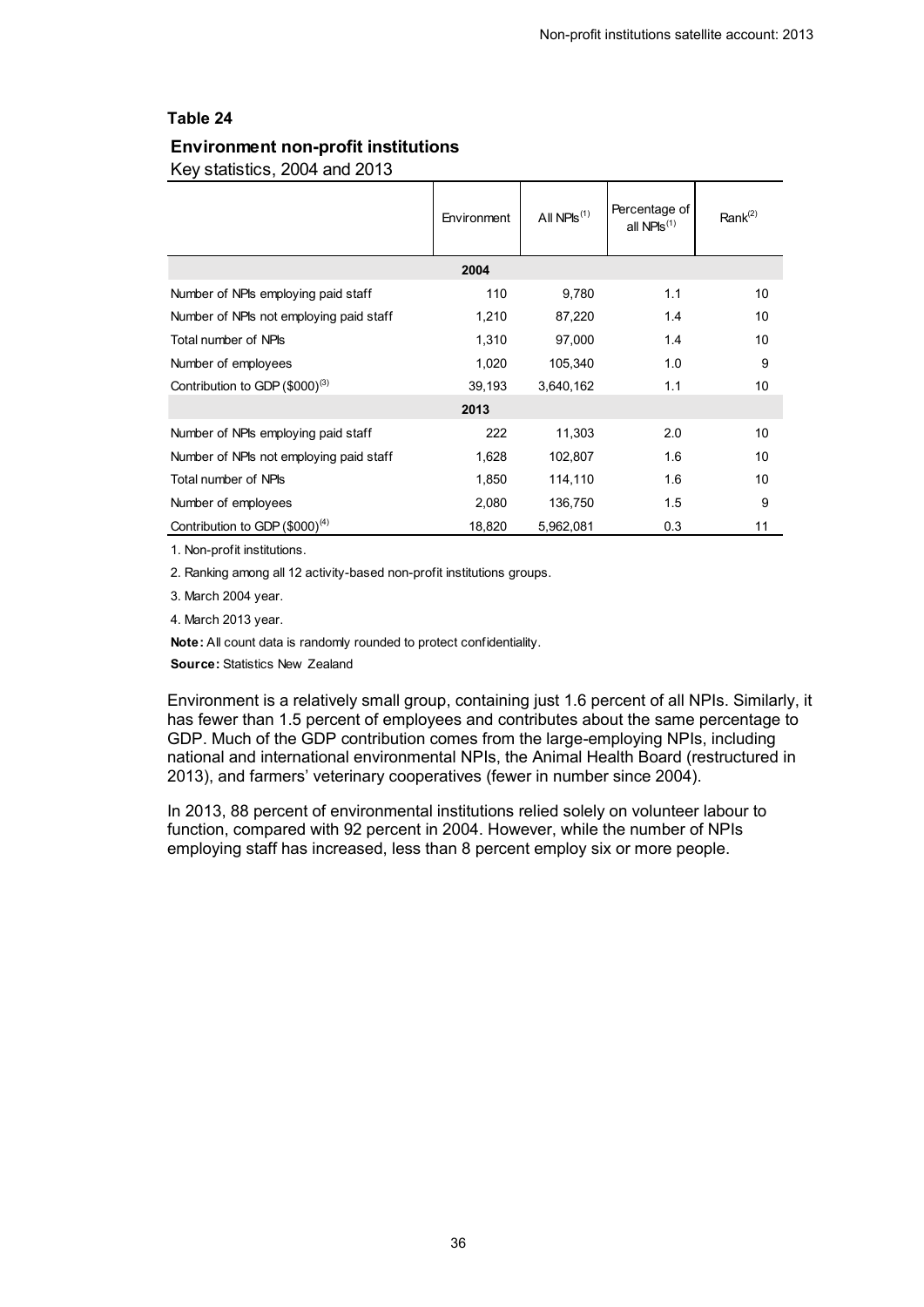#### <span id="page-36-0"></span>**Environment non-profit institutions**

| By number of paid employees, 2004 and 2013 |              |            |              |            |  |  |
|--------------------------------------------|--------------|------------|--------------|------------|--|--|
|                                            | Number of    |            | Number of    |            |  |  |
|                                            | non-profit   | Percentage | non-profit   | Percentage |  |  |
|                                            | institutions |            | institutions |            |  |  |
| Paid employees                             | 2004         |            | 2013         |            |  |  |
| 0                                          | 1,210        | 92.4       | 1,628        | 88.0       |  |  |
| $1 - 5$                                    | 55           | 4.2        | 156          | 8.4        |  |  |
| $6 - 19$                                   | 30           | 2.3        | 40           | 2.2        |  |  |
| $20 - 99$                                  | 18           | 1.4        | 23           | 1.2        |  |  |
| $100+$                                     | 0            | 0.0        | 3            | 0.2        |  |  |
| <b>Total</b>                               | 1,310        | 100.0      | 1,850        | 100.0      |  |  |

#### By number of paid employees, 2004 and 2013

**Note:** All count data has been randomly rounded to protect confidentiality.

Individual figures may not sum to total due to rounding.

**Source:** Statistics New Zealand

#### **Income and expenditure**

The main source of income for the environment activity group in 2013 was the sale of goods and services (60 percent). This is lower than in 2004 when 78 percent of income came from this source. In 2013, membership, donations, and grants made up almost onequarter of total income, up from 16 percent in 2004.

Purchases of goods and services increased 44 percent (\$49 million) between 2004 and 2013. When combined with a \$28 million increase in compensation of employees over the same period, total expenditure rose \$83 million (56 percent), slightly more than the increase in total income.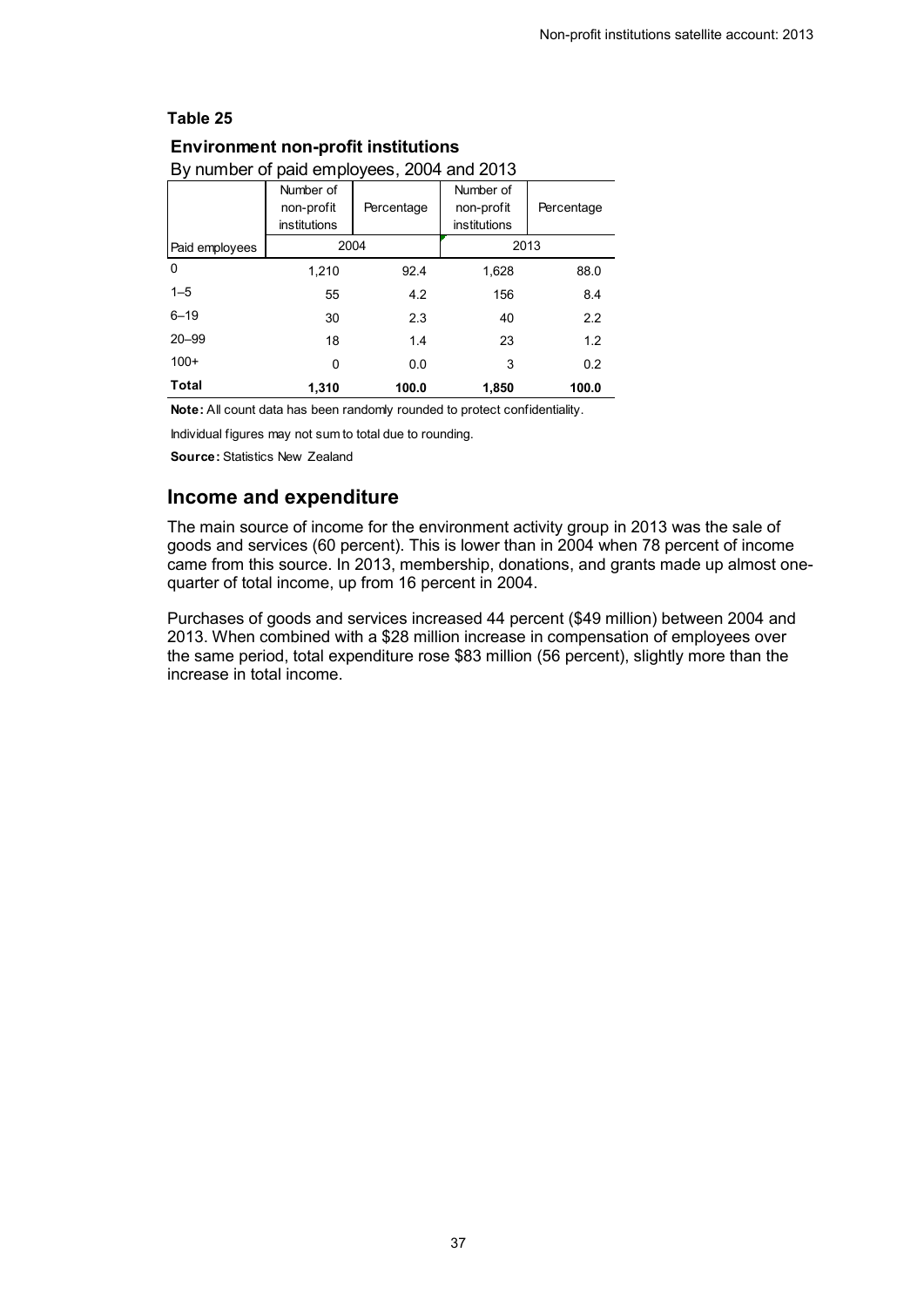#### <span id="page-37-1"></span>**Environment non-profit institutions**

#### Income and expenditure

March year

|                          |                                                 | Income/expenditure |          |         |         |
|--------------------------|-------------------------------------------------|--------------------|----------|---------|---------|
|                          |                                                 | \$(000)            | Percent  | \$(000) | Percent |
|                          |                                                 |                    | 2004     |         | 2013    |
| Income                   |                                                 |                    |          |         |         |
|                          | Sales of goods and services                     | 124,644            | 78.4     | 147,552 | 60.0    |
|                          | Interest received                               | 2,580              | 1.6      | 33,778  | 13.7    |
|                          | Dividends received                              | 91                 | 0.1      | 1,198   | 0.5     |
|                          | Membership, donations and grants <sup>(1)</sup> | 25,798             | 16.2     | 59,757  | 24.3    |
|                          | Government grants <sup>(2)</sup>                | 5,650              | 3.6      | 3,632   | 1.5     |
|                          | Insurance claims                                | 187                | 0.1      | 129     | 0.1     |
| <b>Total income</b>      |                                                 | 158,951            | 100.0    | 246,046 | 100.0   |
| <b>Expenditure</b>       |                                                 |                    |          |         |         |
|                          | Purchases of goods and services <sup>(3)</sup>  | 110,650            | 74.4     | 159,225 | 68.8    |
|                          | Compensation of employees                       | 33,659             | 22.6     | 61,732  | 26.7    |
|                          | Taxes on production                             | 213                | 0.1      | 359     | 0.2     |
|                          | Donations paid                                  | 2,799              | 1.9      | 7,978   | 3.4     |
|                          | Interest payments                               | 1,147              | 0.8      | 1.569   | 0.7     |
|                          | Net insurance premiums                          | 329                | 0.2      | 704     | 0.3     |
| <b>Total expenditure</b> |                                                 | 148,797            | 100.0    | 231,567 | 100.0   |
| <b>Surplus</b>           |                                                 |                    |          |         |         |
|                          | Income minus expenditure                        | 10,153             | $\cdots$ | 14,479  |         |

1. This does not include government grants.

2. Government grants does not include government contracts.

3. This is also referred to as intermediate consumption.

#### **Symbol:**

… not applicable.

**Source:** Statistics New Zealand

## <span id="page-37-0"></span>Development and housing

The development and housing activity group consists of institutions involved with social, community, or economic development; housing; employment or employment-related training; and tangata whenua governance. In 2013, there were 9,680 NPIs in this activity group, up 2,100 from 2004 (7,580).

Of the nearly 10,000 development and housing NPIs, approximately 2,000 were tangata whenua governance organisations. Consequently this activity group in 2013 is not strictly comparable with 2004 – data sources did not allow us to identify all such organisations that year.

In this activity group, institutions work towards improving the quality of life in communities and developing the institutional infrastructure and capacity to improve general well-being.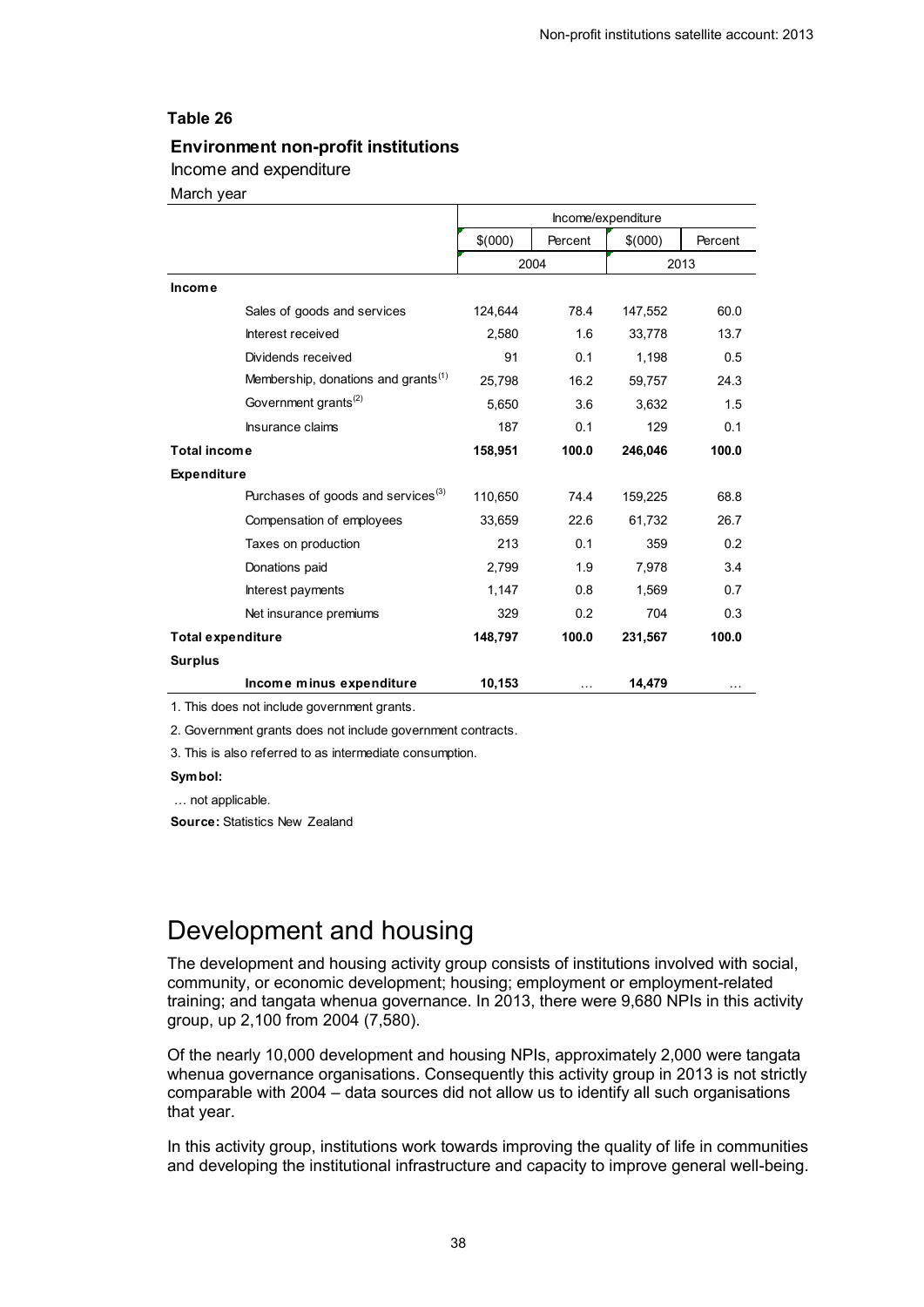The group covers four main activities. Social and community development includes community and neighbourhood institutions such as information centres, community centres, and neighbourhood support groups. Housing includes NPIs involved with development, management, and leasing housing. Employment and training focuses on vocational training and guidance. Tangata whenua governance institutions manage the affairs of iwi, hapū, and marae.

In 2013, development and housing was the third-largest NPI activity group by number of institutions. In 2004 it was the fourth largest. In 2013, it was third by employment but only sixth by its economic contribution, reflecting the large number of small institutions. Within the development and housing activity group over 94 percent of institutions were involved in economic, social, and community development; only 5 percent were involved in housing, employment, or training.

### **Table 27**

#### <span id="page-38-0"></span>**Development and housing non-profit institutions**

Key statistics, 2004 and 2013

|                                         | Development<br>and housing | All $NPIS^{(1)}$ | Percentage of<br>all NPIs <sup>(1)</sup> | Rank $(2)$ |
|-----------------------------------------|----------------------------|------------------|------------------------------------------|------------|
|                                         | 2004                       |                  |                                          |            |
| Number of NPIs employing paid staff     | 550                        | 9,780            | 5.6                                      | 5          |
| Number of NPIs not employing paid staff | 7,020                      | 87,220           | 8.0                                      | 5          |
| Total number of NPIs                    | 7,580                      | 97,000           | 7.8                                      | 4          |
| Number of employees                     | 3,730                      | 105,340          | 3.5                                      | 6          |
| Contribution to GDP $(\$000)^{(3)}$     | 103,951                    | 3,640,162        | 2.9                                      | 8          |
|                                         | 2013                       |                  |                                          |            |
| Number of NPIs employing paid staff     | 1,106                      | 11,303           | 9.8                                      | 5          |
| Number of NPIs not employing paid staff | 8,574                      | 102,807          | 8.3                                      | 3          |
| Total number of NPIs                    | 9,680                      | 114,110          | 8.5                                      | 3          |
| Number of employees                     | 7,120                      | 136,750          | 5.2                                      | 6          |
| Contribution to GDP $(\$000)^{(4)}$     | 389,739                    | 5,962,081        | 6.5                                      | 6          |

1. Non-profit institutions.

2. Ranking among all 12 activity-based non-profit institutions groups.

3. March 2004 year.

4. March 2013 year.

**Note:** All count data is randomly rounded to protect confidentiality.

**Source:** Statistics New Zealand

The larger institutions in 2013 were predominantly tangata whenua governance organisations. Many NPIs without employees were boards, trusts, and committees with responsibility for community resources. Less than 3 percent of NPIs in this activity group employed six or more paid staff.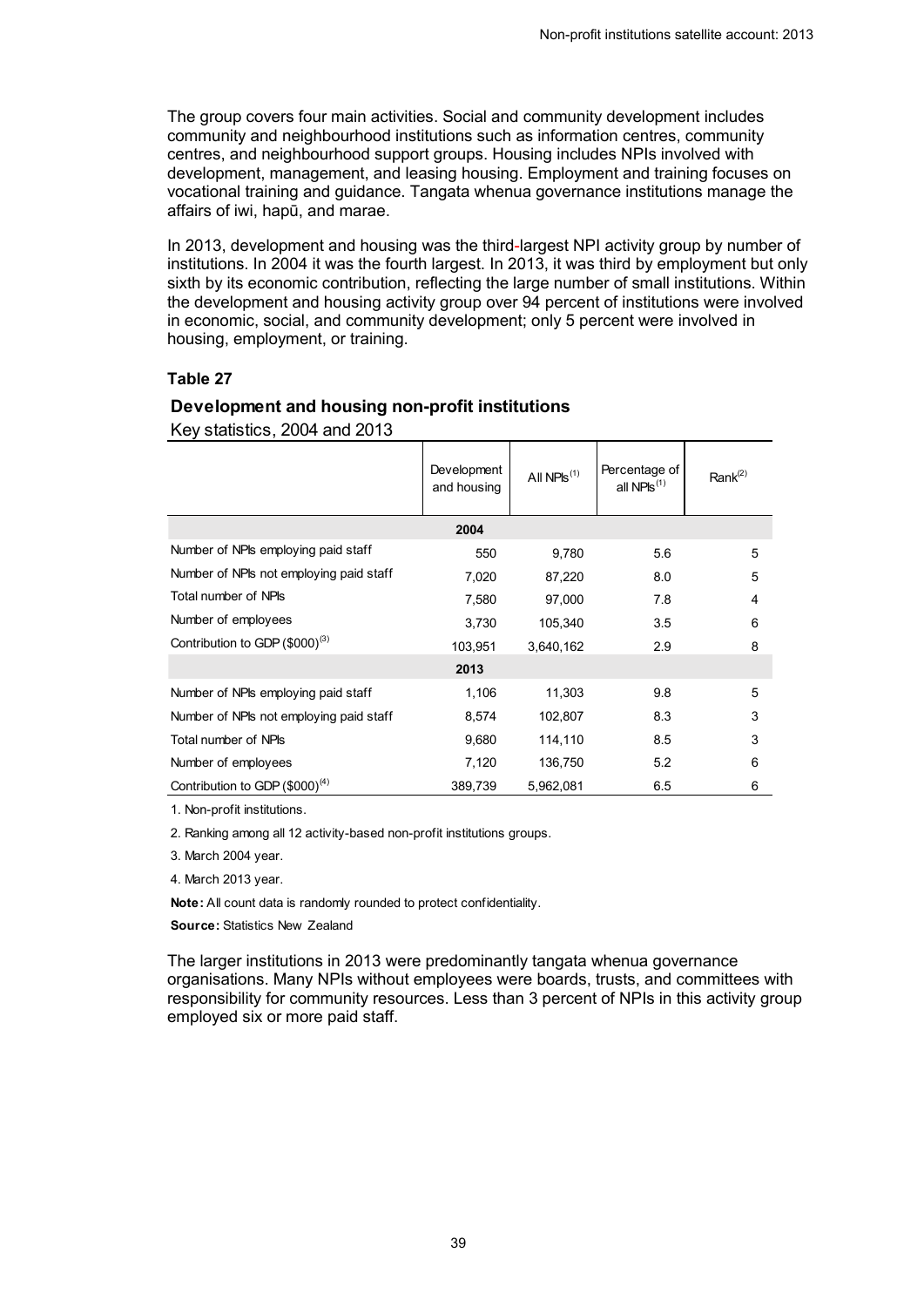#### <span id="page-39-0"></span>**Development and housing non-profit institutions**

| Dy Hurliber Of paid employees, 2004 and 2013 |              |            |              |            |  |  |
|----------------------------------------------|--------------|------------|--------------|------------|--|--|
|                                              | Number of    |            | Number of    |            |  |  |
|                                              | non-profit   | Percentage | non-profit   | Percentage |  |  |
|                                              | institutions |            | institutions |            |  |  |
| Paid employees                               | 2004         |            | 2013         |            |  |  |
| 0                                            | 7,020        | 92.6       | 8,574        | 88.6       |  |  |
| $1 - 5$                                      | 390          | 5.1        | 852          | 8.8        |  |  |
| $6 - 19$                                     | 120          | 1.6        | 194          | 2.0        |  |  |
| $20 - 99$                                    | 35           | 0.5        | 53           | 0.5        |  |  |
| $100+$                                       | 3            | --         | 7            | 0.1        |  |  |
| Total                                        | 7,580        | 100.0      | 9,680        | 100.0      |  |  |

#### By number of paid employees, 2004 and 2013

**Note:** All count data is randomly rounded to protect confidentiality.

Individual figures may not sum to total due to rounding.

#### **Symbol:**

-- amount too small to be expressed.

**Source:** Statistics New Zealand

### **Income and expenditure**

Receipts from interest and dividends made up a relatively high proportion of the income of the development and housing activity group in 2013. As a result, the proportion of income generated by sales of goods and services was lower than for other groups.

Increases in income and expenditure between 2004 and 2013 largely reflect the larger population of tangata whenua governance NPIs in 2013.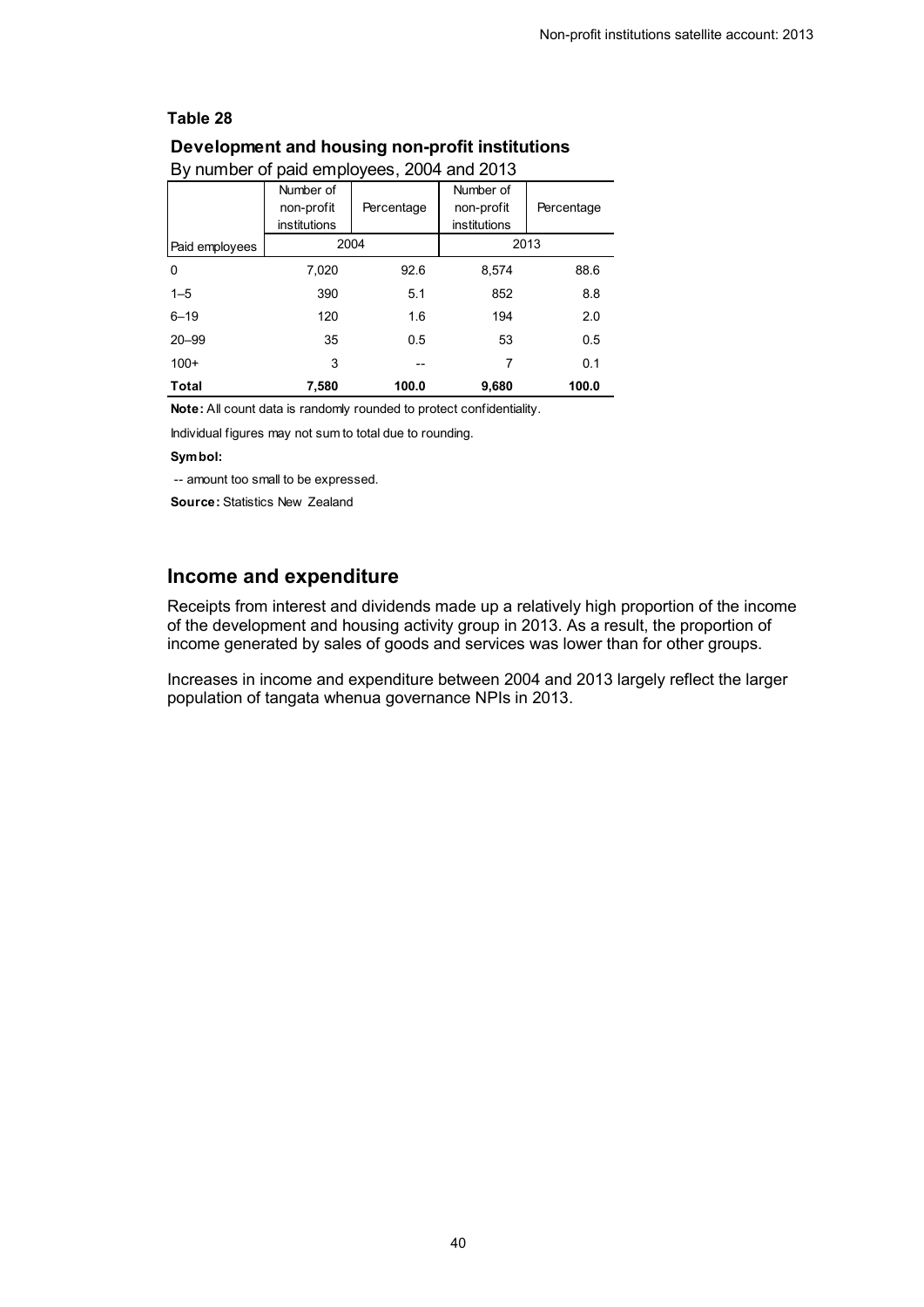#### <span id="page-40-0"></span>**Development and housing non-profit institutions**

#### Income and expenditure

March year

|                          |                                                 | Income/expenditure |          |         |          |
|--------------------------|-------------------------------------------------|--------------------|----------|---------|----------|
|                          |                                                 | \$(000)            | Percent  | \$(000) | Percent  |
|                          |                                                 |                    | 2004     |         | 2013     |
| Income                   |                                                 |                    |          |         |          |
|                          | Sales of goods and services                     | 109,408            | 43.3     | 410,729 | 48.0     |
|                          | Interest received                               | 5,110              | 2.0      | 115,790 | 13.5     |
|                          | Dividends received                              | 925                | 0.4      | 39,150  | 4.6      |
|                          | Membership, donations and grants <sup>(1)</sup> | 67,994             | 26.9     | 168,603 | 19.7     |
|                          | Government grants <sup>(2)</sup>                | 68,735             | 27.2     | 120,618 | 14.1     |
|                          | Insurance claims                                | 677                | 0.3      | 466     | 0.1      |
| <b>Total income</b>      |                                                 | 252,849            | 100.0    | 855,356 | 100.0    |
| <b>Expenditure</b>       |                                                 |                    |          |         |          |
|                          | Purchases of goods and services <sup>(3)</sup>  | 131,054            | 55.4     | 359,131 | 50.9     |
|                          | Compensation of employees                       | 93,135             | 39.4     | 307,651 | 43.6     |
|                          | Taxes on production                             | 688                | 0.3      | 3,103   | 0.4      |
|                          | Donations paid                                  | 6,578              | 2.8      | 4,843   | 0.7      |
|                          | Interest payments                               | 3,778              | 1.6      | 28,350  | 4.0      |
|                          | Net insurance premiums                          | 1,194              | 0.5      | 2,229   | 0.3      |
| <b>Total expenditure</b> |                                                 | 236,428            | 100.0    | 705,307 | 100.0    |
| <b>Surplus</b>           |                                                 |                    |          |         |          |
|                          | Income minus expenditure                        | 16,421             | $\cdots$ | 150,049 | $\cdots$ |
|                          | 1. This does not include government grants.     |                    |          |         |          |

2. Government grants does not include government contracts.

3. This is also referred to as intermediate consumption.

#### **Symbol:**

… not applicable.

**Source:** Statistics New Zealand

### **Tangata whenua governance**

The working definition of 'tangata whenua governance' covers iwi organisations mandated by whānau and hapū. It includes other institutions that have a mandate, ownership, or management of tangata whenua (eg marae committees and organisations established to receive and administer Treaty of Waitangi settlements).

[See Non-profit Institutions Satellite Account: 2004](http://www.stats.govt.nz/tools_and_services/a-z-information-releases/non-profit-institutions-satellite-account-2004.aspx) – Report for more about tangata whenua governance.

By grouping tangata whenua governance institutions together we give them a separate profile and yet include them with the institutions whose activities are most similar. This preserves the integrity of international comparison.

Since tangata whenua governance is conceptually an important part of New Zealand's non-profit activity, we can consider it as the 13th group in the classification (NZSCNPO).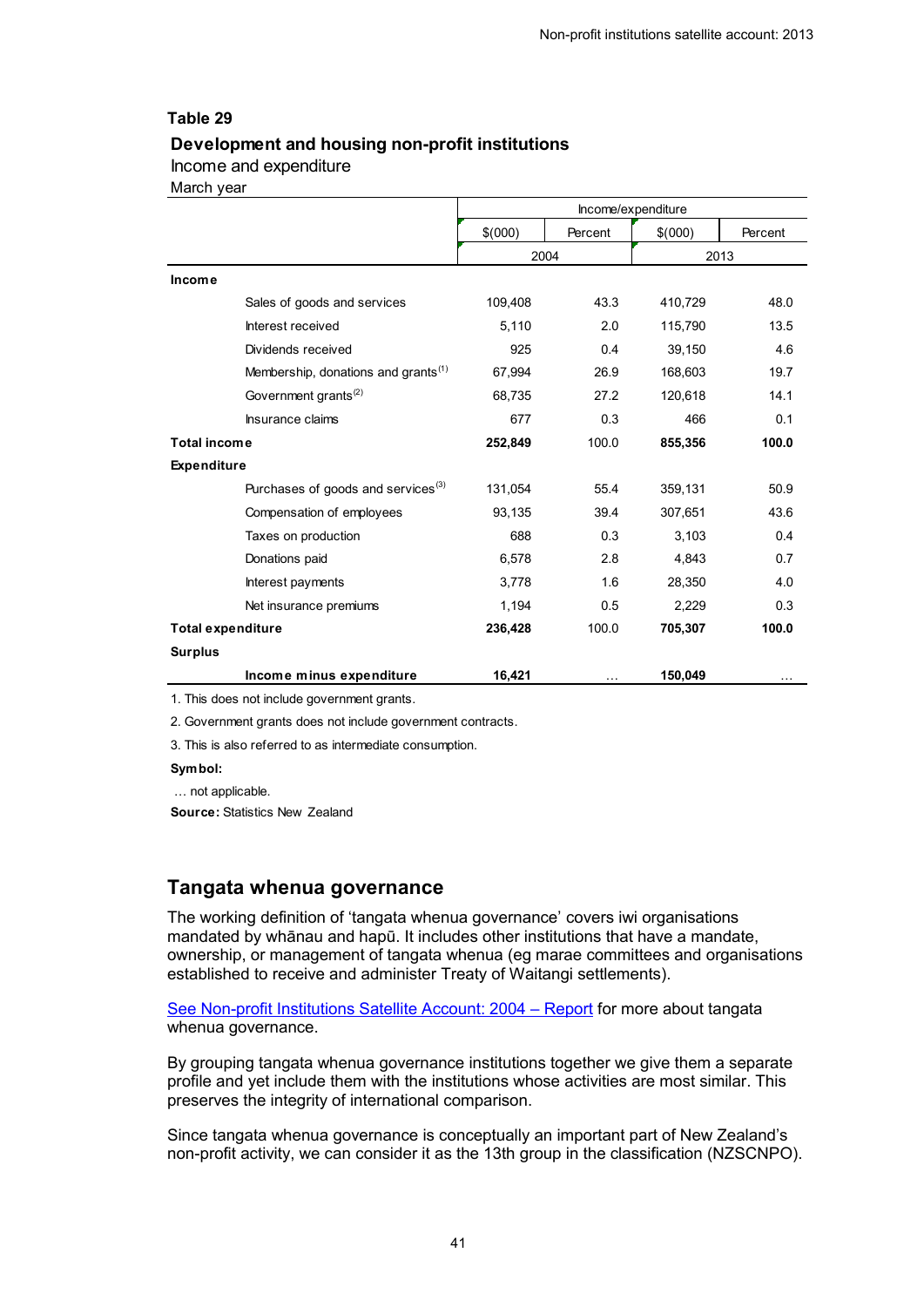The term 'tangata whenua governance' was a response to the classification's shortcomings. We continue to pursue this internationally, particularly around work being done to update the international *Handbook on Non-profit Institutions in the System of National Accounts* and its accompanying classifications.

The tangata whenua governance subgroup does not represent all Māori NPIs. We include Māori NPIs in the group that best measures their main activity. For example, marae-based health programmes are in health, and marae-based vocational training initiatives are in employment and training.

#### **Table 30**

#### <span id="page-41-0"></span>**Tangata whenua governance non-profit institutions**

Key statistics, 2004 and 2013

|                                         | Tangata<br>w henua | All $NPIs^{(1)}$ | Percentage<br>of all NPIs $^{(1)}$ |
|-----------------------------------------|--------------------|------------------|------------------------------------|
| 2004                                    | qovernance         |                  |                                    |
| Number of NPIs employing paid staff     | 65                 | 9,780            | 0.7                                |
| Number of NPIs not employing paid staff | 1,120              | 87,220           | 1.3                                |
| Total number of NPIs                    | 1,180              | 97,000           | 1.2                                |
| Number of employees                     | 850                | 105.340          | 0.8                                |
| 2013                                    |                    |                  |                                    |
| Number of NPIs employing paid staff     | 80                 | 11,303           | 0.7                                |
| Number of NPIs not employing paid staff | 3,110              | 102,807          | 3.0                                |
| Total number of NPIs                    | 3,190              | 114,110          | 2.8                                |
| Number of employees                     | 1,290              | 136,750          | 0.9                                |

1. Non-profit institutions.

**Note:** All count data is randomly rounded to protect confidentiality.

**Source:** Statistics New Zealand

In 2004 the tangata whenua governance subgroup had 1,180 NPIs. Since 2004 more information is available, including changes to legislation and Te Kāhui Māngai (the Directory of Iwi and Maori Organisations). As a result the subgroup had over 3,000 NPIs in 2013.

### **Law, advocacy, and politics**

The primary activity for NPIs within the law, advocacy, and politics activity group is to promote the interests of societal groups that include ethnic associations, community law centres, and political parties. They provide a group representation within the public arena – leading to benefits such as social cohesion, legal protection, or a voice for parts of society that may not otherwise be well represented. Most NPIs in this group are part of the civic and advocacy subgroup, which includes: special-interest advocacy institutions, ethnic associations, students' associations, and driver service associations such as the New Zealand Automobile Association.

The law and legal services subgroup comprises prisoners' aid institutions, community legal centres, and consumer advocacy institutions. The subgroup 'political institutions' is relatively small – it follows the political cycle, meaning that financial flows fluctuate considerably from year to year.

Ethnic associations promote the interests of, or provide services to, members belonging to a specific ethnic heritage. They include institutions such as Scottish societies or Pacific community groups that focus on national or regional culture.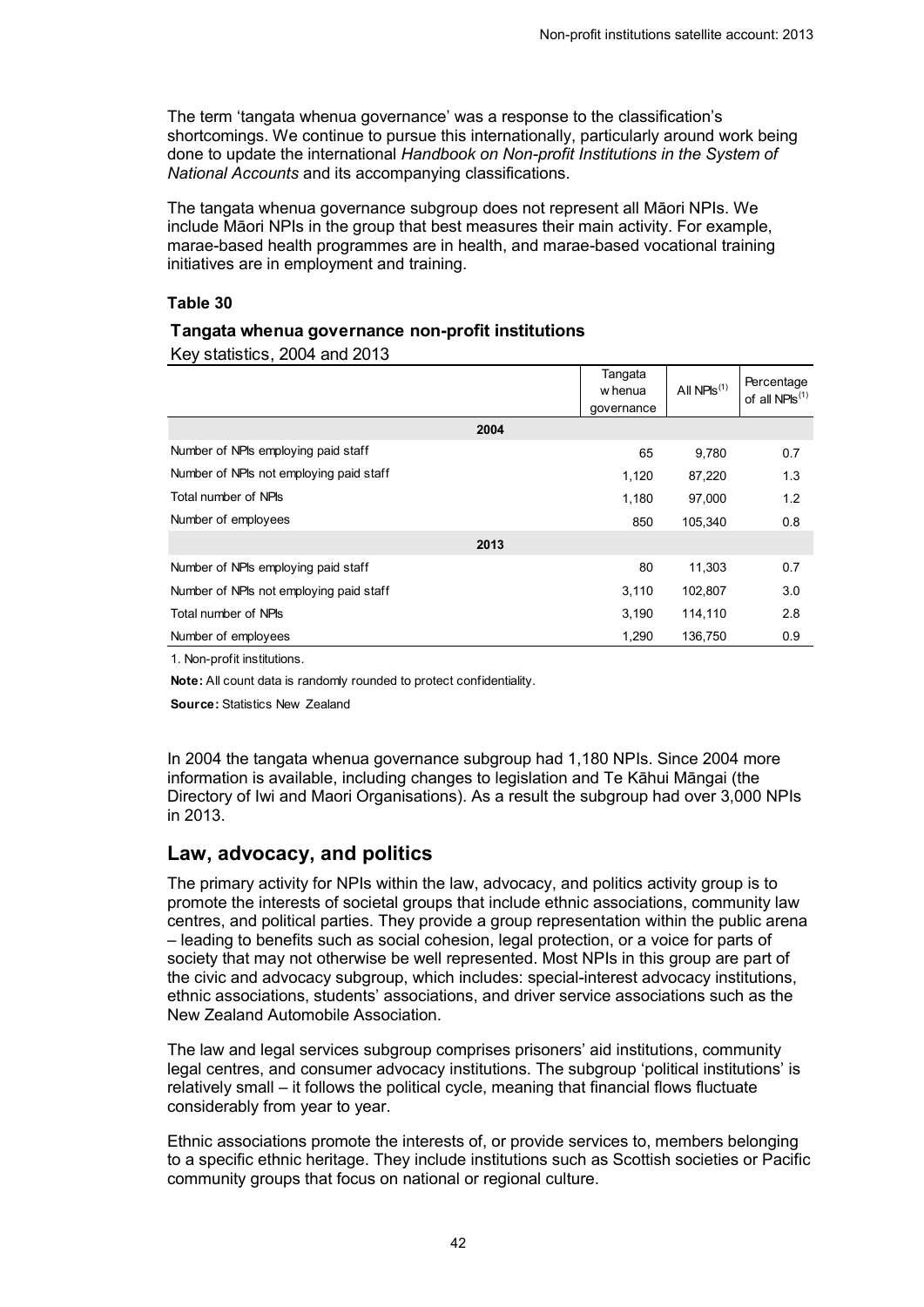Although law, advocacy, and politics is a diverse group, it is small when compared with the total number of NPIs. It represents less than 3 percent of all NPIs for all key statistics, including the number of NPIs, number of employees, and contribution to GDP.

#### **Table 31**

#### <span id="page-42-0"></span>**Law, advocacy, and politics non-profit institutions**

Key statistics, 2004 and 2013

|                                         | Law,<br>advocacy and<br>politics | All $NPIS^{(1)}$ | Percentage of<br>all NPIs $(1)$ | Rank $(2)$ |
|-----------------------------------------|----------------------------------|------------------|---------------------------------|------------|
|                                         | 2004                             |                  |                                 |            |
| Number of NPIs employing paid staff     | 210                              | 9,780            | 2.1                             | 8          |
| Number of NPIs not employing paid staff | 2,280                            | 87,220           | 2.6                             | 8          |
| Total number of NPIs                    | 2,500                            | 97,000           | 2.6                             | 8          |
| Number of employees                     | 2,490                            | 105,340          | 2.4                             | 8          |
| Contribution to GDP $(\$000)^{(3)}$     | 83,988                           | 3,640,162        | 2.3                             | 9          |
|                                         | 2013                             |                  |                                 |            |
| Number of NPIs employing paid staff     | 273                              | 11,303           | 2.4                             | 9          |
| Number of NPIs not employing paid staff | 2,917                            | 102,807          | 2.8                             | 7          |
| Total number of NPIs                    | 3,190                            | 114,110          | 2.8                             | 7          |
| Number of employees                     | 3,020                            | 136,750          | 2.2                             | 8          |
| Contribution to GDP $(\$000)^{(4)}$     | 171,558                          | 5.962.081        | 2.9                             | 9          |

1. Non-profit institutions.

2. Ranking among all 12 activity-based non-profit institutions groups.

3. March 2004 year.

4. March 2013 year.

**Note:** All count data is randomly rounded to protect confidentiality.

**Source**: Statistics New Zealand

In both 2004 and 2013, 91 percent of NPIs in the law, advocacy, and politics activity group employed no staff. These were usually trusts or foundations that primarily advocate, lobby, or otherwise advance the interests of a specific group.

Institutions employing one to five staff are usually regional special interest or crisis intervention groups, their small size reflecting the specific focus of the institutions. NPIs employing 6 to 19 staff include community law centres, smaller students' associations, and ethnic associations. Larger students' and ethnic associations employ 20 to 99 staff, as do nationally based advocacy or protection societies. NPIs with 100 or more staff are national bodies that provide many services to their members, with advocacy as their primary activity.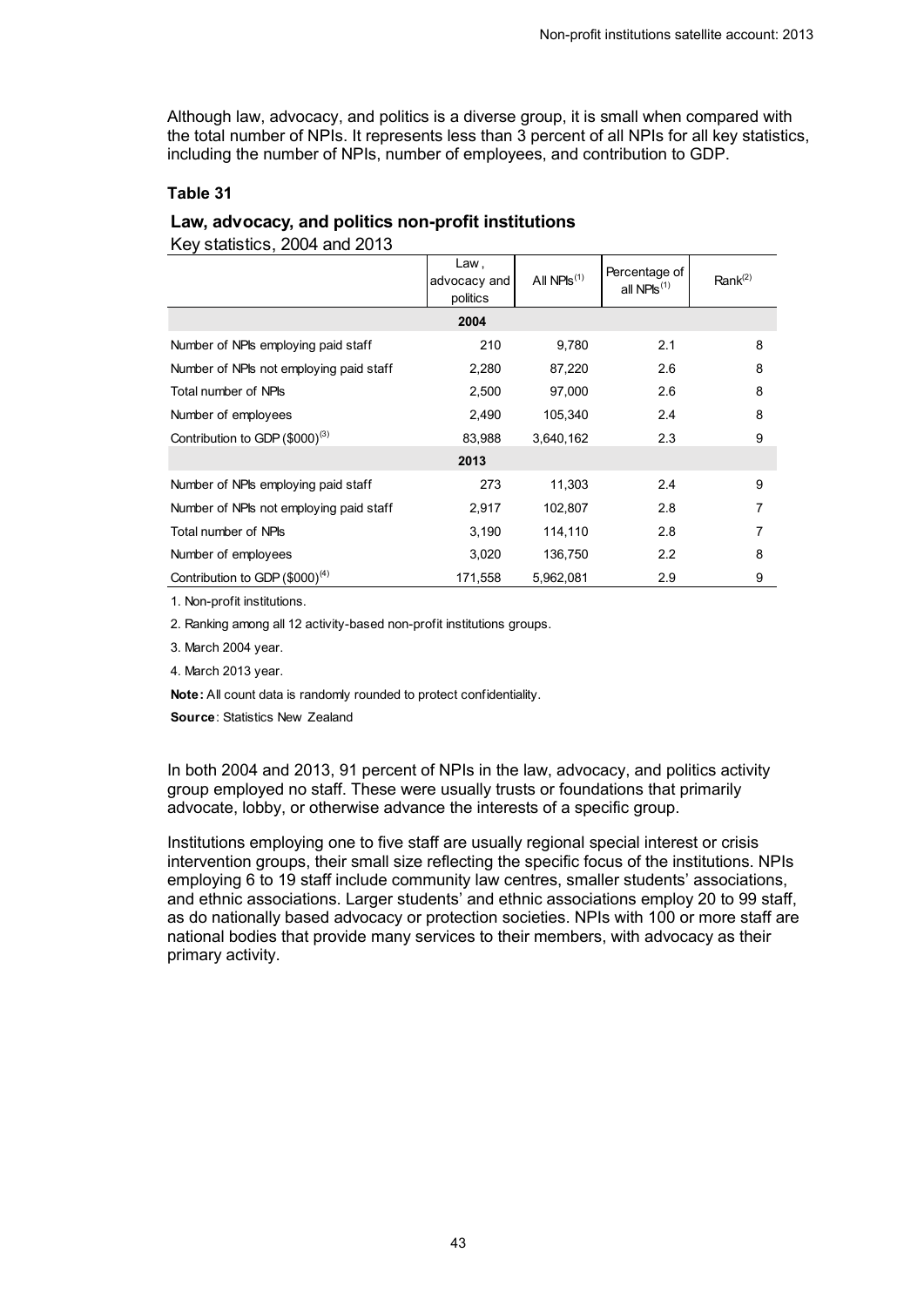<span id="page-43-0"></span>

| Dy Harnoch or paid chiployced, 2004 and 2010 |                                         |            |                                         |            |  |  |
|----------------------------------------------|-----------------------------------------|------------|-----------------------------------------|------------|--|--|
|                                              | Number of<br>non-profit<br>institutions | Percentage | Number of<br>non-profit<br>institutions | Percentage |  |  |
| Paid employees                               | 2004                                    |            | 2013                                    |            |  |  |
| 0                                            | 2,280                                   | 91.2       | 2,917                                   | 91.4       |  |  |
| $1 - 5$                                      | 150                                     | 6.0        | 172                                     | 5.4        |  |  |
| $6 - 19$                                     | 50                                      | 2.0        | 79                                      | 2.5        |  |  |
| $20 - 99$                                    | 6                                       | 0.2        | 19                                      | 0.6        |  |  |
| $100+$                                       | 3                                       | 0.1        | 3                                       | 0.1        |  |  |
| Total                                        | 2,500                                   | 100.0      | 3,190                                   | 100.0      |  |  |

By number of paid employees, 2004 and 2013

**Note:** All count data is randomly rounded to protect confidentiality.

Individual figures may not sum to total due to rounding.

**Source:** Statistics New Zealand

### **Income and expenditure**

The main source of income in 2013 for the law, advocacy, and politics activity group was the sale of goods and services (75 percent). In 2004 sales of goods and services made up 64 percent of total income. The increase in sales offset the fall in membership, donations, and grants, although total income from grants, including government grants, increased slightly between 2004 and 2013.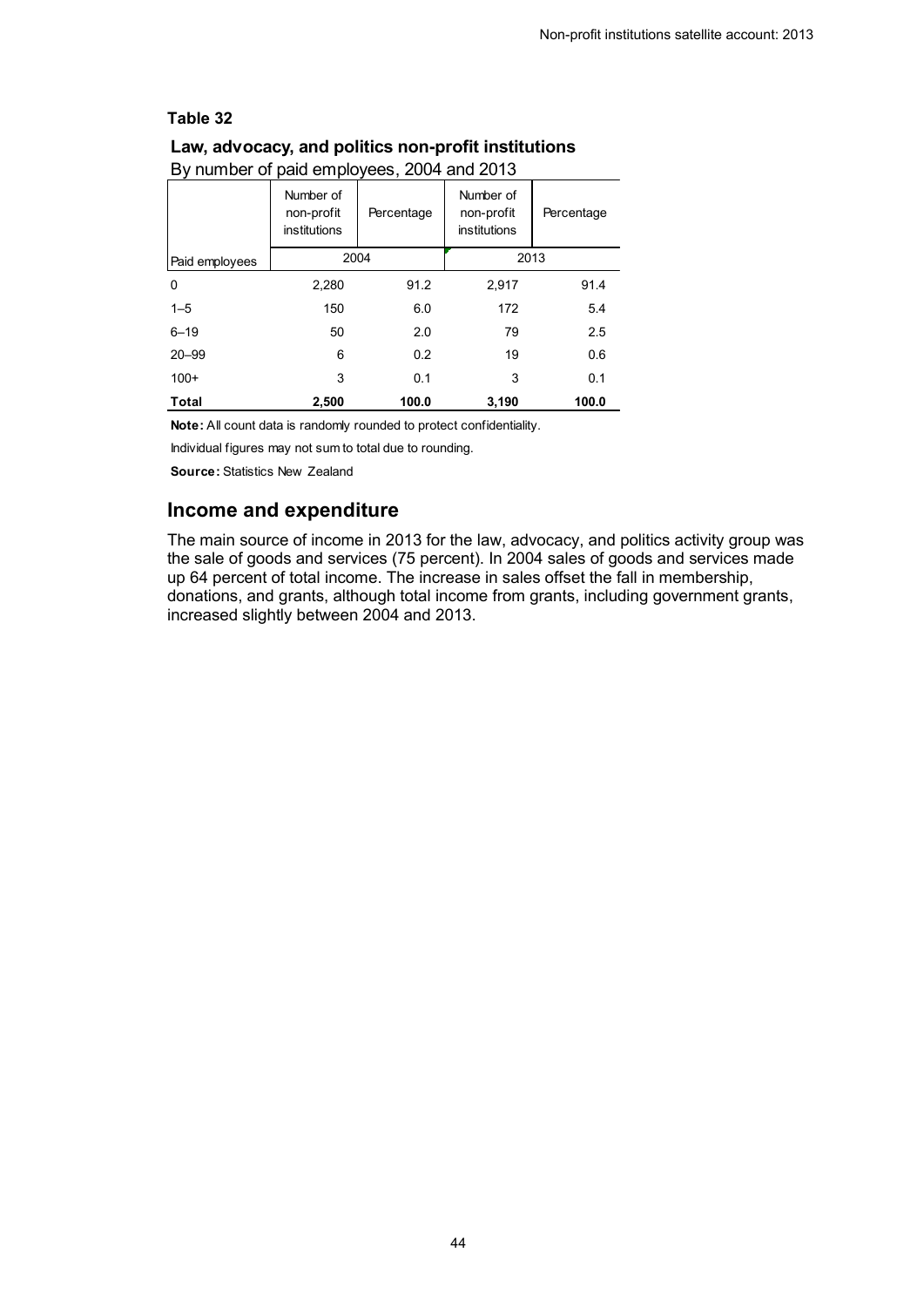#### <span id="page-44-1"></span>**Law, advocacy, and politics non-profit institutions**

#### Income and expenditure

March year

|                          |                                                  | Income/expenditure |          |         |          |
|--------------------------|--------------------------------------------------|--------------------|----------|---------|----------|
|                          |                                                  | \$(000)            | Percent  | \$(000) | Percent  |
|                          |                                                  | 2004               |          | 2013    |          |
| <b>Income</b>            |                                                  |                    |          |         |          |
|                          | Sales of goods and services                      | 124,816            | 64.1     | 244,816 | 74.9     |
|                          | Interest received                                | 4,417              | 2.3      | 9,882   | 3.0      |
|                          | Dividends received                               | 1,688              | 0.9      | 4,212   | 1.3      |
|                          | Membership, donations, and grants <sup>(1)</sup> | 51,615             | 26.5     | 27,196  | 8.3      |
|                          | Government grants <sup>(2)</sup>                 | 11,817             | 6.1      | 40,524  | 12.4     |
|                          | Insurance claims                                 | 308                | 0.2      | 212     | 0.1      |
| <b>Total income</b>      |                                                  | 194,662            | 100.0    | 326,842 | 100.0    |
| <b>Expenditure</b>       |                                                  |                    |          |         |          |
|                          | Purchases of goods and services <sup>(3)</sup>   | 88,794             | 53.7     | 118,021 | 49.4     |
|                          | Compensation of employees                        | 71,656             | 43.3     | 107,512 | 45.0     |
|                          | Taxes on production                              | 417                | 0.3      | 1,416   | 0.6      |
|                          | Donations paid                                   | 2,433              | 1.5      | 9,572   | 4.0      |
|                          | Interest payments                                | 1,463              | 0.9      | 1,045   | 0.4      |
|                          | Net insurance premiums                           | 544                | 0.3      | 1,351   | 0.6      |
| <b>Total expenditure</b> |                                                  | 165,307            | 100.0    | 238,917 | 100.0    |
| <b>Surplus</b>           |                                                  |                    |          |         |          |
|                          | Income minus expenditure                         | 29,355             | $\cdots$ | 87,925  | $\cdots$ |
|                          |                                                  |                    |          |         |          |

1. This does not include government grants.

2. Government grants does not include government contracts.

3. This is also referred to as intermediate consumption.

#### **Symbol:**

… not applicable.

**Source:** Statistics New Zealand

## <span id="page-44-0"></span>Grant making, fundraising, and voluntarism promotion

In 2004, the grant making, fundraising, and voluntarism promotion activity group made the third-largest economic contribution to NPI activities, contributing \$566 million (15 percent of the total). In 2013, this activity group contributed \$559 million (9 percent). This fall was partly due to only a small rise in sales of goods and services between 2004 and 2013 but a significant increase in costs.

Grant-making foundations have significant financial flows; they include community trusts, gaming trusts, and other philanthropic trusts. They are institutions that focus solely on managing and distributing funds to community groups. This activity group also includes fundraising institutions with similar attributes as grant-making institutions. However, a unit is classified as a fundraiser if they raise funds for one specific authorised purpose, while an institution is classified as a grant maker if they distribute their funds to various purposes. Voluntarism promotion includes institutions that recruit, train, and place volunteers while promoting volunteering generally.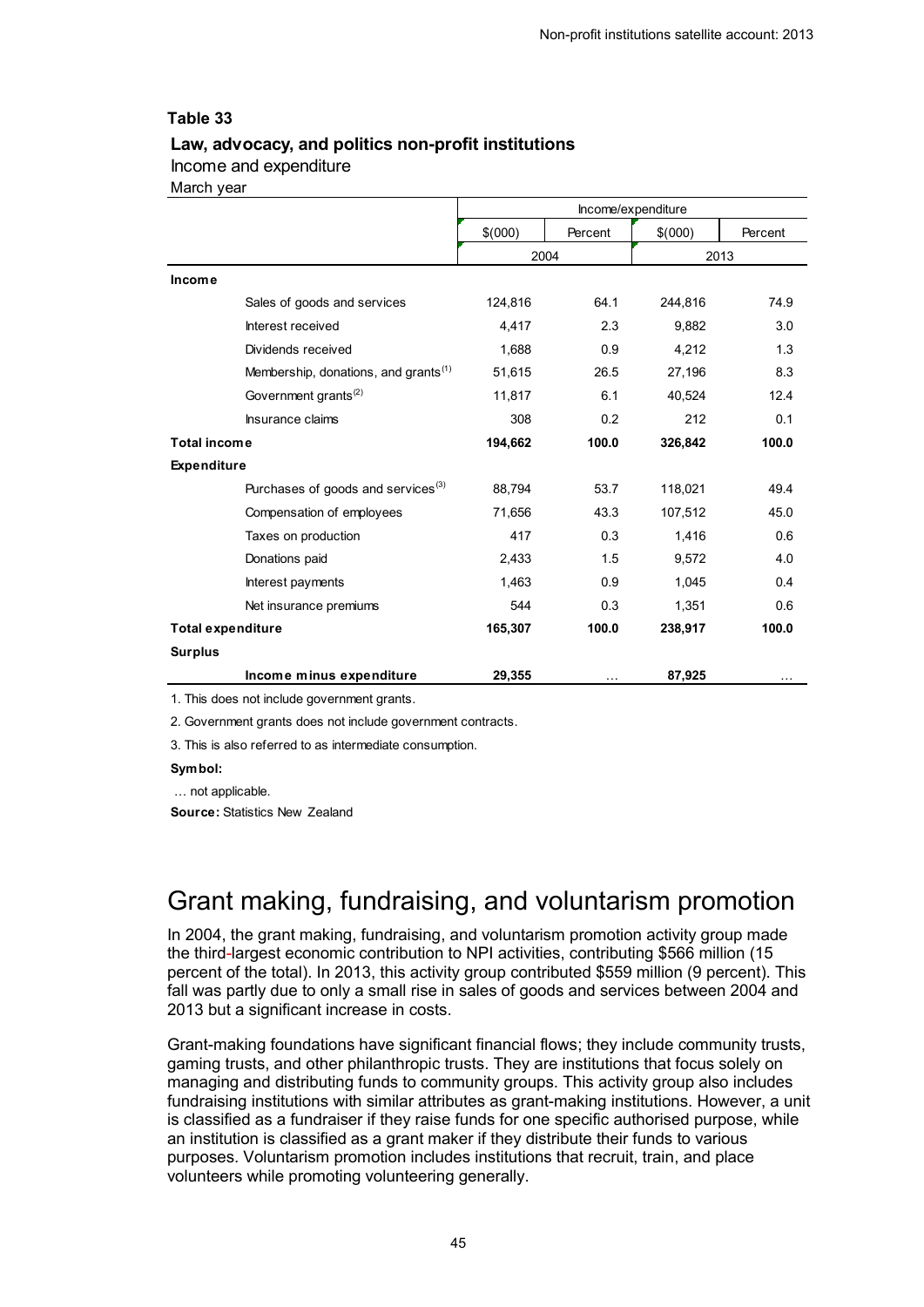In 2013, grant making, fundraising, and voluntarism promotion was the second-smallest activity group (by NPI number), but the fifth-largest group for its contribution to GDP – down from third-largest in 2004. Despite this fall, this indicates that each NPI was generating value-added (ie contributing to GDP) that was significantly larger than the average for all NPIs.

This activity group included less than 1 percent of paid employees in all NPIs in 2013, but contributed 9 percent to total NPI GDP.

#### **Table 34**

#### <span id="page-45-0"></span>**Grant making, fundraising, and voluntarism promotion non-profit institutions**  Key statistics, 2004 and 2013

|                                            | Grant making,<br>fundraising,<br>and<br>voluntarism<br>promotion | All $NPIs^{(1)}$ | Percentage of<br>all $NPIs^{(1)}$ | Rank $^{(2)}$ |
|--------------------------------------------|------------------------------------------------------------------|------------------|-----------------------------------|---------------|
|                                            | 2004                                                             |                  |                                   |               |
| Number of NPIs employing paid staff        | 80                                                               | 9,780            | 0.8                               | 11            |
| Number of NPIs not employing paid staff    | 540                                                              | 87,220           | 0.6                               | 11            |
| Total number of NPIs                       | 610                                                              | 97,000           | 0.6                               | 11            |
| Number of employees                        | 570                                                              | 105,340          | 0.5                               | 11            |
| Contribution to GDP (\$000) <sup>(3)</sup> | 565,754                                                          | 3,640,162        | 15.5                              | 3             |
|                                            | 2013                                                             |                  |                                   |               |
| Number of NPIs employing paid staff        | 140                                                              | 11,303           | 1.2                               | 11            |
| Number of NPIs not employing paid staff    | 1,070                                                            | 102,807          | 1.0                               | 11            |
| Total number of NPIs                       | 1,210                                                            | 114,110          | 1.1                               | 11            |
| Number of employees                        | 1,480                                                            | 136,750          | 1.1                               | 10            |
| Contribution to GDP $(\$000)^{(4)}$        | 559,098                                                          | 5,962,081        | 9.4                               | 5             |

1. Non-profit institutions.

2. Ranking among all 12 activity-based non-profit institutions groups.

3. March 2004 year.

4. March 2013 year.

**Note:** All count data is randomly rounded to protect confidentiality.

**Source:** Statistics New Zealand

The largest institutions in this group are classified under the grant-making foundation subgroup. Fundraising and voluntarism have little impact on the overall group's contribution to GDP.

In 2004, 88 percent of NPIs in grant making, fundraising, and voluntarism promotion employed no staff. There was no change by 2013. Of those that did employ, most had one to five staff.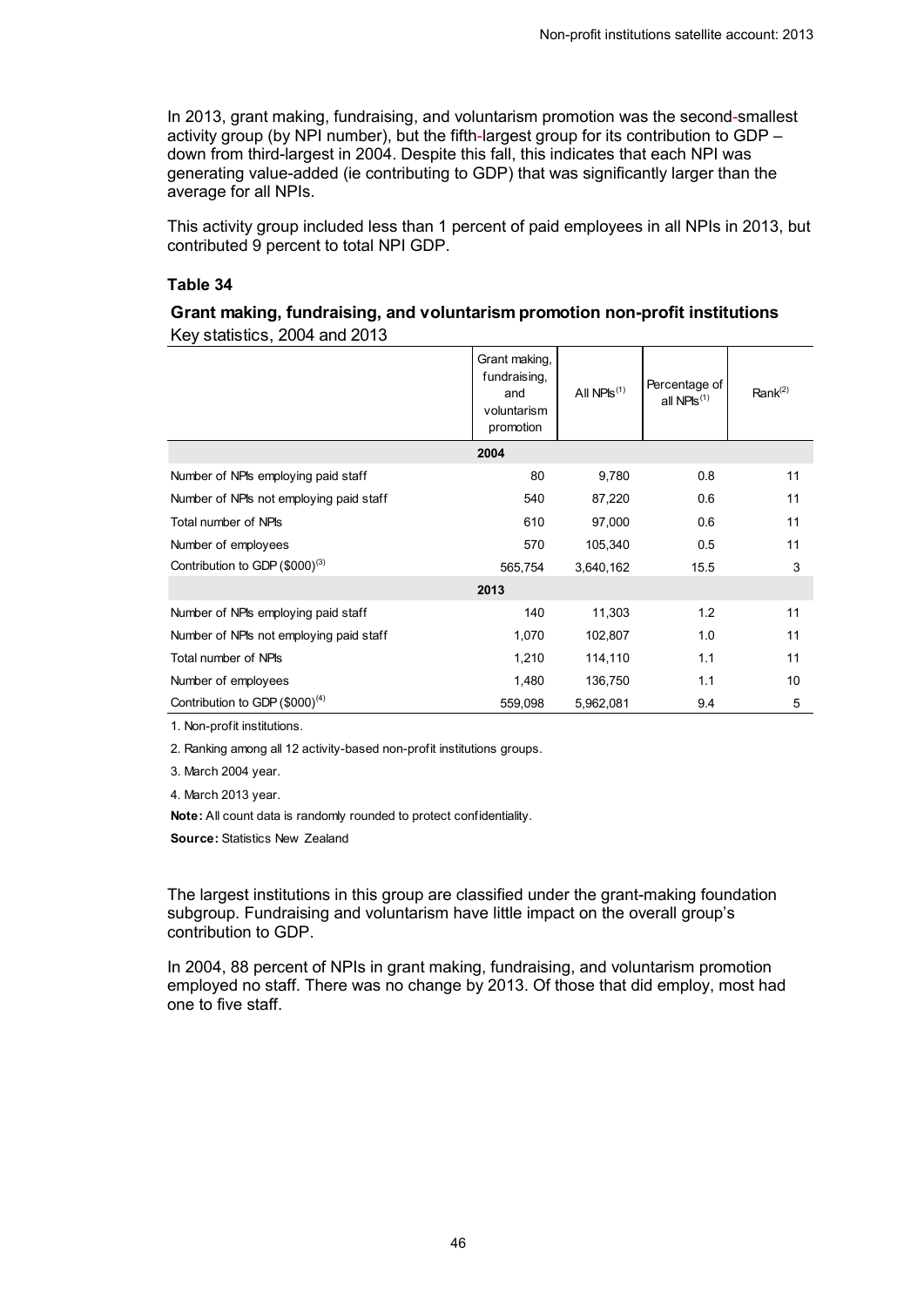### <span id="page-46-0"></span>**Grant making, fundraising, and voluntarism promotion non-profit institutions**

| Dy Harnbor or paid chiployced, 200 Faild 2010 |                                         |            |                                         |            |  |
|-----------------------------------------------|-----------------------------------------|------------|-----------------------------------------|------------|--|
|                                               | Number of<br>non-profit<br>institutions | Percentage | Number of<br>non-profit<br>institutions | Percentage |  |
| Paid employees                                | 2004                                    |            | 2013                                    |            |  |
| $\Omega$                                      | 540                                     | 88.5       | 1,070                                   | 88.4       |  |
| $1 - 5$                                       | 55                                      | 9.0        | 118                                     | 9.8        |  |
| $6 - 19$                                      | 15                                      | 2.5        | 18                                      | 1.5        |  |
| $20 - 99$                                     | 6                                       | 1.0        | 3                                       | 0.2        |  |
| $100+$                                        | 0                                       | 0.0        | 1                                       | 0.1        |  |
| <b>Total</b>                                  | 610                                     | 100.0      | 1,210                                   | 100.0      |  |

#### By number of paid employees, 2004 and 2013

**Note:** All count data is randomly rounded to protect confidentiality.

Individual figures may not sum to total due to rounding.

**Source:** Statistics New Zealand

### **Income and expenditure**

The biggest sources of income for NPIs in the grant making, fundraising, and voluntarism promotion activity group were proceeds from gaming machines (classified as sales of goods and services) and interest on investments. Many trusts relied on interest generated from large investments to sustain their grant-making programmes. These trusts may be established and guided by statute, like the community trusts, or by personal or corporate endowment.

Compared with other activity groups, income from sales of goods and services increased by a modest 15 percent between 2004 and 2013, partly a result of falling gaming machine profits. Investment income also fell, and made up 18 percent of total income in 2013 compared with 24 percent in 2004.

A feature of this activity group is the large number of donations it makes to other NPIs. This includes distributing profits from gaming machines, and the distributions from grantmaking schemes run by NPIs. Donations paid (includes donations made to other NPIs) increased 32 percent between 2004 and 2013, to reach \$609 million.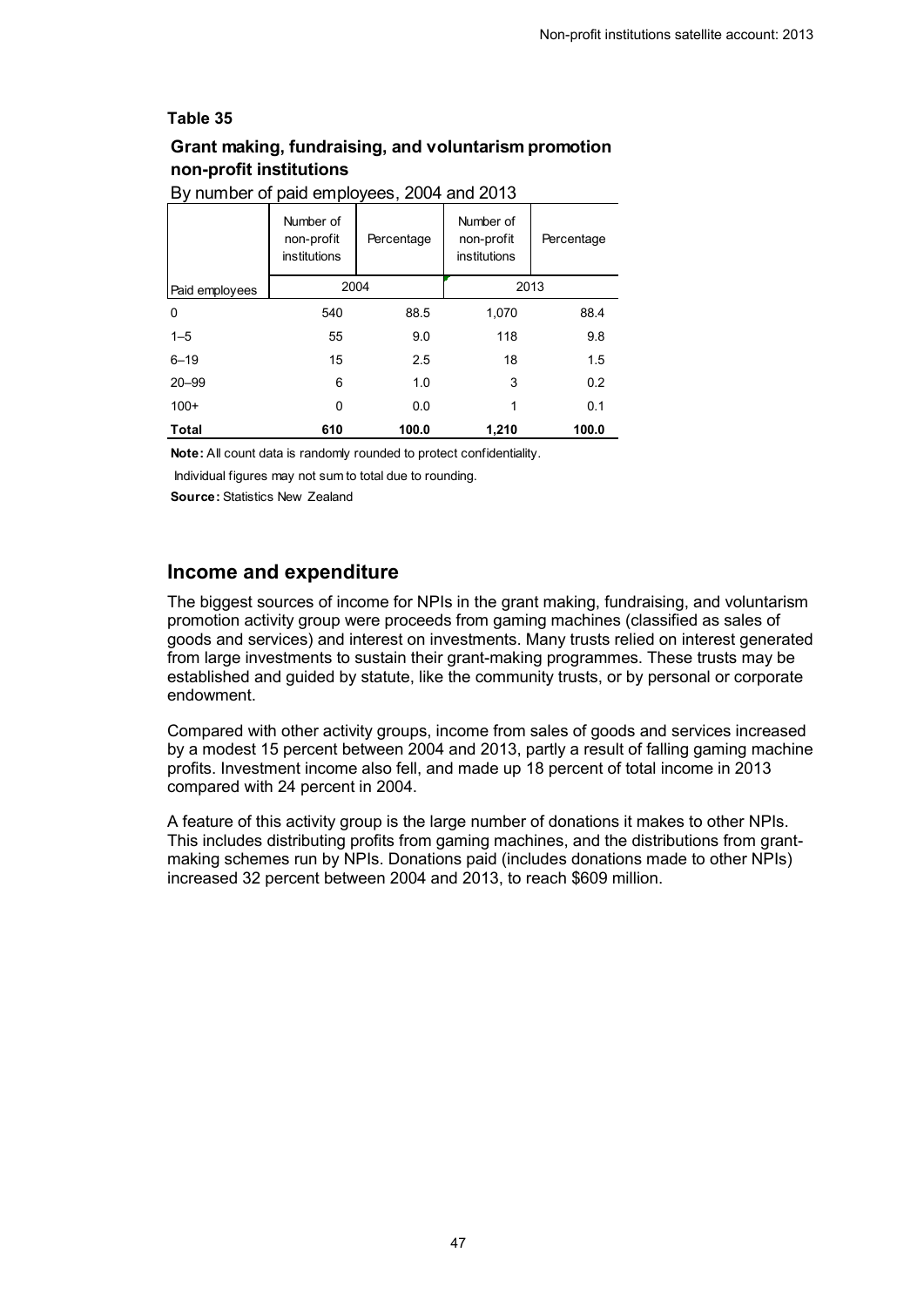### <span id="page-47-1"></span>**Grant making, fundraising, and voluntarism promotion non-profit institutions** Income and expenditure

March year

|                          |                                                 | Income/expenditure |         |           |         |
|--------------------------|-------------------------------------------------|--------------------|---------|-----------|---------|
|                          |                                                 | \$(000)            | Percent | \$(000)   | Percent |
|                          |                                                 | 2004               |         |           | 2013    |
| <b>Income</b>            |                                                 |                    |         |           |         |
|                          | Sales of goods and services                     | 688,688            | 69.5    | 789,698   | 74.3    |
|                          | Interest received                               | 147,178            | 14.8    | 121,497   | 11.4    |
|                          | Dividends received                              | 94,204             | 9.5     | 74,893    | 7.0     |
|                          | Membership, donations and grants <sup>(1)</sup> | 56,166             | 5.7     | 66,249    | 6.2     |
|                          | Government grants <sup>(2)</sup>                | 4,545              | 0.5     | 10,487    | 1.0     |
|                          | Insurance claims                                | 450                | 0.0     | 310       | 0.0     |
| <b>Total income</b>      |                                                 | 991,232            | 100.0   | 1,063,134 | 100.0   |
| <b>Expenditure</b>       |                                                 |                    |         |           |         |
|                          | Purchases of goods and services <sup>(3)</sup>  | 152,817            | 18.5    | 275,579   | 25.2    |
|                          | Compensation of employees                       | 15,624             | 1.9     | 34.618    | 3.2     |
|                          | Taxes on production                             | 181,071            | 22.0    | 158,489   | 14.5    |
|                          | Donations paid                                  | 462,063            | 56.0    | 609,229   | 55.7    |
|                          | Interest payments                               | 12,334             | 1.5     | 15,305    | 1.4     |
|                          | Net insurance premiums                          | 794                | 0.1     | 1,468     | 0.1     |
| <b>Total expenditure</b> |                                                 | 824,703            | 100.0   | 1,094,688 | 100.0   |
| <b>Surplus</b>           |                                                 |                    |         |           |         |
|                          | Income minus expenditure                        | 166,529            |         | $-31,554$ |         |

1. This does not include government grants.

2. Government grants does not include government contracts.

3. This is also referred to as intermediate consumption.

#### **Symbol:**

… not applicable

**Source:** Statistics New Zealand

## <span id="page-47-0"></span>International

In 2004 and 2013, the international activity group contributed less than 1 percent to the economic contribution of all NPI activity groups.

The international activity group is the smallest across all measures. Although the group is not concerned exclusively with aid and relief, NPIs with these activities make the biggest financial contribution to this group. In years with high profile international disasters, their financial activity increases significantly as large amounts of personal and corporate donations are given. The group's low level of GDP contribution reflects their international activity. In general the funds raised in New Zealand are employed in producing goods and services overseas. These NPIs receive substantial donations from New Zealanders but the funds do not necessarily contribute to producing goods and services in New Zealand's economy.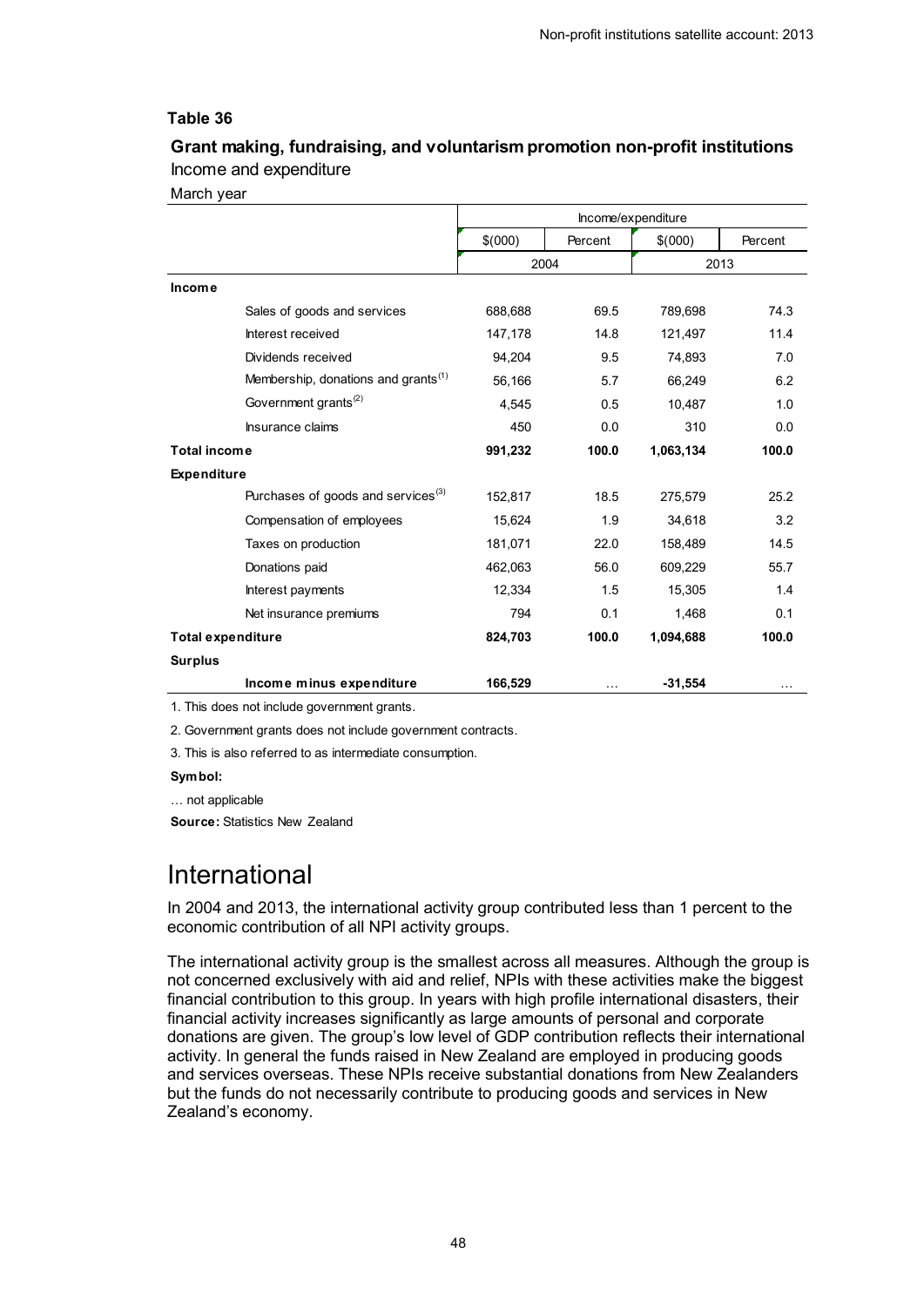### <span id="page-48-0"></span>**International non-profit institutions**

Key statistics, 2004 and 2013

|                                         | International | All $NPIS^{(1)}$ | Percentage of<br>all NPIs $(1)$ | Rank <sup>(2)</sup> |
|-----------------------------------------|---------------|------------------|---------------------------------|---------------------|
|                                         | 2004          |                  |                                 |                     |
| Number of NPIs employing paid staff     | 45            | 9,780            | 0.5                             | 12                  |
| Number of NPIs not employing paid staff | 260           | 87,220           | 0.3                             | 12                  |
| Total number of NPIs                    | 300           | 97,000           | 0.3                             | 12                  |
| Number of employees                     | 560           | 105,340          | 0.5                             | 12                  |
| Contribution to GDP $(\$000)^{(3)}$     | 21,624        | 3,640,162        | 0.6                             | 12                  |
|                                         | 2013          |                  |                                 |                     |
| Number of NPIs employing paid staff     | 59            | 11,303           | 0.5                             | 12                  |
| Number of NPIs not employing paid staff | 571           | 102,807          | 0.6                             | 12                  |
| Total number of NPIs                    | 630           | 114,110          | 0.6                             | 12                  |
| Number of employees                     | 340           | 136,750          | 0.2                             | 12                  |
| Contribution to GDP $(\$000)^{(4)}$     | 17,576        | 5,962,081        | 0.3                             | 12                  |

1. Non-profit institutions.

2. Ranking among all 12 activity-based non-profit institutions groups.

3. March 2004 year.

4. March 2013 year.

**Note:** All count data is randomly rounded to protect confidentiality.

**Source:** Statistics New Zealand

Paid employment is low in the international activity group. It often consists of people involved in administration and fundraising. Of all international NPIs, 91 percent did not employ paid staff in 2013, which is similar to the NPI average (90 percent) and remained close to the 2004 level.

#### **Table 38**

#### <span id="page-48-1"></span>**International non-profit institutions**

| By number of paid employees, 2004 and 2013 |                                         |            |                                         |            |  |  |
|--------------------------------------------|-----------------------------------------|------------|-----------------------------------------|------------|--|--|
|                                            | Number of<br>non-profit<br>institutions | Percentage | Number of<br>non-profit<br>institutions | Percentage |  |  |
| Paid employees                             | 2004                                    |            | 2013                                    |            |  |  |
| 0                                          | 260                                     | 86.7       | 571                                     | 90.6       |  |  |
| $1 - 5$                                    | 25                                      | 8.3        | 45                                      | 7.1        |  |  |
| $6 - 19$                                   | 9                                       | 3.0        | 9                                       | 1.4        |  |  |
| $20 - 99$                                  | 9                                       | 3.0        | 5                                       | 0.8        |  |  |
| $100+$                                     | 0                                       | 0.0        | 0                                       | 0.0        |  |  |
| Total                                      | 300                                     | 100.0      | 630                                     | 100.0      |  |  |

**Note:** All count data is randomly rounded to protect confidentiality.

Individual figures may not sum to total due to rounding.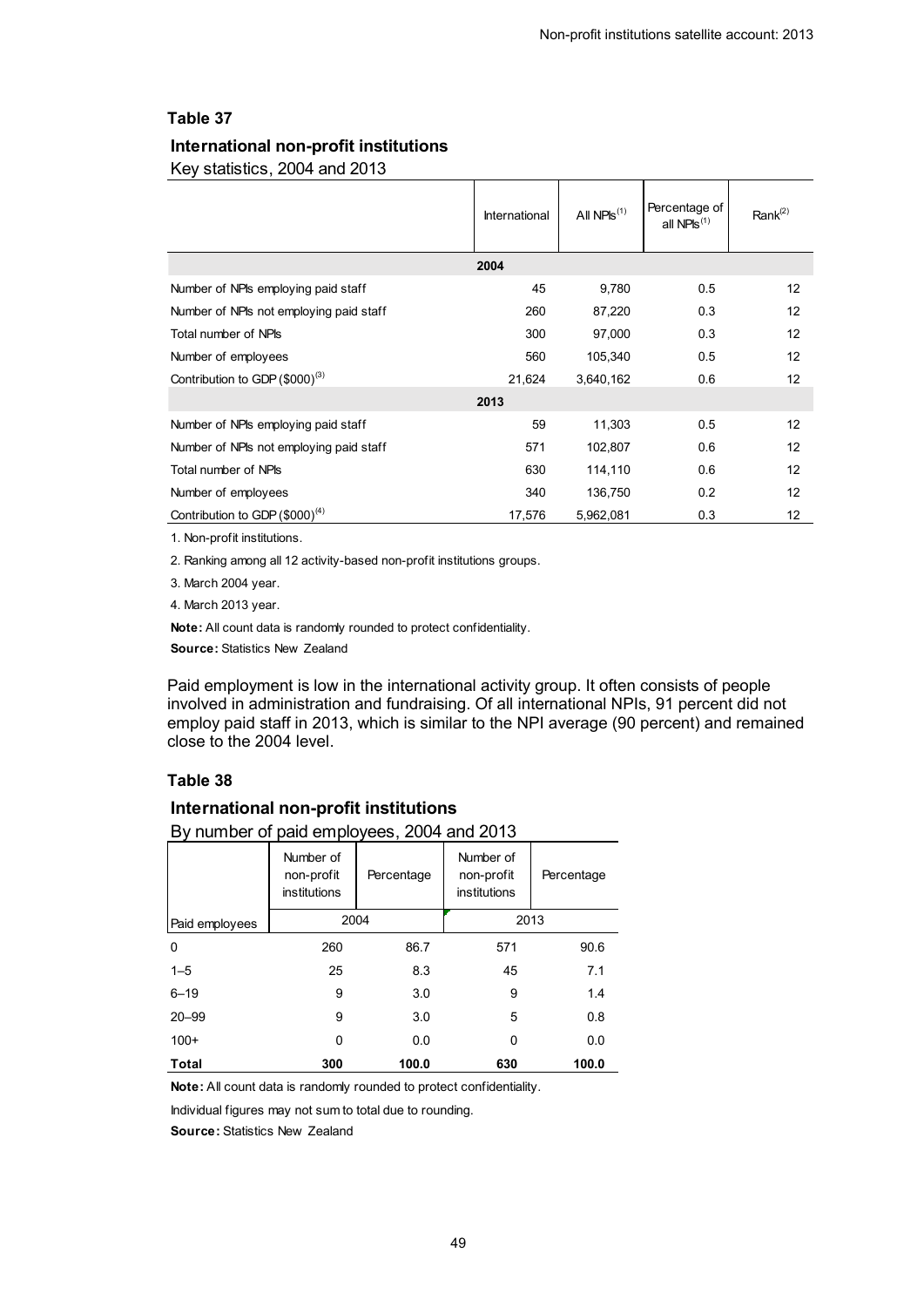### **Income and expenditure**

Income and expenditure for the international activity group presents a significantly different picture from other activity groups. Their major income source is donations; income from sales of goods and services is minor in comparison. Donations paid as overseas aid is their major expense. Many NPIs in this group are major conduits of aid, both ongoing and for one-off disasters or emergencies. Their activities are partly funded by, and they work collaboratively with, New Zealand's International Aid Programme administered by the Ministry of Foreign Affairs and Trade.

#### **Table 39**

#### <span id="page-49-0"></span>**International non-profit institutions**

Income and expenditure

March year

|                          |                                                 | Income/expenditure |          |         |          |
|--------------------------|-------------------------------------------------|--------------------|----------|---------|----------|
|                          |                                                 | \$(000)            | Percent  | \$(000) | Percent  |
|                          |                                                 |                    | 2004     |         | 2013     |
| Income                   |                                                 |                    |          |         |          |
|                          | Sales of goods and services                     | 18,528             | 14.9     | 22,597  | 16.4     |
|                          | Interest received                               | 4,810              | 3.9      | 7,622   | 5.5      |
|                          | Dividends received                              | 406                | 0.3      | 55      | 0.0      |
|                          | Membership, donations and grants <sup>(1)</sup> | 89,716             | 71.9     | 107,018 | 77.9     |
|                          | Government grants <sup>(2)</sup>                | 11.254             | 9.0      | 103     | 0.1      |
|                          | Insurance claims                                | 36                 | 0.0      | 25      | 0.0      |
| <b>Total income</b>      |                                                 | 124,750            | 100.0    | 137,420 | 100.0    |
| <b>Expenditure</b>       |                                                 |                    |          |         |          |
|                          | Purchases of goods and services <sup>(3)</sup>  | 29,708             | 26.0     | 35,028  | 34.6     |
|                          | Compensation of employees                       | 18,695             | 16.4     | 16,221  | 16.0     |
|                          | Taxes on production                             | 57                 | 0.0      | 51      | 0.1      |
|                          | Donations paid                                  | 65,641             | 57.4     | 49,448  | 48.8     |
|                          | Interest payments                               | 108                | 0.1      | 386     | 0.4      |
|                          | Net insurance premiums                          | 63                 | 0.1      | 93      | 0.1      |
| <b>Total expenditure</b> |                                                 | 114,272            | 100.0    | 101,227 | 100.0    |
| <b>Surplus</b>           |                                                 |                    |          |         |          |
|                          | Income minus expenditure                        | 10,478             | $\cdots$ | 36,193  | $\cdots$ |

1. This does not include government grants.

2. Government grants does not include government contracts.

3. This is also referred to as intermediate consumption.

#### **Symbol:**

… not applicable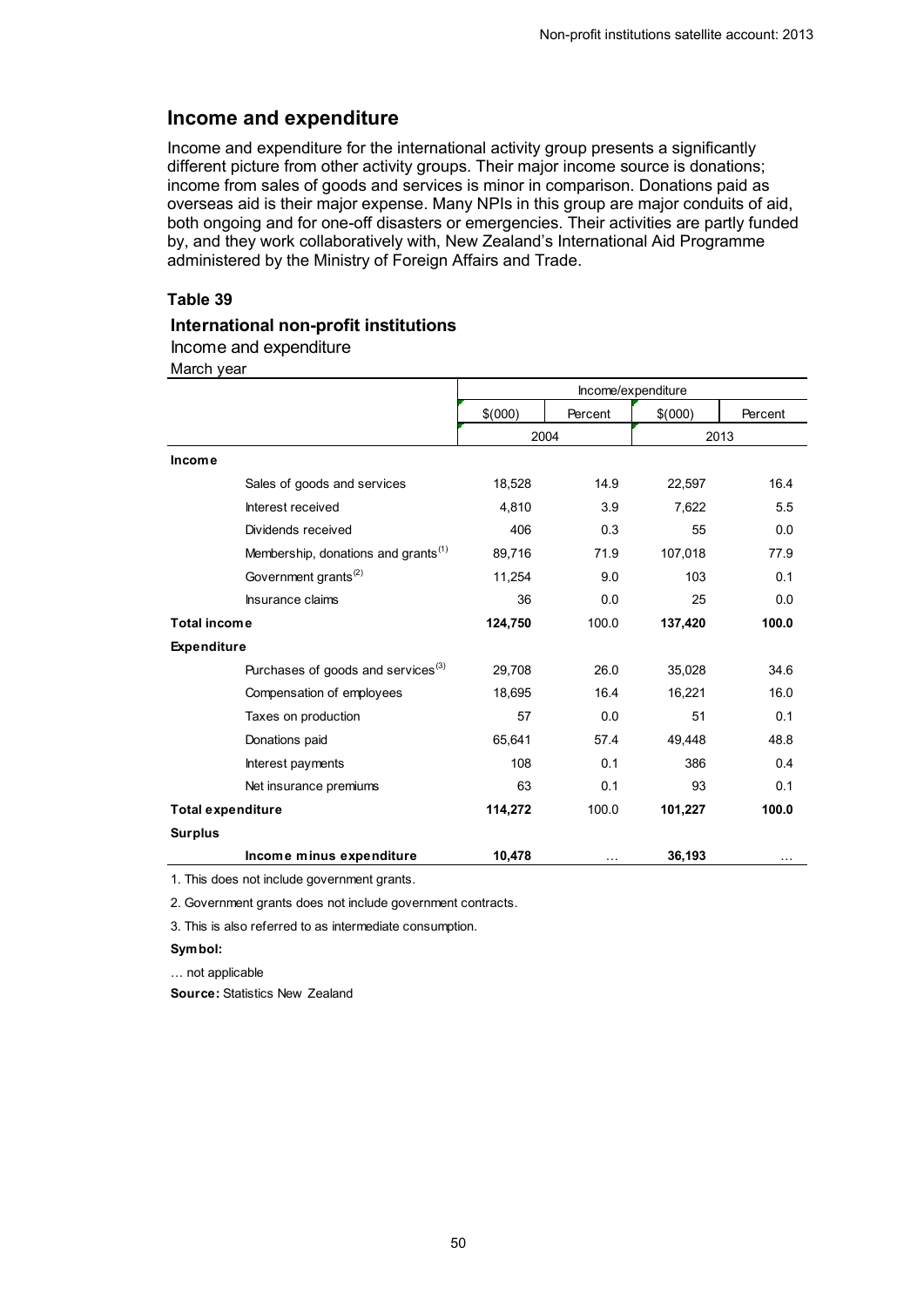## <span id="page-50-0"></span>Religion

Religious worship is one of the few areas of society in which all institutions are non-profit.

The religion activity group's contribution goes beyond worship and proclamation. Religion includes all institutions that promote or administer religious services and rituals (eg churches, temples, and their governing bodies). It also includes supporting services such as missionary societies, evangelistic groups (eg open-air campaigners), units distributing religious material, and centres for religious education outside the education activity group.

The social and economic influence of religious NPIs extends into activities such as education, health, and social services, where many NPIs have clear religious affiliation. Involvement in these other activities can be an aspect of their worship and could be considered religious activity. However, where a separate institution was set up for education or health purposes or to provide social services, it is classified in education, health, or social services, respectively.

With 9,890 institutions, the religion activity group was the third-largest in the 2004 NPISA. However, since 2004, the number has declined, with 9,440 recorded in 2013. As a result, the proportion of religion NPIs fell from 10 percent to 8 percent of the total. The religion activity group contributed 8 percent to NPI GDP in 2004 and just over 5 percent in 2013.

#### **Table 40**

#### <span id="page-50-1"></span>**Religion non-profit institutions**

Key statistics, 2004 and 2013

|                                            | Religion | All $NPIS^{(1)}$ | Percentage of<br>all NPIs $(1)$ | Rank $(2)$     |
|--------------------------------------------|----------|------------------|---------------------------------|----------------|
|                                            | 2004     |                  |                                 |                |
| Number of NPIs employing paid staff        | 1.910    | 9,780            | 19.5                            | $\overline{2}$ |
| Number of NPIs not employing paid staff    | 7,980    | 87,220           | 9.1                             | 3              |
| Total number of NPIs                       | 9,890    | 97,000           | 10.2                            | 3              |
| Number of employees                        | 9.390    | 105,340          | 8.9                             | 5              |
| Contribution to GDP $(\$000)^{(3)}$        | 287,151  | 3,640,162        | 7.9                             | 6              |
|                                            | 2013     |                  |                                 |                |
| Number of NPIs employing paid staff        | 2,065    | 11,303           | 18.3                            | 2              |
| Number of NPIs not employing paid staff    | 7,375    | 102.807          | 7.2                             | 5              |
| Total number of NPIs                       | 9,440    | 114,110          | 8.3                             | $\overline{4}$ |
| Number of employees                        | 11,650   | 136,750          | 8.5                             | 5              |
| Contribution to GDP (\$000) <sup>(4)</sup> | 307,824  | 5,962,081        | 5.2                             | 8              |

1. Non-profit institutions.

2. Ranking among all 12 activity-based non-profit institutions groups.

3. March 2004 year.

4. March 2013 year.

**Note:** All count data is randomly rounded to protect confidentiality. **Source:** Statistics New Zealand

The religion activity group had the second-largest number of institutions employing staff in 2013 but the fifth-largest number of employees. A feature of religious institutions is the large number that have a small number of employees. Eighteen percent of the religion group's NPIs employed paid staff. Despite the number of employees usually being small, some very large institutions employed more than100 paid staff. This group includes church denominations that pay compensation of employees from a central body rather than from the local church. Overall, employee costs changed little between 2004 and 2013, indicating the numbers employed did not change significantly.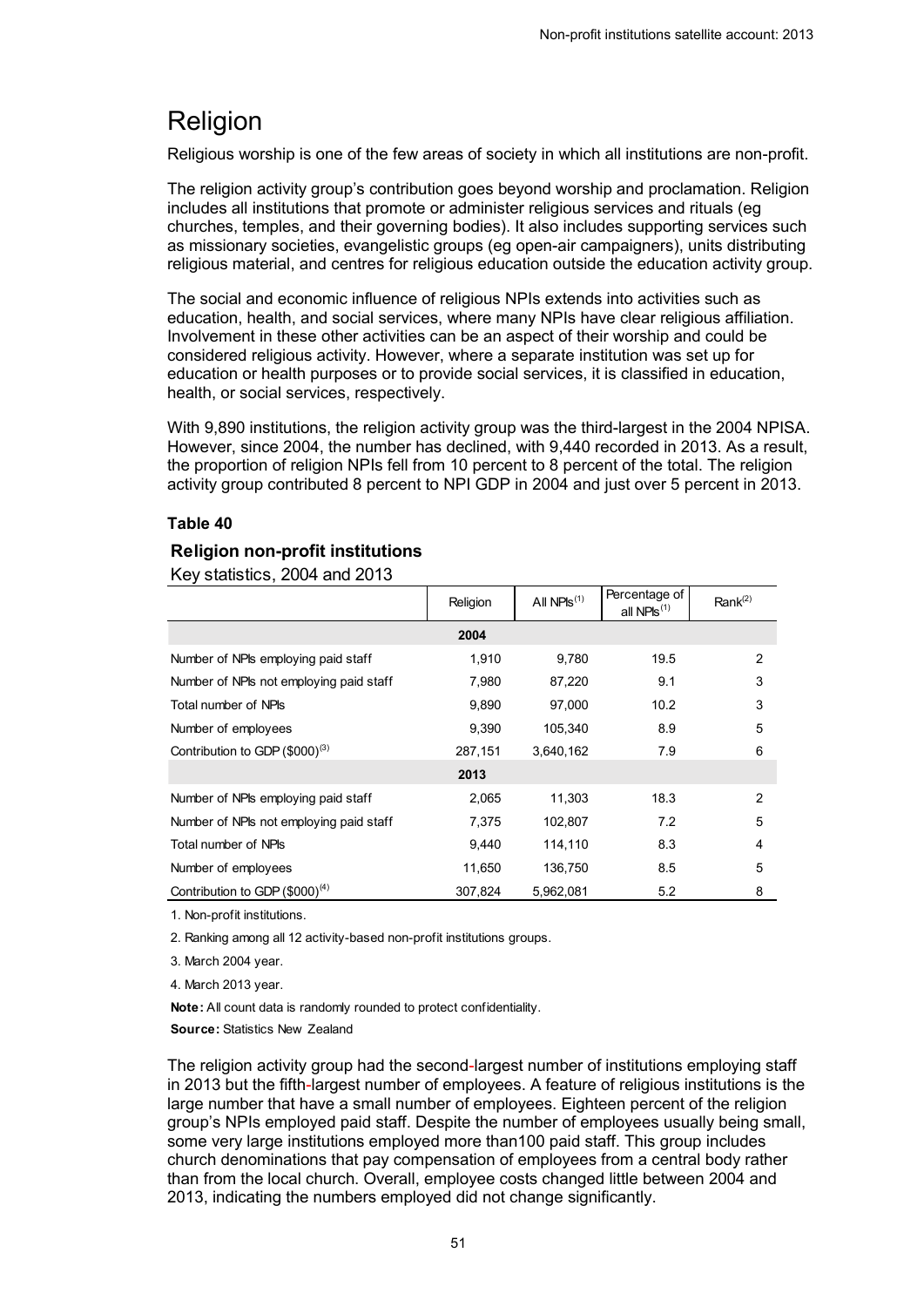### <span id="page-51-0"></span>**Religion non-profit institutions**

By number of employees, 2004 and 2013

|                | Number of<br>non-profit<br>institutions | Percentage | Number of<br>non-profit<br>institutions | Percentage |  |
|----------------|-----------------------------------------|------------|-----------------------------------------|------------|--|
| Paid employees |                                         | 2004       | 2013                                    |            |  |
| 0              | 7,980                                   | 80.7       | 7.375                                   | 78.1       |  |
| $1 - 5$        | 1,580                                   | 16.0       | 1,776                                   | 18.8       |  |
| $6 - 19$       | 260                                     | 2.6        | 233                                     | 2.5        |  |
| $20 - 99$      | 60                                      | 0.6        | 48                                      | 0.5        |  |
| $100+$         | 9                                       | 0.1        | 8                                       | 0.1        |  |
| Total          | 9,890                                   | 100.0      | 9,440                                   | 100.0      |  |

**Note:** All count data is randomly rounded to protect confidentiality.

Individual figures may not sum to total due to rounding.

**Source:** Statistics New Zealand

## **Income and expenditure**

The religion activity group relies heavily on donations and bequests from households. Of all income, 61 percent came from donations in 2013, compared with 20 percent for all NPIs.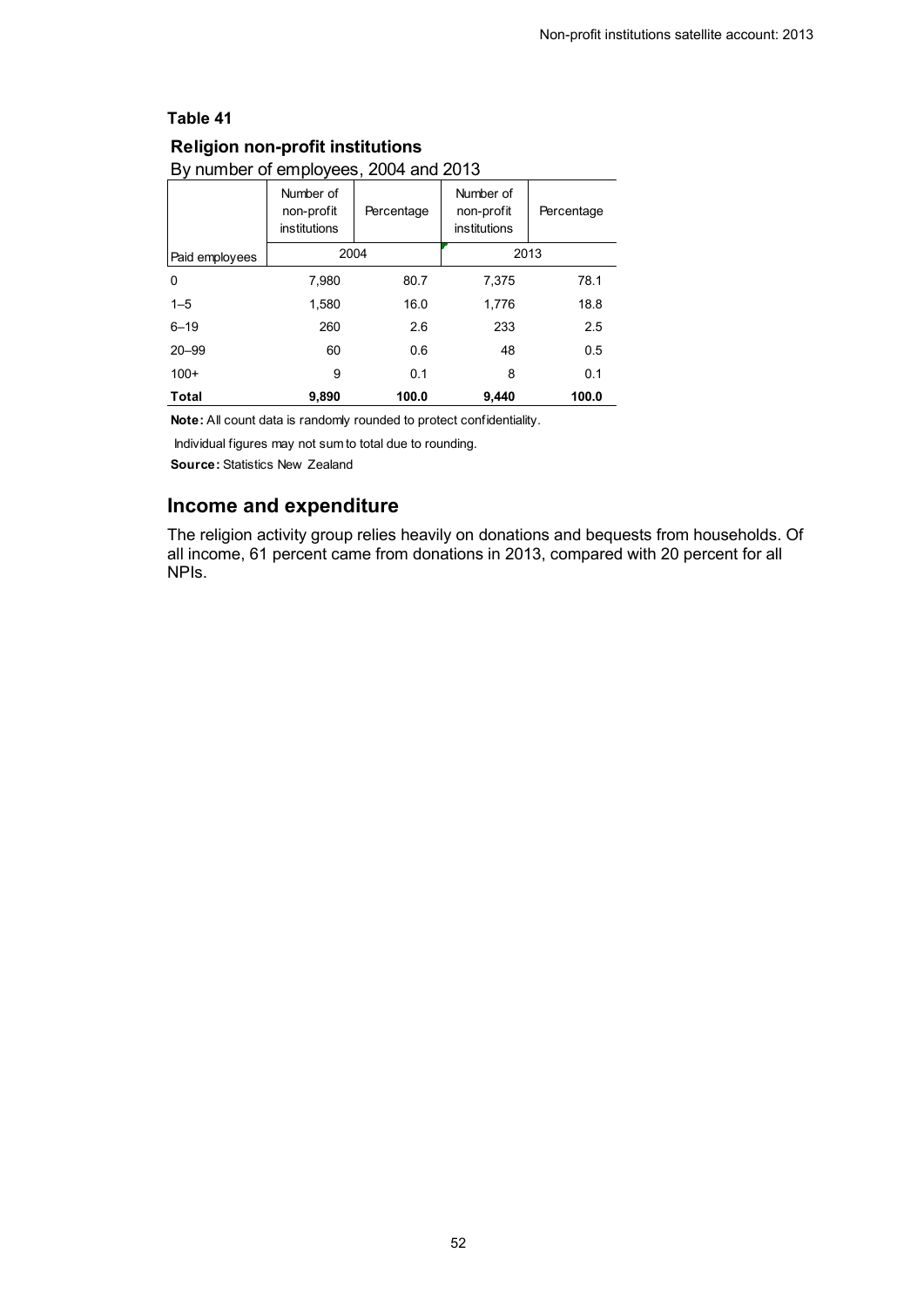## <span id="page-52-0"></span>42. Religion non-profit institutions, income and expenditure **Religion non-profit institutions**

#### Income and expenditure

March year

|                          |                                                 |         |           | Income/expenditure |         |
|--------------------------|-------------------------------------------------|---------|-----------|--------------------|---------|
|                          |                                                 | \$(000) | Percent   | \$(000)            | Percent |
|                          |                                                 | 2004    |           |                    | 2013    |
| <b>Income</b>            |                                                 |         |           |                    |         |
|                          | Sales of goods and services                     | 145,880 | 19.4      | 284,957            | 27.9    |
|                          | Interest received                               | 53,620  | 7.1       | 91,863             | 9.0     |
|                          | Dividends received                              | 7,165   | 1.0       | 4,562              | 0.4     |
|                          | Membership, donations and grants <sup>(1)</sup> | 534,224 | 71.0      | 619,812            | 60.7    |
|                          | Government grants <sup>(2)</sup>                | 5,435   | 0.7       | 15,860             | 1.6     |
|                          | Insurance claims                                | 6,483   | 0.9       | 4,462              | 0.4     |
| <b>Total income</b>      |                                                 | 752,808 | 100.0     | 1,021,516          | 100.0   |
| <b>Expenditure</b>       |                                                 |         |           |                    |         |
|                          | Purchases of goods and services <sup>(3)</sup>  | 295,546 | 46.2      | 464,089            | 55.3    |
|                          | Compensation of employees                       | 246,206 | 38.5      | 261,162            | 31.1    |
|                          | Taxes on production                             | 5,165   | 0.8       | 8,235              | 1.0     |
|                          | Donations paid                                  | 56,142  | 8.8       | 66,097             | 7.9     |
|                          | Interest payments                               | 25,267  | 3.9       | 23,254             | 2.8     |
|                          | Net insurance premiums                          | 11,433  | 1.8       | 16,882             | 2.0     |
| <b>Total expenditure</b> |                                                 | 639,759 | 100.0     | 839,719            | 100.0   |
| <b>Surplus</b>           |                                                 |         |           |                    |         |
|                          | Income minus expenditure                        | 113,048 | $\ddotsc$ | 181,797            | .       |
|                          |                                                 |         |           |                    |         |

1. This does not include government grants.

2. Government grants does not include government contracts.

3. This is also referred to as intermediate consumption.

#### **Symbol:**

… not applicable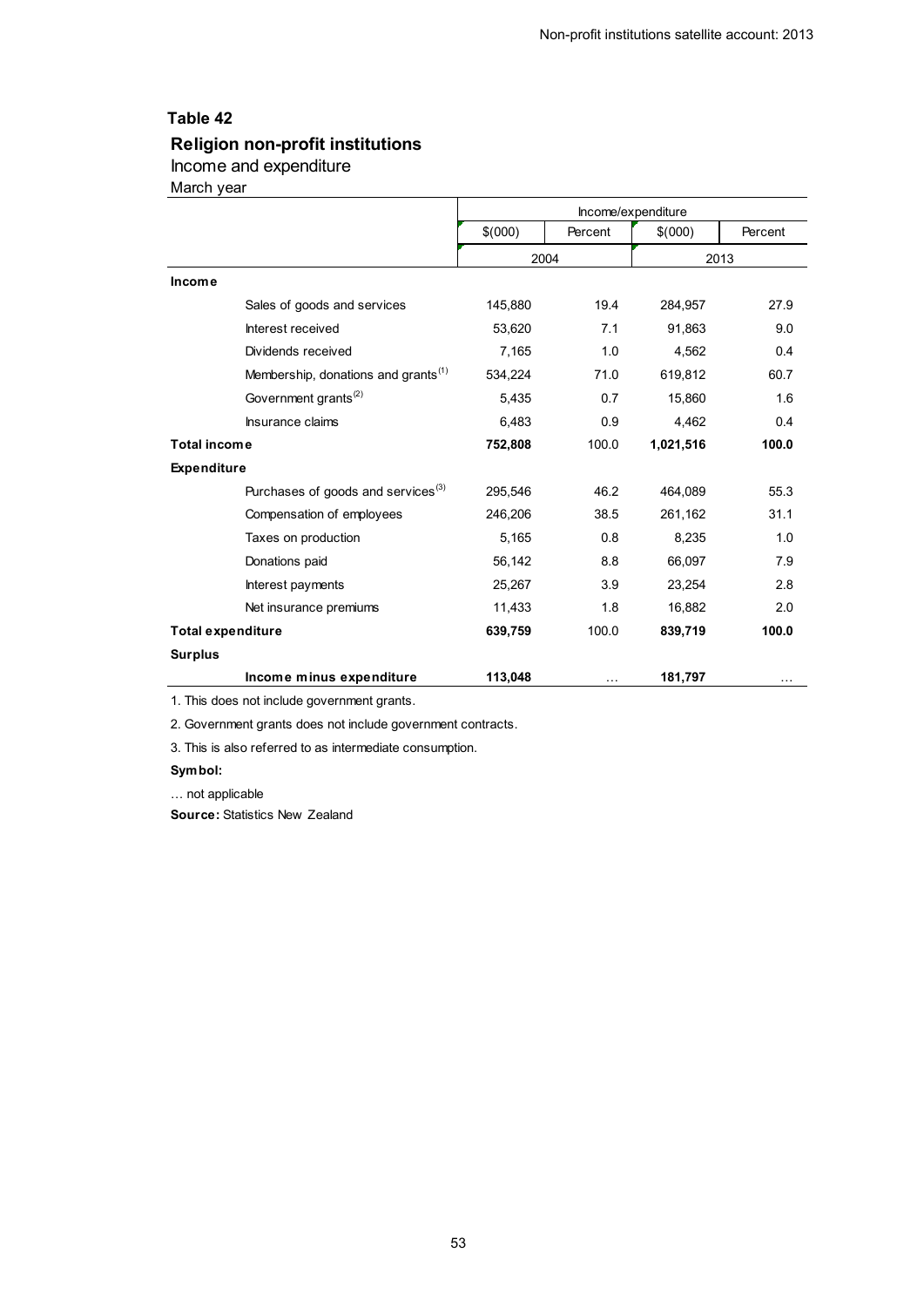## **Religious affiliation**

Data from the 2013 Census showed increased diversity of religious affiliation when compared with 2006. It also showed an increasing proportion of individuals did not affiliate with a religion.

#### **Table 43**

### <span id="page-53-0"></span>**Religious affiliation**

2006 and 2013 Censuses

|                                                      | Total respondents |           |  |
|------------------------------------------------------|-------------------|-----------|--|
| Affiliation                                          | 2006              | 2013      |  |
| Christian                                            |                   |           |  |
| Anglican                                             | 554,925           | 459,771   |  |
| Catholic                                             | 508,437           | 492,105   |  |
| Presbyterian, Congregational, and Reformed           | 400,839           | 330,516   |  |
| Christian not further defined                        | 186,234           | 216,180   |  |
| Methodist                                            | 121,806           | 102,879   |  |
| Pentecostal                                          | 79,155            | 74,259    |  |
| <b>Baptist</b>                                       | 56,913            | 54,345    |  |
| Latter-day Saints                                    | 43,536            | 40,725    |  |
| <b>Other Christian</b>                               | 108,924           | 107,796   |  |
| Total people, Christian                              | 2,027,418         | 1,858,977 |  |
| Māori Christian                                      | 65,550            | 52,947    |  |
| Other religions                                      |                   |           |  |
| <b>Buddhist</b>                                      | 52,365            | 58,407    |  |
| Hindu                                                | 64,392            | 89,919    |  |
| <b>Islam/Muslim</b>                                  | 36,072            | 46,146    |  |
| Judaism/Jew ish                                      | 6,858             | 6,867     |  |
| Spiritualism and New Age Religions                   | 19,800            | 18,285    |  |
| Sikh                                                 | 9,507             | 19,191    |  |
| Other other religions                                | 14,943            | 15,054    |  |
| No religion                                          | 1,297,104         | 1,635,348 |  |
| Object to answ ering                                 | 242,610           | 173,034   |  |
| Total people stated <sup>(1)</sup>                   | 3,743,652         | 3,901,167 |  |
| Total people, not elsew here included <sup>(2)</sup> | 292,974           | 347,301   |  |
| <b>Total people</b>                                  | 4,027,947         | 4,242,048 |  |

1. Includes all people w ho stated each religious affiliation, w hether as their only religious

affiliation or as one of several religious affiliations. Where a person reported more than one religious affiliation they are counted in each applicable group.

2. Includes 'don't know ', 'religion unidentifiable', 'response outside scope', and 'not stated'.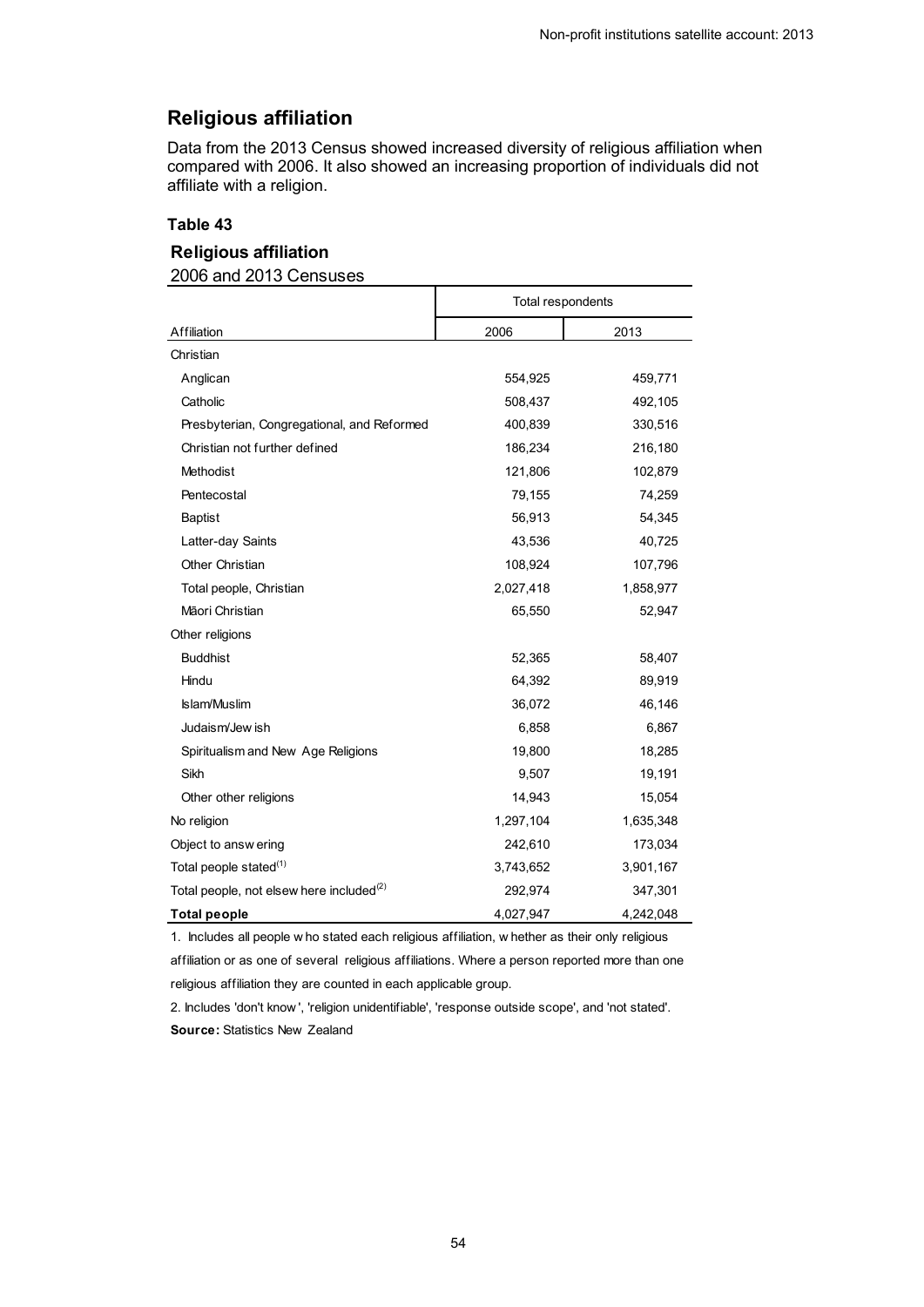## <span id="page-54-0"></span>Business and professional associations, unions

The 'business and professional associations, unions' activity group covers three distinct types of membership institutions. However, they all share roles in promoting, regulating, and protecting the interests of their members. The group includes institutions that promote, regulate, and safeguard the interests of businesses, professionals, and workers (eg trade unions and chambers of commerce). Although this is a small activity group, these NPIs influence all areas of employment.

Business associations work to promote special branches of business. Their members are primarily from institutions, or individuals representing institutions in their professional capacity. Business associations may have a regulatory function and often include professional registration boards.

In contrast, professional associations focus on supporting individuals who share a professional role. The activities of professional associations include marketing, research, industry and goods promotion, industry training, public relations, and lobbying, as well as some statutory obligations under Acts of Parliament. Trade unions are similar to professional associations but their focus is on individuals as employees in a specific industry.

The business and professional associations, unions activity group contributed 6 percent to NPI GDP in 2013, up from 5 percent in 2004. This ranks it seventh of all activity groups in both years. In 2004 the group had 3,130 institutions. In 2013 this number was virtually unchanged (3,110), ranking the group eighth.

#### **Table 44**

## <span id="page-54-1"></span>**Business and professional associations, unions non-profit institutions**

|                                         | Business and<br>professional<br>associations,<br>unions | All $NPIs^{(1)}$ | Percentage of<br>all NPIs <sup>(1)</sup> | Rank $(2)$ |
|-----------------------------------------|---------------------------------------------------------|------------------|------------------------------------------|------------|
|                                         | 2004                                                    |                  |                                          |            |
| Number of NPIs employing paid staff     | 470                                                     | 9,780            | 4.8                                      | 6          |
| Number of NPIs not employing paid staff | 2,660                                                   | 87,220           | 3.0                                      | 7          |
| Total number of NPIs                    | 3,130                                                   | 97,000           | 3.2                                      | 7          |
| Number of employees                     | 3,400                                                   | 105,340          | 3.2                                      | 7          |
| Contribution to GDP $(\$000)^{(3)}$     | 172,161                                                 | 3,640,162        | 4.7                                      | 7          |
|                                         | 2013                                                    |                  |                                          |            |
| Number of NPIs employing paid staff     | 387                                                     | 11,303           | 3.4                                      | 7          |
| Number of NPIs not employing paid staff | 2,723                                                   | 102,807          | 2.6                                      | 8          |
| Total number of NPIs                    | 3,110                                                   | 114,110          | 2.7                                      | 8          |
| Number of employees                     | 3,570                                                   | 136,750          | 2.6                                      | 7          |
| Contribution to GDP $(\$000)^{(4)}$     | 338,697                                                 | 5,962,081        | 5.7                                      | 7          |

Key statistics, 2004 and 2013

1. Non-profit institutions.

2. Ranking among all 12 activity-based non-profit institutions groups.

3. March 2004 year.

4. March 2013 year.

**Note:** All count data is randomly rounded to protect confidentiality.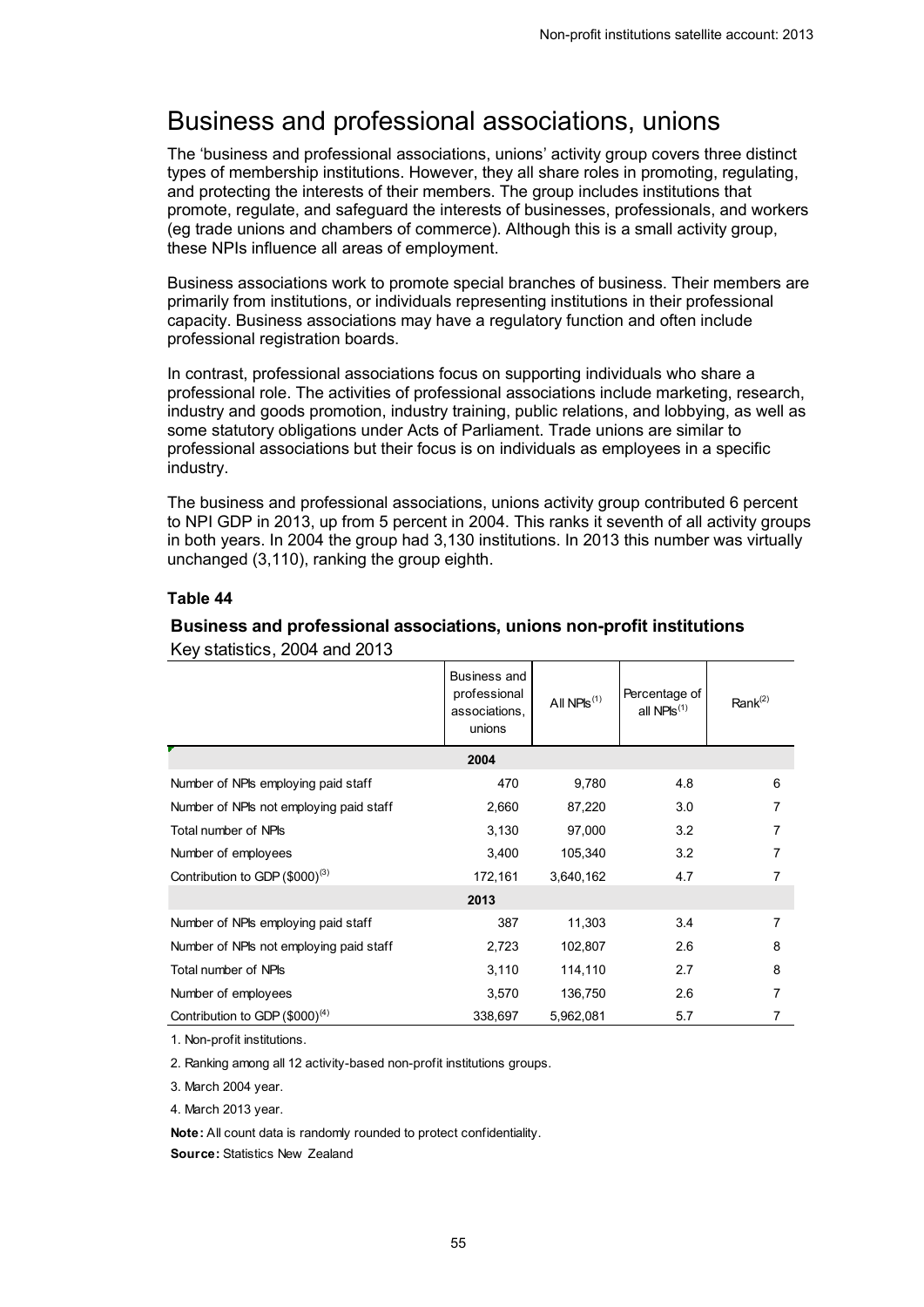The business and professional associations, unions activity group has a relatively high number of paid employees. There were 3,570 people employed in 2013, compared with 3,400 in 2004. This was 12 percent of NPIs in this group that employed staff in 2013, down slightly from 15 percent in 2004.

### **Table 45**

### <span id="page-55-0"></span>**Business and professional associations, unions nonprofit institutions**

| Dy Humber OF Employees, 2004 and 2013 |                                                |            |                                         |            |  |
|---------------------------------------|------------------------------------------------|------------|-----------------------------------------|------------|--|
|                                       | Number of<br>non-profit<br><i>institutions</i> | Percentage | Number of<br>non-profit<br>institutions | Percentage |  |
| Paid employees                        | 2004                                           |            |                                         | 2013       |  |
| 0                                     | 2,660                                          | 85.0       | 2,723                                   | 87.6       |  |
| $1 - 5$                               | 350                                            | 11.2       | 257                                     | 8.3        |  |
| $6 - 19$                              | 90                                             | 2.9        | 89                                      | 2.9        |  |
| $20 - 99$                             | 30                                             | 1.0        | 37                                      | 1.2        |  |
| $100+$                                | 6                                              | 0.2        | 4                                       | 0.1        |  |
| Total                                 | 3,130                                          | 100.0      | 3,110                                   | 100.0      |  |

By number of employees, 2004 and 2013

**Note:** All count data is randomly rounded to protect confidentiality.

Individual figures may not sum to total due to rounding.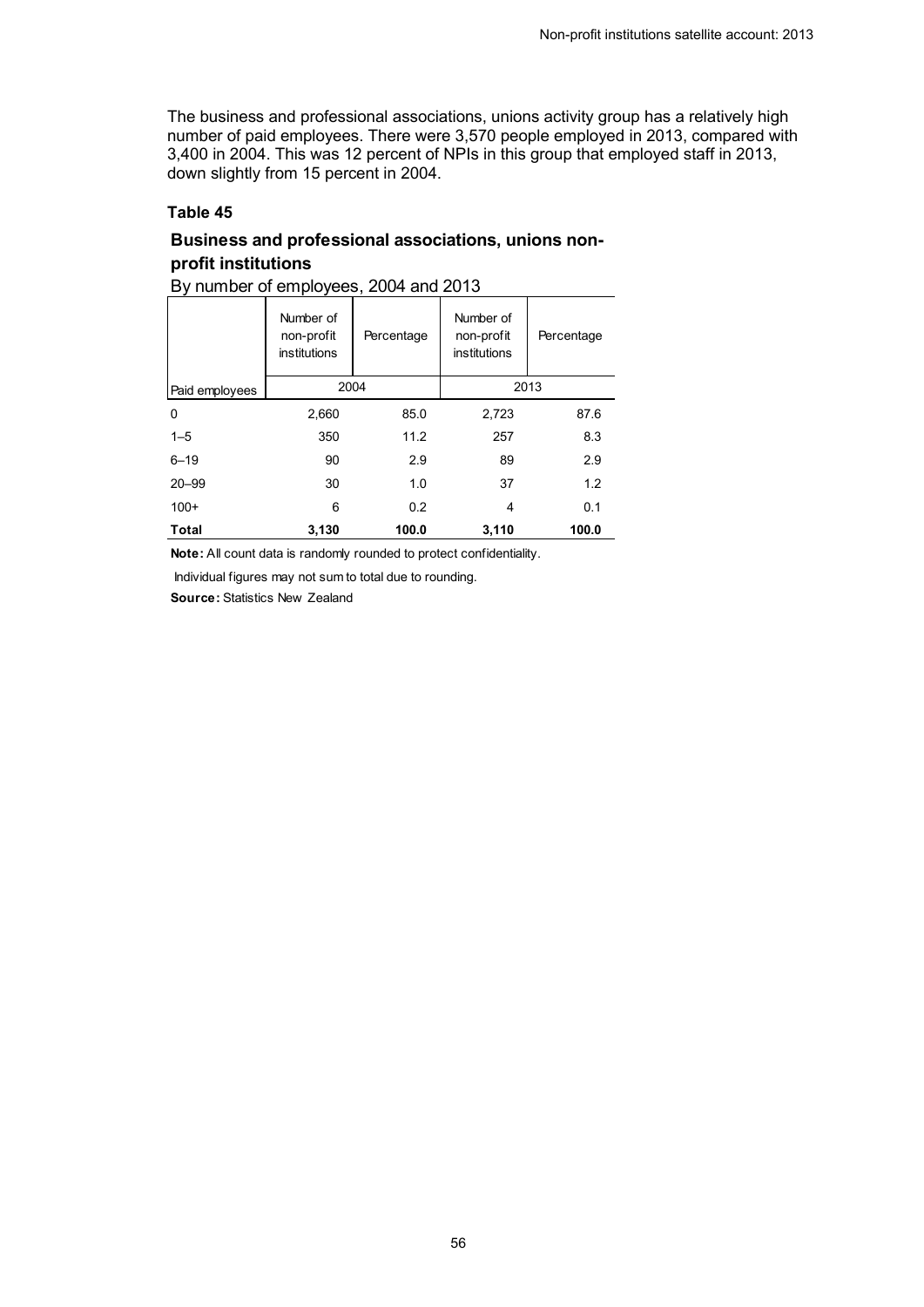### **Income and expenditure**

For the business and professional associations, unions activity group, 85 percent of income came from the sale of goods and services in 2013, up from 75 percent in 2004. Conversely, the proportion of income from donations, memberships, and grants fell to 11 percent in 2013 from 17 percent in 2004.

#### **Table 46**

### <span id="page-56-0"></span>**Business and professional associations, unions non-profit institutions** Income and expenditure

March year

|                                  |                                                 | Income/expenditure |         |         |         |
|----------------------------------|-------------------------------------------------|--------------------|---------|---------|---------|
|                                  |                                                 | \$(000)            | Percent | \$(000) | Percent |
|                                  |                                                 |                    | 2004    | 2013    |         |
| Income                           |                                                 |                    |         |         |         |
| Sales of goods and services      |                                                 | 417,920            | 77.2    | 767,488 | 84.9    |
| Interest received                |                                                 | 21,554             | 4.0     | 26,516  | 2.9     |
| Dividends received               |                                                 | 3,077              | 0.6     | 6,035   | 0.7     |
|                                  | Membership, donations and grants <sup>(1)</sup> | 93,643             | 17.3    | 102,081 | 11.3    |
| Government grants <sup>(2)</sup> |                                                 | 4,251              | 0.8     | 878     | 0.1     |
| Insurance claims                 |                                                 | 1,234              | 0.2     | 849     | 0.1     |
| <b>Total income</b>              | 541,679<br>100.0                                |                    | 903,847 | 100.0   |         |
| <b>Expenditure</b>               |                                                 |                    |         |         |         |
|                                  | Purchases of goods and services <sup>(3)</sup>  | 337,104            | 68.0    | 572,210 | 70.5    |
| Compensation of employees        |                                                 | 148,398            | 29.9    | 221,386 | 27.3    |
| Taxes on production              |                                                 | 1,090              | 0.2     | 4,390   | 0.5     |
| Donations paid                   |                                                 | 5,899              | 1.2     | 8,078   | 1.0     |
| Interest payments                |                                                 | 1,025              | 0.2     | 518     | 0.1     |
| Net insurance premiums           |                                                 | 2,177              | 0.4     | 5,043   | 0.6     |
| <b>Total expenditure</b>         |                                                 | 495,693            | 100.0   | 811,625 | 100.0   |
| <b>Surplus</b>                   |                                                 |                    |         |         |         |
|                                  | Income minus expenditure                        | 45,986             | .       | 92,222  | .       |

1. This does not include government grants.

2. Government grants does not include government contracts.

3. This is also referred to as intermediate consumption.

#### **Symbol:**

… not applicable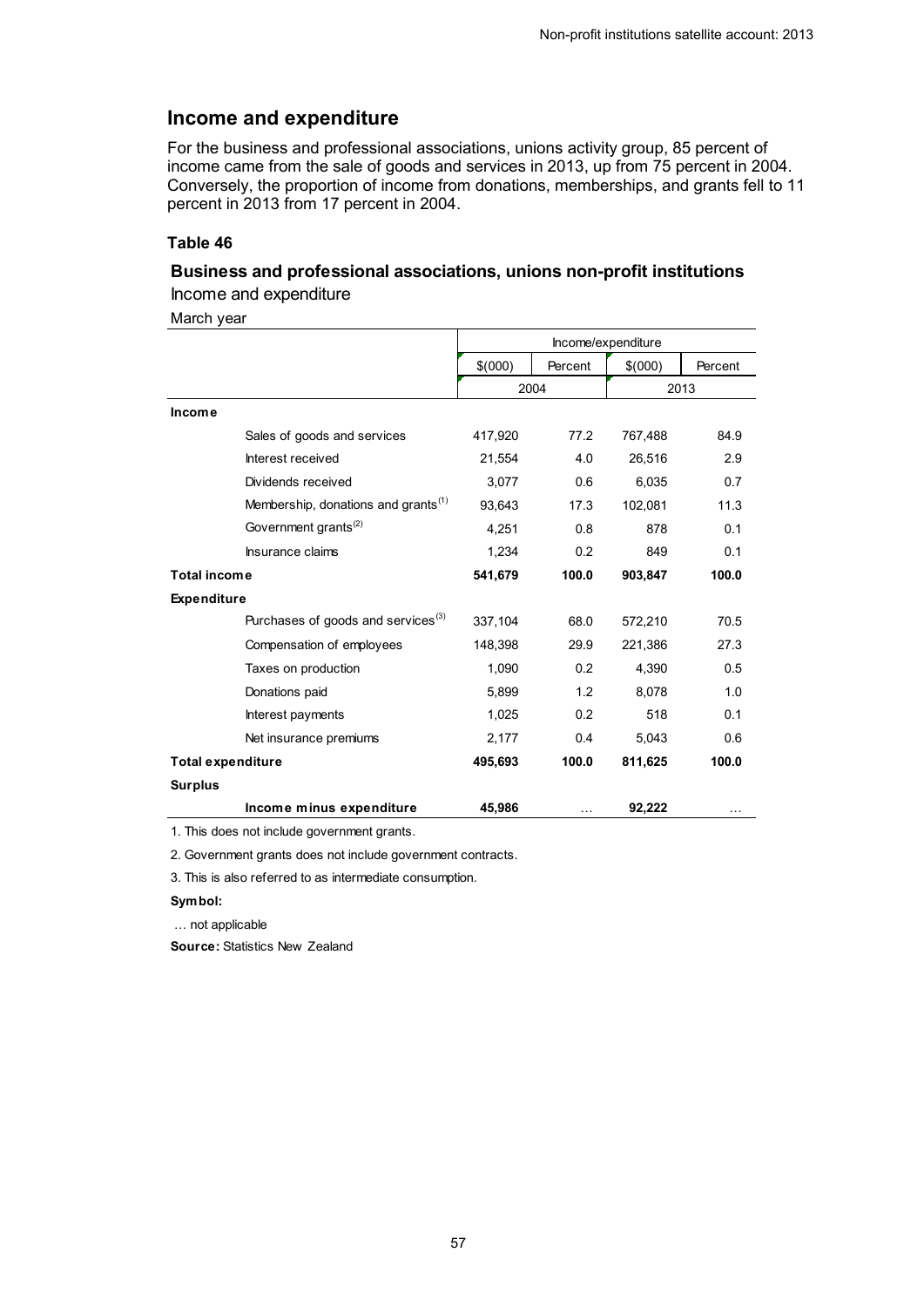## **Union membership**

Trade unions rely heavily on membership subscriptions, with 90 percent of their income coming from this source. Union membership numbers between 2004 and 2013 appear to be relatively flat.

#### **Table 47**

### <span id="page-57-0"></span>**Unions and union membership(1)(2)** December 1991–2013

|      | Union membership | Number of unions |
|------|------------------|------------------|
| 1991 | 514,325          | 66               |
| 1992 | 428,160          | 58               |
| 1993 | 409,112          | 67               |
| 1994 | 375,906          | 82               |
| 1995 | 362,200          | 82               |
| 1996 | 338,967          | 83               |
| 1997 | 327,800          | 80               |
| 1998 | 306,687          | 83               |
| 1999 | 302,405          | 82               |
| 2000 | 318,519          | 134              |
| 2001 | 329,919          | 165              |
| 2002 | 334,783          | 174              |
| 2003 | 341,631          | 181              |
| 2004 | 354,058          | 170              |
| 2005 | 377,348          | 175              |
| 2006 | 373,117          | 178              |
| 2007 | 383,551          | 169              |
| 2008 | 373,327          | 168              |
| 2009 | 387,959          | 159              |
| 2010 | 379,649          | 157              |
| 2011 | 384,644          | 145              |
| 2012 | 379,185          | 138              |
| 2013 | 371,163          | 138              |

1. **Source**: Blackw ood, L, Feinberg-Danieli, G,

& Lafferty, G *Unions and Union Membership in* 

*New Zealand* (Annual Review for 2005)

2. **Source**: New Zealand Companies Office: Societies

and Trusts Online. Union membership reports (from 2006).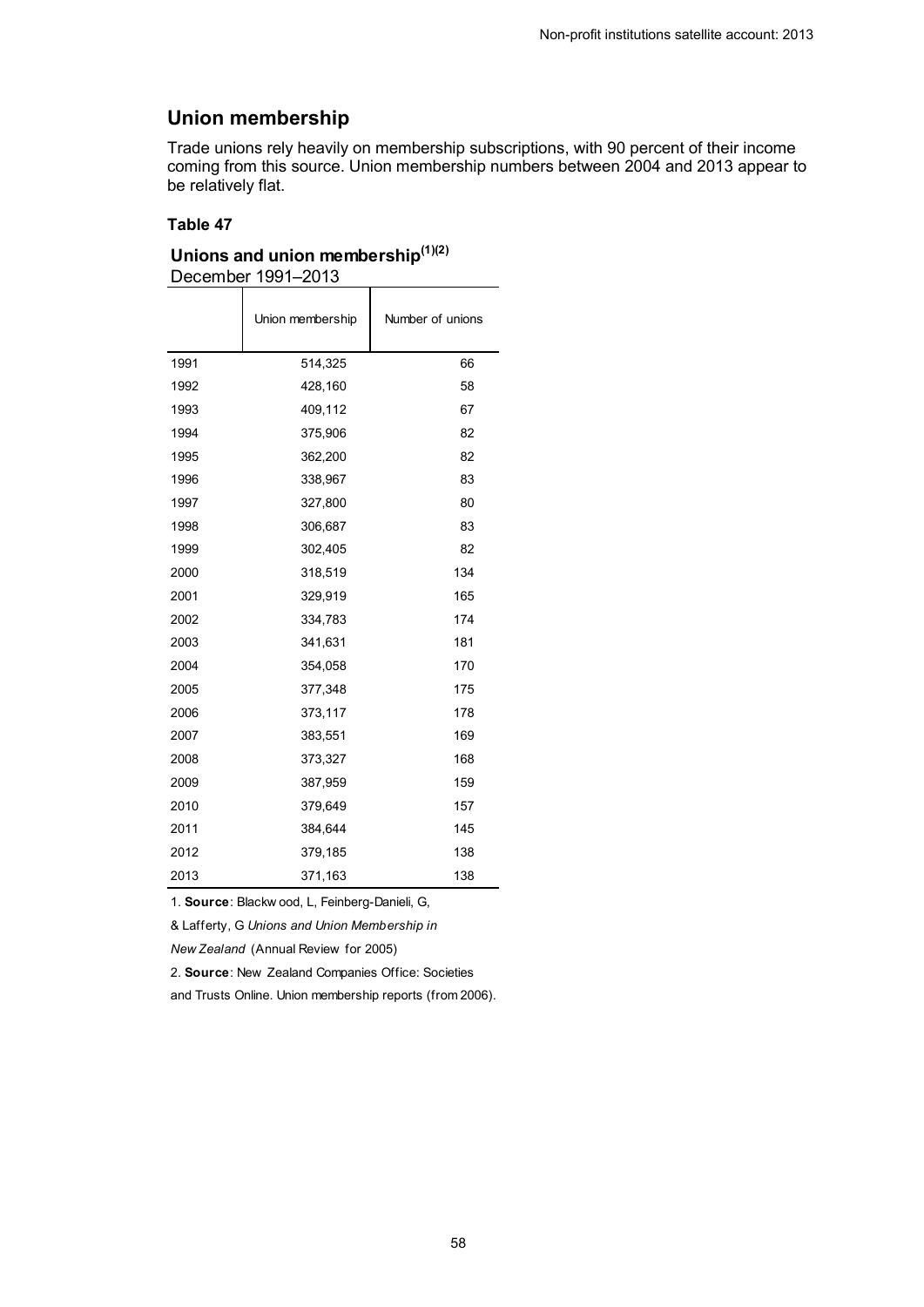## <span id="page-58-0"></span>Not elsewhere classified

The 'not elsewhere classified' activity group consists of institutions that are not clearly defined or closely related to any activities carried out by other NPIs. This is a residual group of NPIs not classified to any other activity group.

The statistics indicate the residual group is not very significant – most NPIs are accurately allocated to a specific activity group. While 8 percent of NPIs were in this group in 2013, it has few large organisations.

NPIs in the 'not elsewhere classified' group are there because either their activity is truly different from those included under the other 11 main groups, or there is insufficient information about them to allow coding.

#### **Table 48**

#### <span id="page-58-1"></span>**Not elsewhere classified non-profit institutions**

Key statistics, 2004 and 2013

|                                         | Not<br>elsew here<br>classified | All $NPIS^{(1)}$ | Percentage of<br>all NPIs $(1)$ | Rank <sup>(2)</sup> |
|-----------------------------------------|---------------------------------|------------------|---------------------------------|---------------------|
|                                         | 2004                            |                  |                                 |                     |
| Number of NPIs employing paid staff     | 150                             | 9,780            | 1.5                             | 9                   |
| Number of NPIs not employing paid staff | 7,410                           | 87,220           | 8.5                             | 4                   |
| Total number of NPIs                    | 7,560                           | 97,000           | 7.8                             | 5                   |
| Number of employees                     | 640                             | 105,340          | 0.6                             | 10                  |
| Contribution to GDP $(\$000)^{(3)}$     | 29,301                          | 3,640,162        | 0.8                             | 11                  |
|                                         | 2013                            |                  |                                 |                     |
| Number of NPIs employing paid staff     | 293                             | 11,303           | 2.6                             | 8                   |
| Number of NPIs not employing paid staff | 8,547                           | 102,807          | 8.3                             | 4                   |
| Total number of NPIs                    | 8,840                           | 114,110          | 7.7                             | 5                   |
| Number of employees                     | 750                             | 136,750          | 0.5                             | 11                  |
| Contribution to GDP $(\$000)^{(4)}$     | 50,893                          | 5,962,081        | 0.9                             | 10                  |

1. Non-profit institutions.

2. Ranking among all 12 activity-based non-profit institutions groups.

3. March 2004 year.

4. March 2013 year.

**Note:** All count data is randomly rounded to protect confidentiality.

**Source:** Statistics New Zealand

Table 48 shows that only 3 percent of NPIs in the 'not elsewhere classified' group employed paid staff in 2013, one of the lowest percentages for any activity group. NPIs with paid employees are generally larger and easier to allocate to a main activity group.

### **Income and expenditure**

Income and expenditure values reflect the small size of NPIs in the 'not elsewhere classified' activity group. Improvements to source data implemented for 2013 provided a better estimate of the transactions making up income and expenditure. However, due to difficulty in coding NPIs in this group, the 2004 and 2013 values are not strictly comparable. Therefore, we advise caution when interpreting this group's financial results.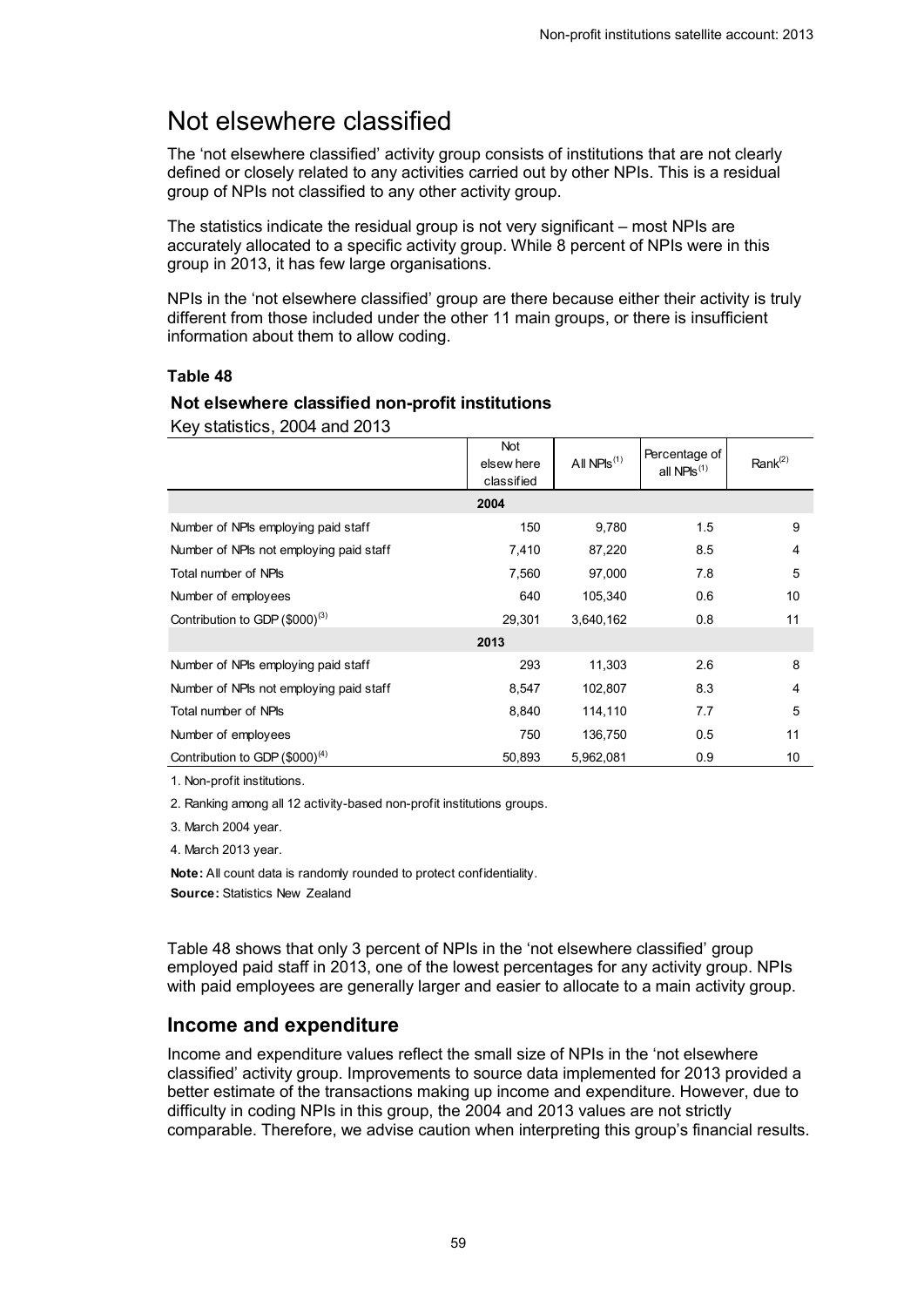### <span id="page-59-0"></span>**Not elsewhere classified non-profit institutions**

Income and expenditure

March year

|                          |                                                 | Income/expenditure |         |           |         |
|--------------------------|-------------------------------------------------|--------------------|---------|-----------|---------|
|                          |                                                 | \$(000)            | Percent | \$(000)   | Percent |
|                          |                                                 | 2004               |         |           | 2013    |
| <b>Income</b>            |                                                 |                    |         |           |         |
|                          | Sales of goods and services                     | 44,943             | 42.0    | 72,991    | 67.1    |
|                          | Interest received                               | 2,782              | 2.6     | 9,583     | 8.8     |
|                          | Dividends received                              | 166                | 0.2     | 8,025     | 7.4     |
|                          | Membership, donations and grants <sup>(1)</sup> | 45,242             | 42.3    | 14,982    | 13.8    |
|                          | Government grants <sup>(2)</sup>                | 13,508             | 12.6    | 3,007     | 2.8     |
|                          | Insurance claims                                | 383                | 0.4     | 264       | 0.2     |
| <b>Total income</b>      |                                                 | 107,024            | 100.0   | 108,852   | 100.0   |
| <b>Expenditure</b>       |                                                 |                    |         |           |         |
|                          | Purchases of goods and services <sup>(3)</sup>  | 70,804             | 70.8    | 107,840   | 61.0    |
|                          | Compensation of employees                       | 21,922             | 21.9    | 44,764    | 25.3    |
|                          | Taxes on production                             | 345                | 0.3     | 19        | 0.0     |
|                          | Donations paid                                  | 3,617              | 3.6     | 21,003    | 11.9    |
|                          | Interest payments                               | 2,684              | 2.7     | 2,510     | 1.4     |
|                          | Net insurance premiums                          | 675                | 0.7     | 638       | 0.4     |
| <b>Total expenditure</b> |                                                 | 100,046            | 100.0   | 176,774   | 100.0   |
| <b>Surplus</b>           |                                                 |                    |         |           |         |
|                          | Income minus expenditure                        | 6,978              |         | $-67,922$ |         |

1. This does not include government grants.

2. Government grants does not include government contracts.

3. This is also referred to as intermediate consumption.

#### **Symbol:**

… not applicable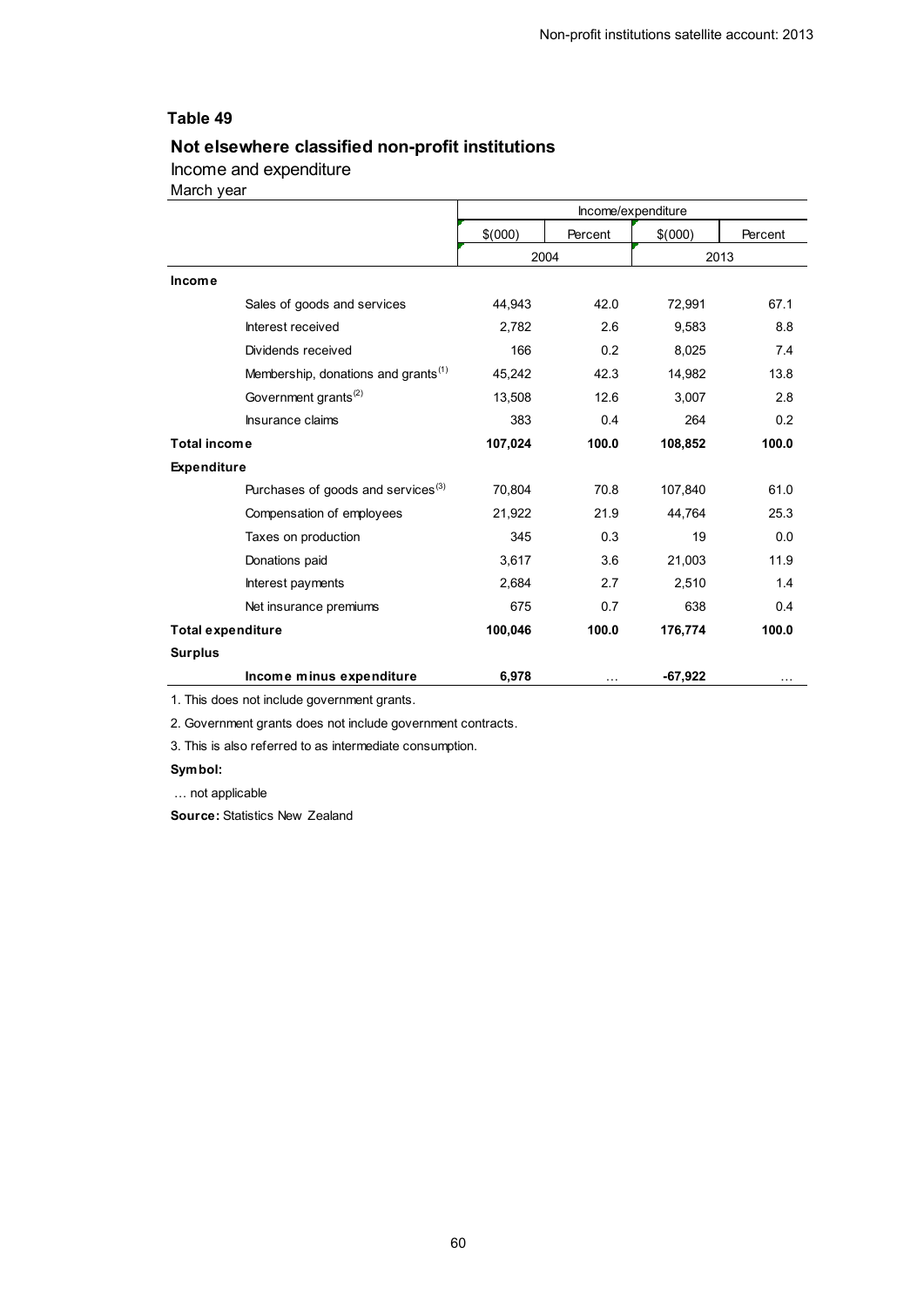

## <span id="page-60-1"></span><span id="page-60-0"></span>Measurement framework

This section outlines the data sources and methodologies used to compile the *Non-profit Institutions Satellite Account: 2013.*

### **What a satellite account is**

The New Zealand System of National Accounts (NZSNA), in line with international standards, covers the formal activities in the economy that business, government, nonprofit institutions (NPIs), and households undertake.

However, the standard measurement conventions result in:

- NPIs being grouped in different sectors according to their economic role
- a considerable amount of informal economic activity (eg informal unpaid labour) being omitted from the accounts and therefore from key measures such as gross domestic product.

The *Non-profit Institutions Satellite Account: 2013* (NPISA) brings together all NPIs and analyses the contribution they make to the economy. The NPISA aims to provide the missing information, including measuring the value of formal unpaid work. In doing so it extends the production boundary of the NZSNA.

However, the NPISA does not measure the full range of goods and services produced in what is broadly referred to as the 'non-profit sector'. It is confined to institutions within that sector. Individuals, households, or groups of people who come together informally – to mutually provide services to either themselves or third parties – are not included in the NPISA. Consequently, it does not measure the full range of 'voluntary' activity occurring in society.

To capture the full range of voluntary activity would require development of household satellite accounts that would measure all voluntary work, regardless of the institutional setting it occurred in.

Neither do we include temporary and informal groups such as family gatherings / whānau hui or child-minding groups. They are types of (extended) households that produce and consume within the household sector. These units – to the extent they can be identified – may be of great interest, especially as they report collective activities of individuals that could be important for some forms of welfare. However, they are not the subject of the NPISA – they would be better identified and analysed within a household satellite account.

### **Defining non-profit institutions**

In New Zealand, the majority of goods and services are produced by private enterprises that operate in the market to make a profit and distribute it to their owners. Government also provides goods and services, usually to the community and funded by taxation. This is to fulfil its political, regulatory, and service delivery roles (eg defence, law and order, and providing health and education services).

Goods and services are also produced by individuals and households combining together in clubs, societies, and other groups. While these groupings may make profits (surpluses), they do not have profit-making as a goal, do not distribute any profits to their members, and often rely on volunteers providing free labour and resources to operate successfully. They are described as non-profit institutions (NPIs).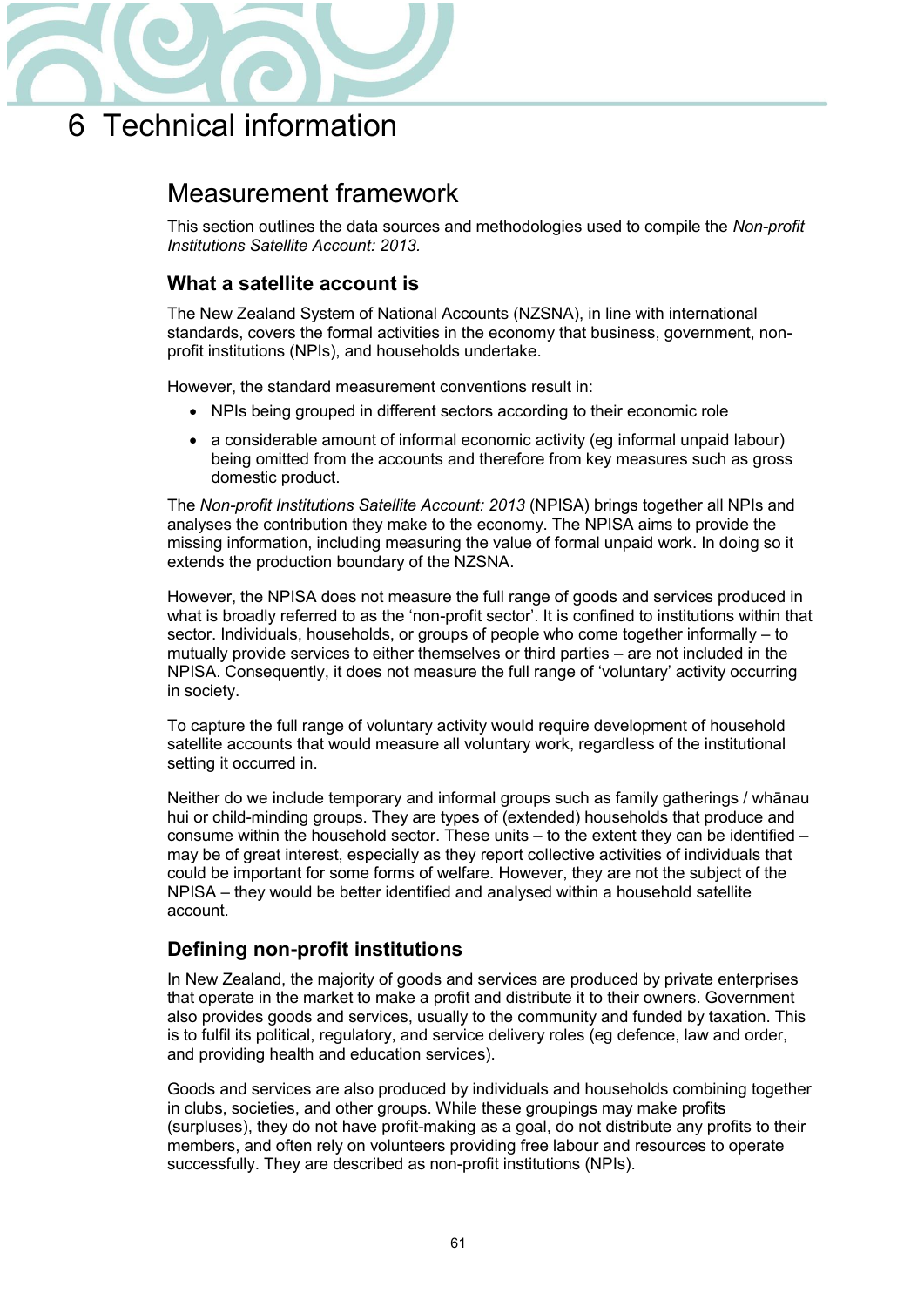The NPISA looks at NPIs that do three things: provide goods and services or transfers to households and the community, are not profit-oriented, and operate both voluntarily and independently of government.

The United Nations (UN) Handbook on Non-Profit Institutions in the System of National Accounts contains a definition (termed a 'structural-operational' definition) that brings together organisations that meet five specific criteria.

For the NPISA, NPIs are groupings that:

- are organised to the extent that they can be separately identified
- are not for profit and do not distribute any surplus they may generate to those who own or control them
- are institutionally separate from government
- $\bullet$  are in control of their own destiny
- are non-compulsory in both terms of membership and members' input.

To be included in NPISA, an institution has to meet all five criteria.

See appendix 1 in [Non-profit Institutions Satellite Account: 2004](http://www.stats.govt.nz/tools_and_services/a-z-information-releases/non-profit-institutions-satellite-account-2004.aspx) for the decision trees used to define NPIs.

#### **Criterion 1: Organisation**

Organisation means the entity has organisational structure; consistent goals, structure, and activities; and a legal charter of incorporation or a ratified constitution.

An NPI must be created by a legal process of law so its existence is recognised independently of the people, corporations, or government units that establish, finance, or control it. If it does not have legal status, its separate existence must be recognised by society in some formal way. Ad hoc and temporary gatherings of people, with no real structure or organised separate identity, are excluded.

#### **Criterion 2: Not for profit**

'Not for profit' means that an institution does not exist primarily to generate profits, either directly or indirectly, and is not primarily guided by commercial goals and considerations. Under this criterion, members are not permitted to gain financially from the institution's operations and cannot appropriate any surplus it may make. This does not imply that an NPI cannot make an operating surplus on its production. It means any surplus must be ploughed back into the basic mission of the institution and not distributed to the owners, members, founders, or governing board. In this sense, NPIs may generate a surplus but they do not distribute it, which differentiates them from for-profit enterprises.

If the surplus is distributed to another NPI, the first is still an NPI under the not-for-profit criterion because the surplus remains within the NPI sector – to be used for charitable and other not-for-profit purposes.

#### **Criterion 3: Institutionally separate from government**

Being separate means that an institution is not part of government and does not exercise governmental authority. It has an institutional identity that is separate from the state and is not an instrument of any government unit, central or local.

### **Criterion 4: Self-governing**

Being self-governing means the organisation undertakes independent decision making, controls its own activities, and is not under the effective control of another entity. The institution has to be independent of both government and other entities.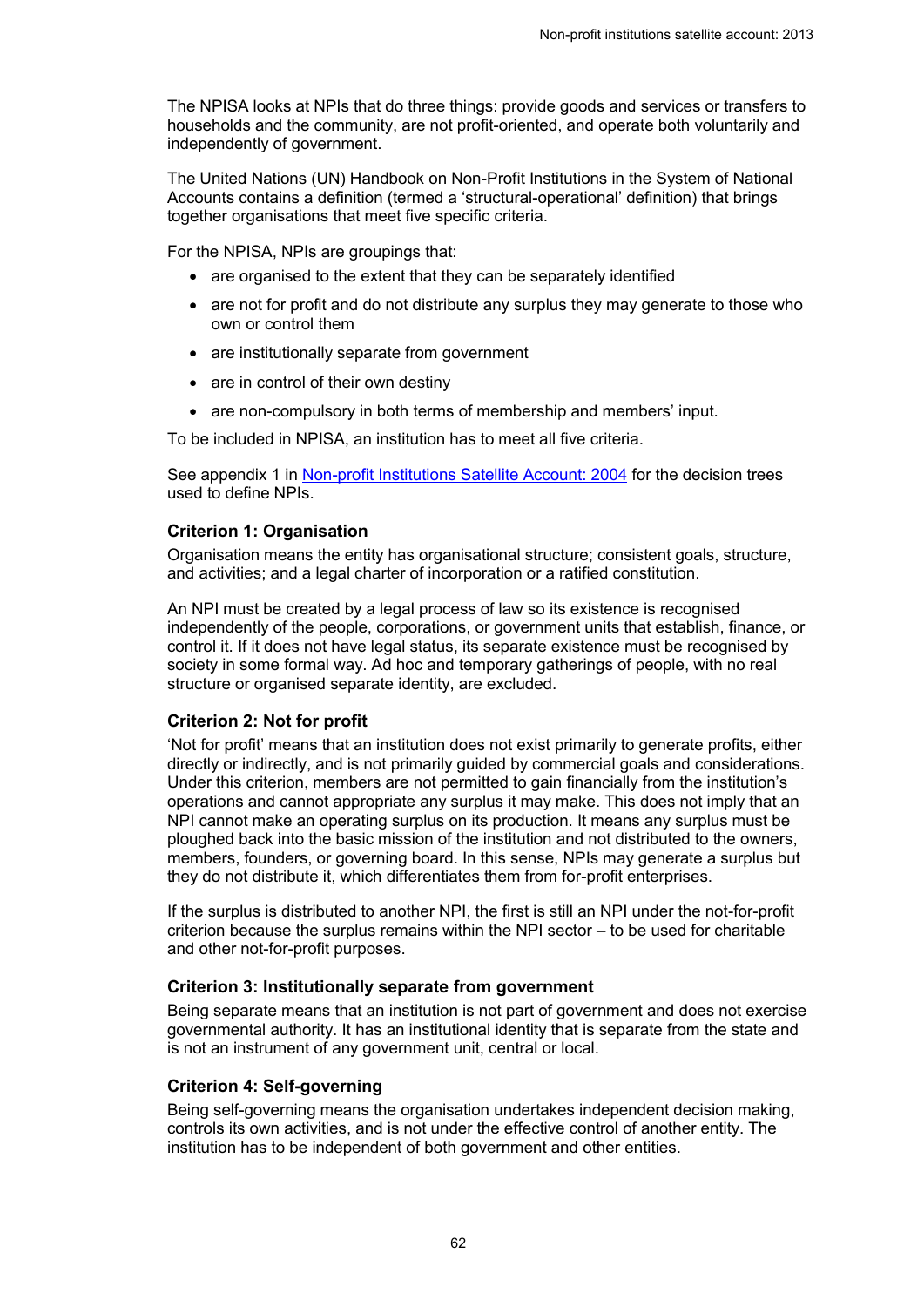### **Criterion 5: Non-compulsory**

Non-compulsory means that membership and contributions of time and money are purely voluntary. This criterion emphasises the voluntary nature of NPIs.

As far as we know, no private NPIs in New Zealand have citizenship as a condition of membership. However, in some circumstances, a person wishing to practice a trade or profession, or enrol in a course of study, must belong to an NPI. For example, at some New Zealand universities it is compulsory for students to belong to their local student association. These institutions are in-scope on the basis that the situations where people find themselves compelled to join are freely chosen.

## **Classification of non-profit institutions**

The United Nations Handbook on Non-Profit Institutions in the System of National Accounts recommends the International Classification of Non-Profit Organizations (ICNPO) as a tool to differentiate between the types of institutions defined as NPIs. This is primarily based on their 'economic activity', as is the International Standard Industrial Classification (ISIC) on which NZSCNPO is based. Some purpose criteria are included where activities are similar. By grouping together institutions in this way, we form a basis for meaningful data analysis.

The main ICNPO groups are:

- culture and recreation
- education
- health
- social services
- environment
- development and housing
- law, advocacy and politics
- x philanthropic intermediaries and voluntarism promotion
- international
- religion
- business and professional associations, unions
- not elsewhere classified.

See appendix 2 in [Non-profit Institutions in New Zealand: 2004](http://www.stats.govt.nz/tools_and_services/a-z-information-releases/non-profit-institutions-satellite-account-2004.aspx) for the full New Zealand Standard Classification of Non-profit Organisations (groups and subgroups).

As the ICNPO is mainly an activity-based classification, it has no specific categories for population groups such as women or people with disabilities. Many Māori groups fit within the NPI criteria and are included in the NPISA. Categories for institutions targeting a population subgroup are classified on the predominant activity of the institution. For example, if an institution provides medical treatment for a disability then it is coded to the 'health' group. If it provides social assistance for people with disabilities, it comes under the 'social services' group.

Many NPIs have multiple activities, each activity falling under a separate ICNPO group, but the institution can only be classified in one group. In these cases, we use the institution's 'primary economic activity' to assign an appropriate ICNPO category.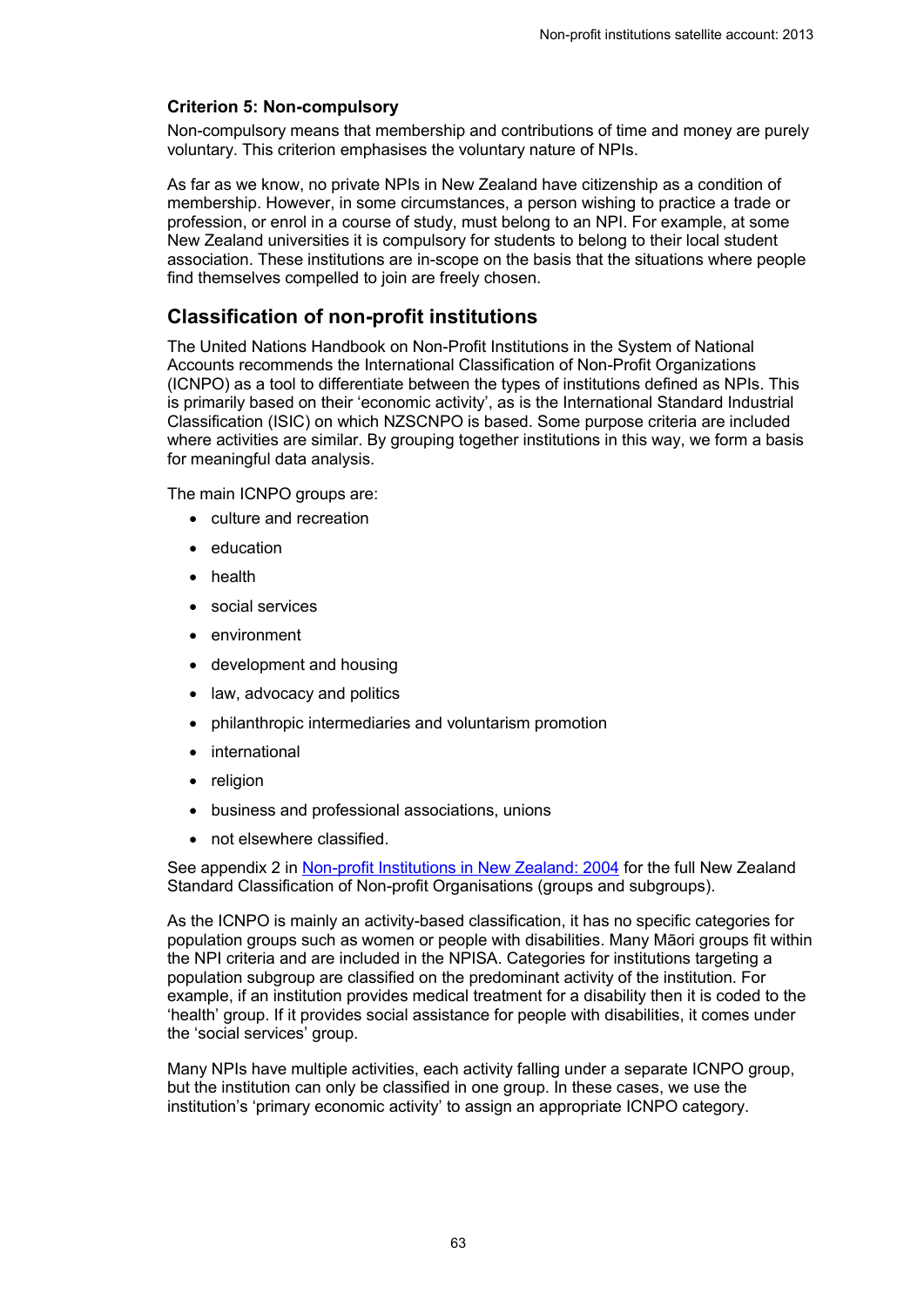It is usually measured as the activity with the largest share of:

- $\bullet$  value-added a measure of the institution's contribution to gross domestic product
- gross output, if value-added is not available
- employment, if neither value-added nor gross output is available.

### **Classifying non-profit institutions in the satellite account**

### **Coding NPIs from the Business Register**

For the Statistics NZ Business Register population we made the initial classification using a concordance with the Australian and New Zealand Standard Industrial Classification 2006 (ANZSIC06). For example, preschool education (ANZSIC P8010) is concorded with early childhood education (NZSCNPO 2 110), hospitals (ANZSIC Q8401) with hospitals and rehabilitation (NZSCNPO 3 100), and residential property operators (ANZSIC L6711) with housing (NZSCNPO 6 200).

Note that where an NPI carries out two or more distinct activities, its ANZSIC06 code is that of the majority activity.

For unallocated institutions from this first analysis, we applied extensive keyword search lists. Although several hundred keywords (eg 'tennis' and 'church') were used, the list is still not exhaustive.

Finally, we made manual classifications for many institutions that remained, and for units where their activity was known.

#### **Coding outside the Business Register**

For the institutions we added from Inland Revenue's administrative database, the Companies Office register, and the Charities Services' register, the overall method was similar. We applied the ANZSIC-NZSCNPO concordance if an Inland Revenue ANZSIC tag was available. For the remainder, we used the keyword analysis. A further refinement was based on the results of analysis to eliminate duplicates from the data, and after analysing lists of donee organisations and organisations receiving government contracts.

The NPIs we could not code were those where either their activity was truly different to those we included under any other main group or where insufficient information was available to allow coding.

We used keyword coding where no industrial code was available. Where multiple keywords were in the name, we applied a precedence list. For example, 'The Church of XYZ Tennis Club' would be classified to sports institutions because the keyword 'tennis' has a higher classification ranking than 'church'.

It is difficult to identify the sometimes very specific NPIs in some NZSCNPO subgroups; for example, the 'income support and maintenance' subgroup or the 'employment and training' subgroup. Institutions may have been coded to the overarching 'social services' or 'development and housing' groups instead, based on their industry code or keywords. However, the results at the main group level are robust.

Another difficulty revolves around precisely what NPIs and activities are included under each subgroup. For example, the 'fundraising' subgroup includes large, nationally active NPIs with fundraising as their main activity. However, institutions fundraising to support a specific activity covered under another main group will be coded to 'support and ancillary services' under their main group.

A second example is that rest homes and other aged residential care (except nursing homes providing first and foremost medical services) are under 'social services', not under the health subgroup 'nursing homes'.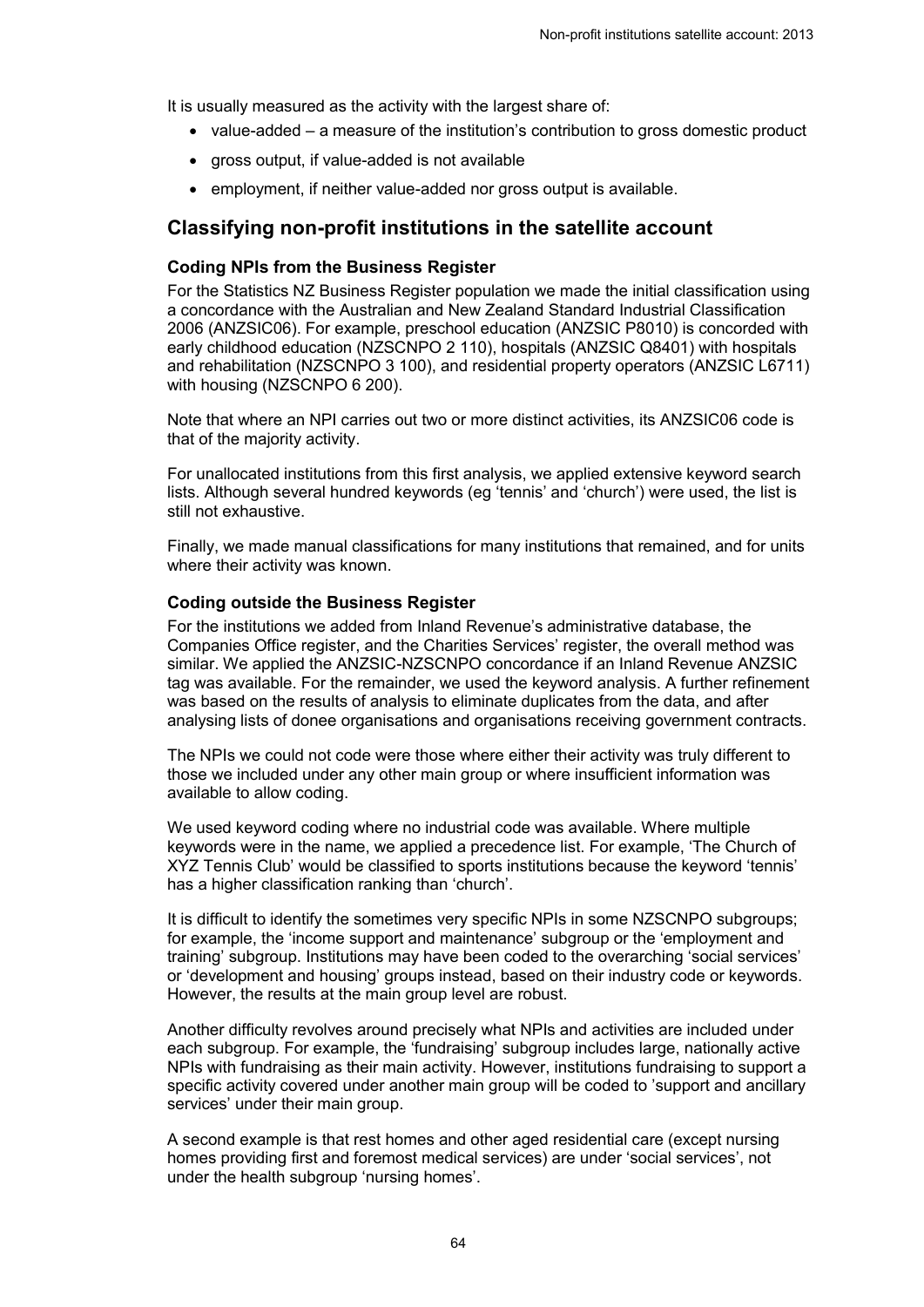### **Distinguishing market and non-market non-profit institutions**

A 'market' producer is an institution that sells its goods or services at competitive market (or 'economically significant') prices. Most NPIs are classified as 'non-market' because they provide their services for free or below market prices. However, a significant number of NPIs are market producers, and are included in the NPI population as long as they meet the structural/operational definition.

Examples of NPIs classified as market producers include:

- most business associations
- $\bullet$  gaming trusts
- most NPI hospitals
- $\bullet$  racing clubs.

These units are distinctive within the NPI population. To generate a positive operating surplus, these NPIs need to sell their output at market prices. At the same time, they do meet the legal requirements of being not for profit because the surplus is generally not retained within the institution, but is distributed to another NPI or for a charitable purpose. Business associations are classified as market producers where they are financed by dues and subscriptions rather than by government. The rationale is that business associations are NPIs that support market producers.

Gaming trusts need to produce large operating surpluses in order to make community grants. Because of this, they are implicitly assumed to be charging economically significant prices, even though the market in which they operate is heavily regulated. Similar comments apply to racing clubs, although for them any operating surplus goes back to industry participants (through measures such as increased stakes).

Most hospitals are classified as market producers because they charge market, or close to market, prices. They are classed as non-market where they clearly charge belowmarket rates (eg charity hospitals where staff are volunteers).

Many NPIs rely on government funding that is contested. NPIs that receive funding from government, on the basis of winning contested contracts, are not necessarily market producers. If they have a significant volunteer labour component, they may charge out their services at below-market rates.

From these examples it is apparent that it is not immediately obvious whether or not an NPI should be classified as market. If it is unclear whether economically significant prices are being charged by the NPI but it is making a positive operating surplus over time it usually implies it is operating on a market basis. By applying these principles we can establish an acceptable set of market and non-market classifications for the NPI population.

### **Making international comparisons**

A market and non-market split also allows for better comparisons with the NPI satellite accounts of other countries. Canada has both a 'core' and a 'non-core' set of NPI satellite accounts. The non-core set includes hospitals, universities, and colleges. The non-core estimates are provided separately because hospitals are very significant within the Canadian NPI account. The Australian NPI estimates treat hospitality clubs and business and professional associations as market producers.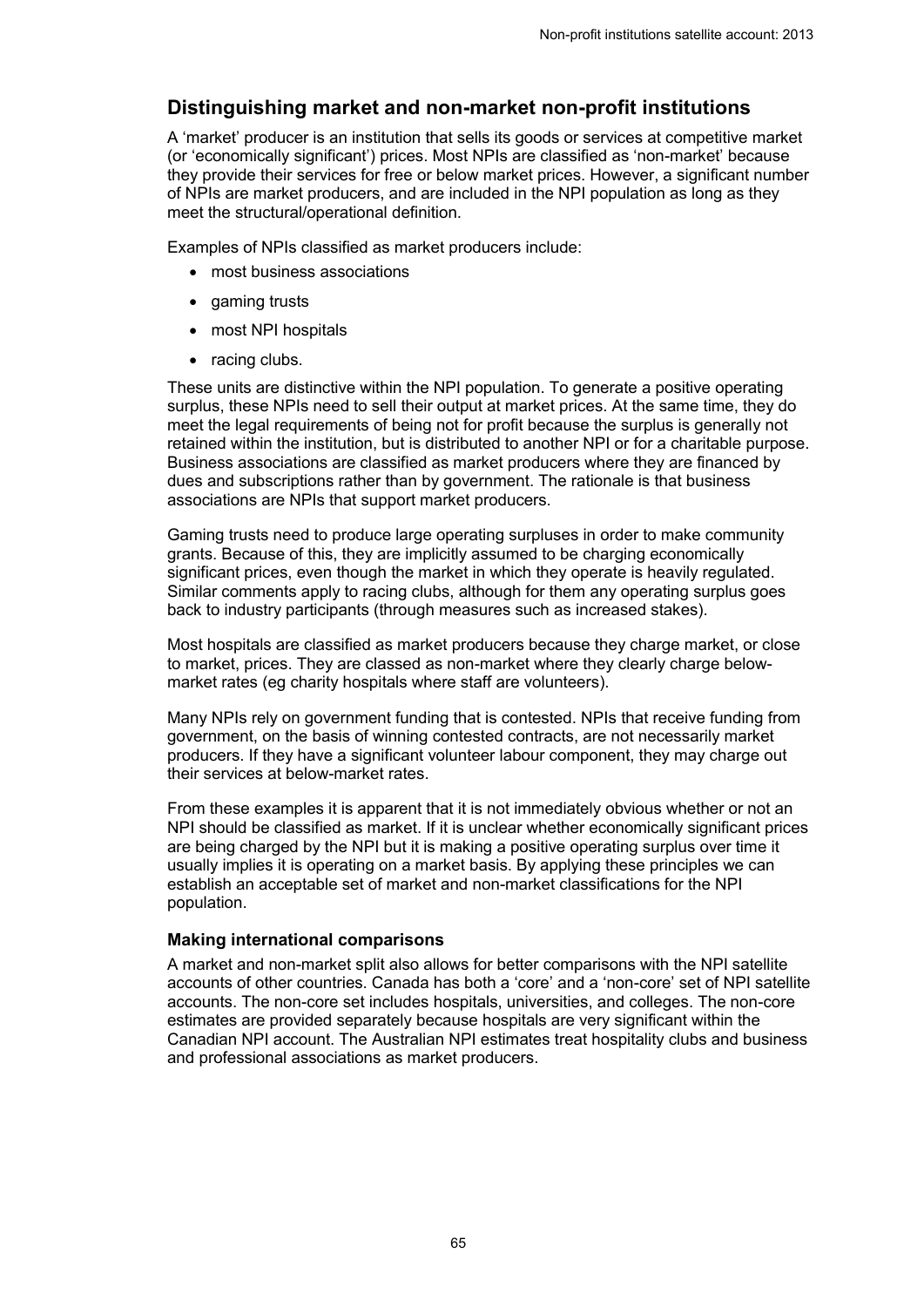## <span id="page-65-0"></span>Data sources and methods

## **Counting the number of non-profit institutions**

Although many NPIs are found on the Business Register, we need to include other information sources to get a clear picture on the number of NPIs.

#### **Business Register population**

The primary source of information for counting NPIs is Statistics NZ's Business Register, which identifies enterprises. For an enterprise to be on the Business Register it must meet any one of certain criteria; for counting NPIs, the most relevant criteria are:

- annual goods and services tax (GST) expenses or sales of more than \$60,000
- an employment count greater than zero
- IR10 income (rent received, interest and dividends, and total income) greater than \$40,000.

The Business Register classifications used to identify NPIs included:

- $\bullet$  business type
- institutional sector (NZISC)
- $\bullet$  industrial activity (ANZSIC 06).

See Terms and definitions for an explanation of the classifications. At the highest level, the NZISC recognises five distinct sectors:

- non-financial producer enterprises
- financial enterprises
- general government
- NPIs serving households
- households.

All NPIs serving households were in scope for the count in this report by default. Incorporated societies in other sectors (eg racing clubs, business associations, and industry training organisations) were included by definition unless under government control. We assessed unincorporated associations in other sectors by industry to determine whether they were NPIs. We included charitable companies but excluded trading or family trusts, which made up the majority of trusts.

#### **Non-Business Register population**

Because the Business Register only includes NPIs that pass one of the size thresholds listed above, we needed other sources for the thousands of institutions that do not meet these criteria. The three main information sources we used for these smaller institutions were administrative databases maintained by Inland Revenue, the Companies Office, and the database maintained by Charities Services.

Institutions potentially in scope from the Inland Revenue and Companies Office databases were those classified as qualifying trusts, incorporated societies, and unincorporated associations. The Charities Services register provided a list of registered charities, which we added to these.

#### **Reconciling the populations**

We integrated and reconciled the NPIs from the three (overlapping) sources. We took a hierarchical approach to remove institutions duplicated in the overall list. For example, we first removed NPIs in the Business Register population from all other population subsets – because the Business Register provides the most information. Second, the Companies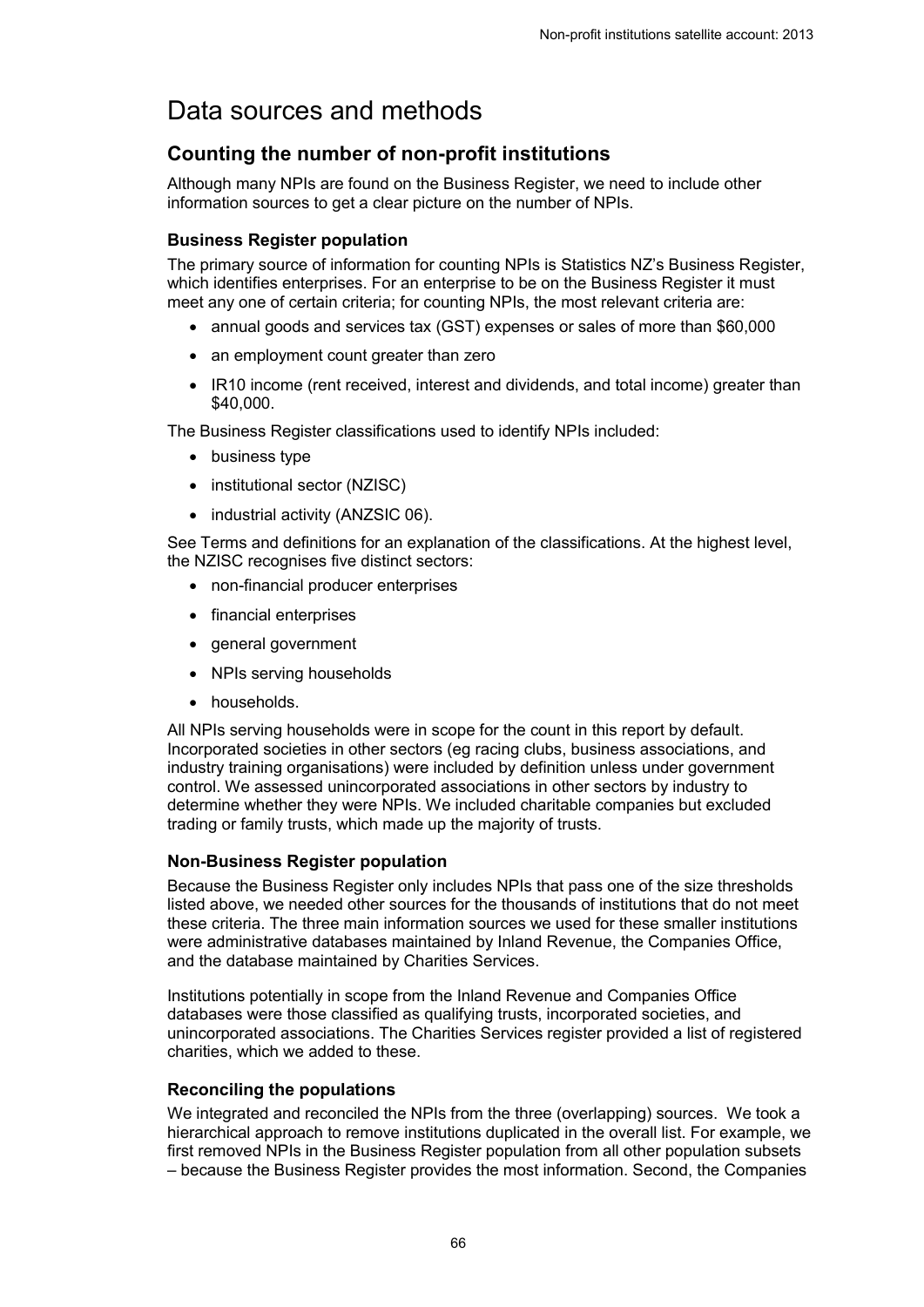Office and Charities Services registers of incorporated societies and charitable trusts took precedence over Inland Revenue's administrative databases.

Beyond this, other methods we employed included name matching and 'fuzzy' matching. Fuzzy matching is a search function that enables names of institutions to be grouped according to whether they have a high probability match, a medium probability match, or some other possibility. We need these matches because an institution's name may be on two or more lists but with different formatting, spelling, or completeness.

### **Limitations of the data**

The number of NPIs identified may still be undercounted due to being unable to identify institutions of a more 'informal' nature. For example, groups with large memberships but which are organised on a relatively informal basis (eg local walking, gardening, or tree planting groups; groups that are organised online).

In contrast, the population may be overstated through failing to remove all duplicates from the various registers and by including (due to a lack of information) institutions that do not meet the full definition of an NPI.

Overstatement could also result from the Inland Revenue and Companies Office registers being maintained for non-statistical purposes, which means registered NPIs may not be 'ceased' at the same time as they are on the Business Register. The administrative databases that Inland Revenue maintains do not easily allow charitable trusts to be distinguished from trading or family trusts – to identify charitable trusts, our analysis relied on the Charities Services register.

Inland Revenue's administrative databases list many thousands of institutions as unincorporated associations. For a large number of these, no associated tax data exists (eg GST sales or purchases). We verified that a small number of NPIs reported GST as part of a group return. Therefore, although the individual NPI was recorded with zero GST, it was still active.

However, we cannot know if many other small NPIs are actively operating or if they are still on the administrative databases maintained by Inland Revenue because they have an Inland Revenue number. It is therefore possible that the number of unincorporated associations is overstated.

### **Counting the number of employees**

The count of salary and wage earners is sourced from taxation data on a monthly basis. The employee count comes primarily from administrative databases maintained by Inland Revenue and from the Charities Services databases.

## <span id="page-66-0"></span>Annual Enterprise Survey

The Annual Enterprise Survey (AES) provides financial information by industry and sector groups. This includes measures of financial performance and financial position. Output variables include income, expenditure, profit, purchases of fixed assets, and equity. AES data is also the basis of national accounting variables such as value-added, gross output, and gross fixed capital formation.

### **Population**

The target population for AES is all economically significant businesses operating within New Zealand. The population for this survey is selected from the Business Register. In total, we estimate AES covers approximately 90 percent of New Zealand's gross domestic product (GDP).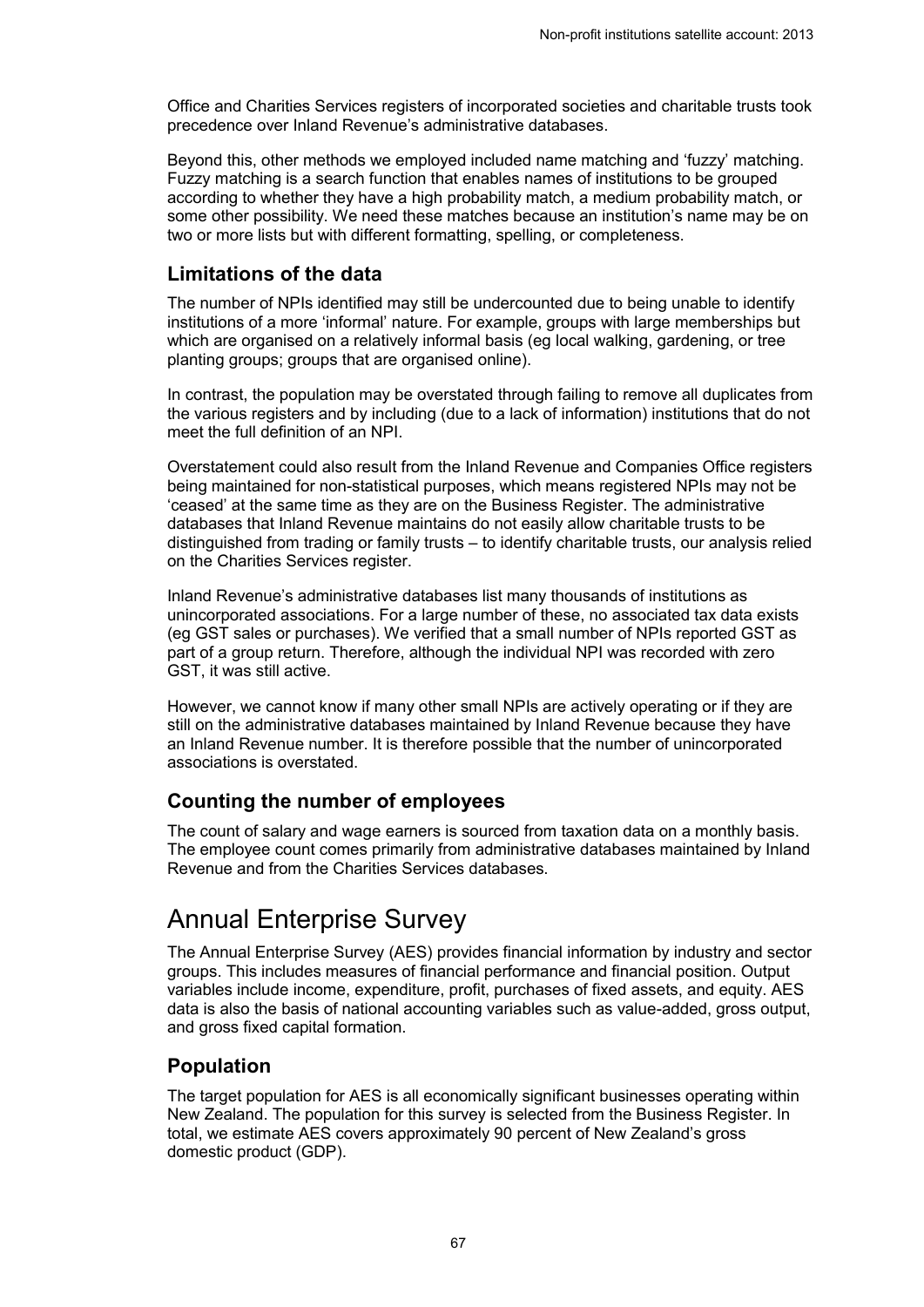We exclude some industries; the ANZSIC06 industry exclusions are:

- residential property operators not elsewhere classified (L671100)
- foreign government representation (O752200)
- religious institutions (S954000)
- private household employing staff (S960).

### **Design of the Annual Enterprise Survey**

The current AES design was introduced in the 2009 financial year. AES was designed to be the principal collection vehicle for data used in compiling New Zealand's national accounts. The data collected feeds into calculating the economy's GDP, through the current-price annual industry accounts, which are compiled within an input-output framework. AES collects financial data for most industries operating in New Zealand's economy. The survey is designed at approximately the four-digit ANZSIC level (it has 107 industries).

### **Sample design**

AES is a stratified sample. Each industry contains one to four strata, defined by size of turnover (sourced from GST information) and rolling mean employment. Each industry has a full-coverage stratum made up of large units with significant economic activity within their industry group. This includes non-profit units sampled from units collected by the Charities Services survey of charitable trusts. Most industries also have a tax stratum, where IR10 information is used for self-employed individuals and partnerships up to a level of \$10 million turnover. The remaining strata contain a sample of medium-sized units.

### **Religious institutions**

We exclude religious institutions from AES. Since AES is the primary data source for compiling the NPISA, we needed an alternative method of estimating the contribution of religious institutions. The estimate we used was based on income and expenditure data from the Charities Services data collection, supplemented by annual financial accounts information for larger institutions. This is a much more comprehensive and consistent collection than we used for the 2004 NPISA, which had a sample of annual accounts supplemented by reports collected from previous studies, plus reports available on registers held by the Companies Office.

### **Estimating the contribution of non-economically significant units**

The non-economically significant units consist of some NPIs on the Business Register and all NPIs from other administrative databases or registers. We estimated these two groups independently, then added them to produce an estimate for the financial contribution of non-economically significant units. NPIs on the Business Register were represented by units in AES, supplemented by data from sources such as government departments, crown entities, and funding agencies. For all other NPIs we based the estimates on data collected by Charities Services, which surveys most registered charities.

## <span id="page-67-0"></span>Calculating and valuing hours of formal unpaid work

Based on the Activity Classification for Time Use Surveys (ACTUS), we identified formal volunteer labour within the 'committed activity' from the Time Use Survey 2009/10. We extracted information about all committed time activity that was worked for an organisation. We analysed these activities according to the 12 NZSCNPO codes used in the Time Use Survey.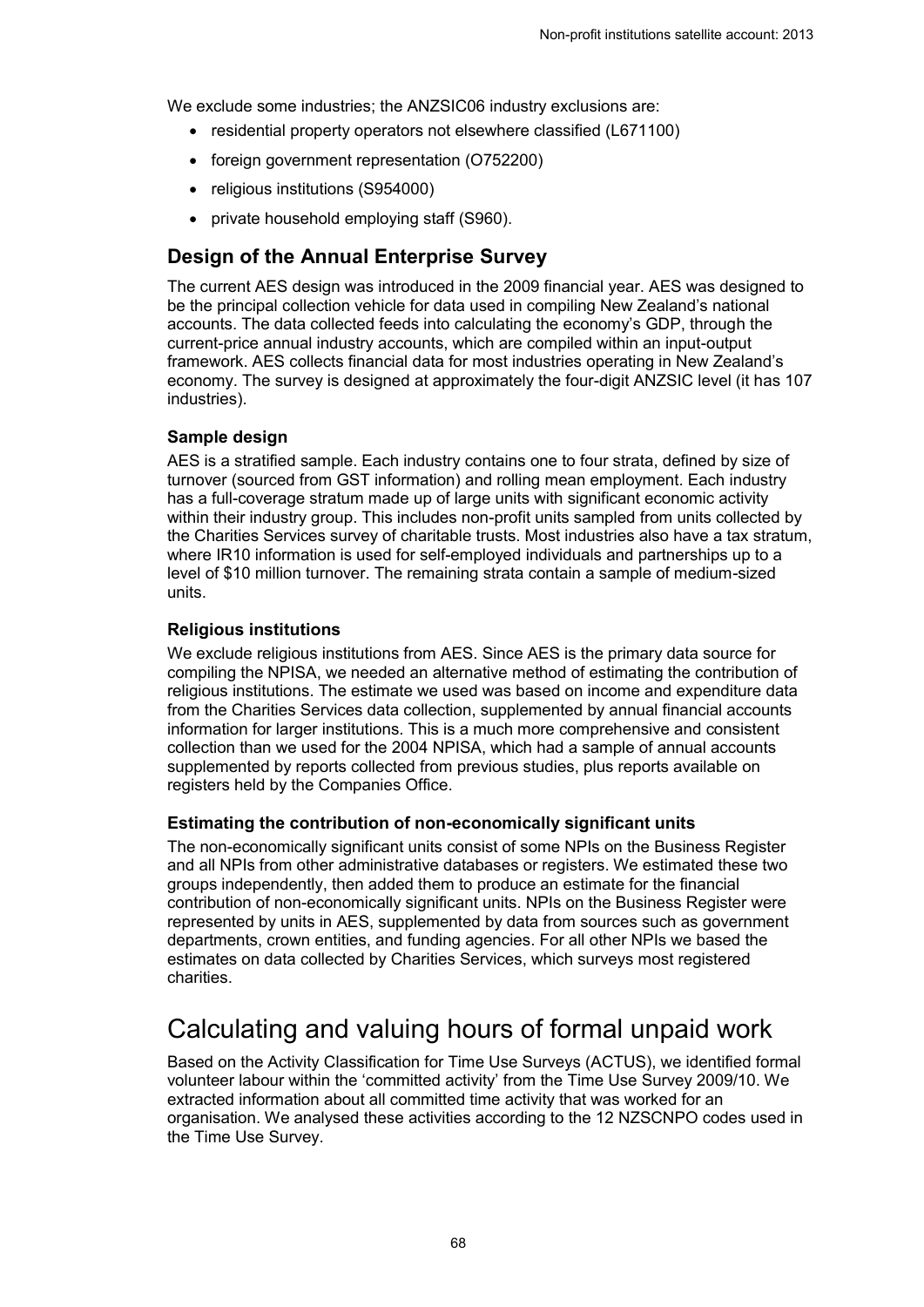These were:

- 1. Culture, sport, and recreation
- 2. Education and research
- 3. Health
- 4. Social services
- 5. Environment
- 6. Development and housing
- 7. Law, advocacy and politics
- 8. Grant making, fundraising, and voluntarism promotion
- 9. International
- 10. Religion
- 11. Business and professional association, unions support, and services
- 99 Not elsewhere classified (residual category).

The number of hours volunteered for these organisation groups was calculated and totalled, which gave us the total number of hours volunteered for the period 1 September 2009 to 31 August 2010. It also provided the average hours volunteered for each New Zealander over the age of 12 years.

We extrapolated from the Time Use Survey to find the total hours for the year to March 2013 (the reference period and coinciding with the census). We multiplied the average number of hours volunteered for each person in the population aged over 12 years, by the over-12-years population (at 31 March 2013). Doing this assumes the number of hours volunteered was constant, and that the number of volunteers grew at the same rate as the population between 2010 and 2013. We did it this way because no adequate timeuse data was available for 2013 – the process had a negligible effect on the overall estimate. We also assumed that the types of activities remained the same as in 2009/10.

### **Key assumptions for volunteer labour**

Because the Time Use Survey year did not coincide with the NPISA reference year, and because it did not place a monetary value on time spent volunteering, we made the following assumptions:

- The average hours worked per volunteer did not change between the 2009/10 Time Use Survey and March 2013.
- The types of activities (and therefore their proportional representation in each organisation group) have not changed since the 2009/10 Time Use Survey.
- The monetary value of one hour of work for any activity in the paid sector equals the implicit monetary value of one hour of work for the same activity in the unpaid sector.
- x The 2009/10 Time Use Survey provided for ancillary activities (ie doing two or more activities at once). We assume these activities have the same productivity as primary activities, since adjusting for any productivity reduction due to multi-tasking (and therefore a reduced wage rate) would be arbitrary.

### **Differences between the census and the Time Use Survey**

The Census of Population and Dwellings is a self-administered questionnaire that asks a range of questions. The census has advantages: it collects data from the whole population of New Zealand, the data can be broken down to regional level, and it is timely for these NPISA statistics. Although the census collects data about unpaid work, this is not its primary aim. The census provides a lower-end estimate for the number of people involved in informal and formal unpaid work outside the home.

The 2009/10 Time Use Survey collected data about formal unpaid work in two modes: through a personal questionnaire, which collected demographic and activity data for the four weeks before completing the questionnaire; and a 48-hour diary, which recorded all activities for a 48-hour period. A Time Use Survey is the most finely-tuned survey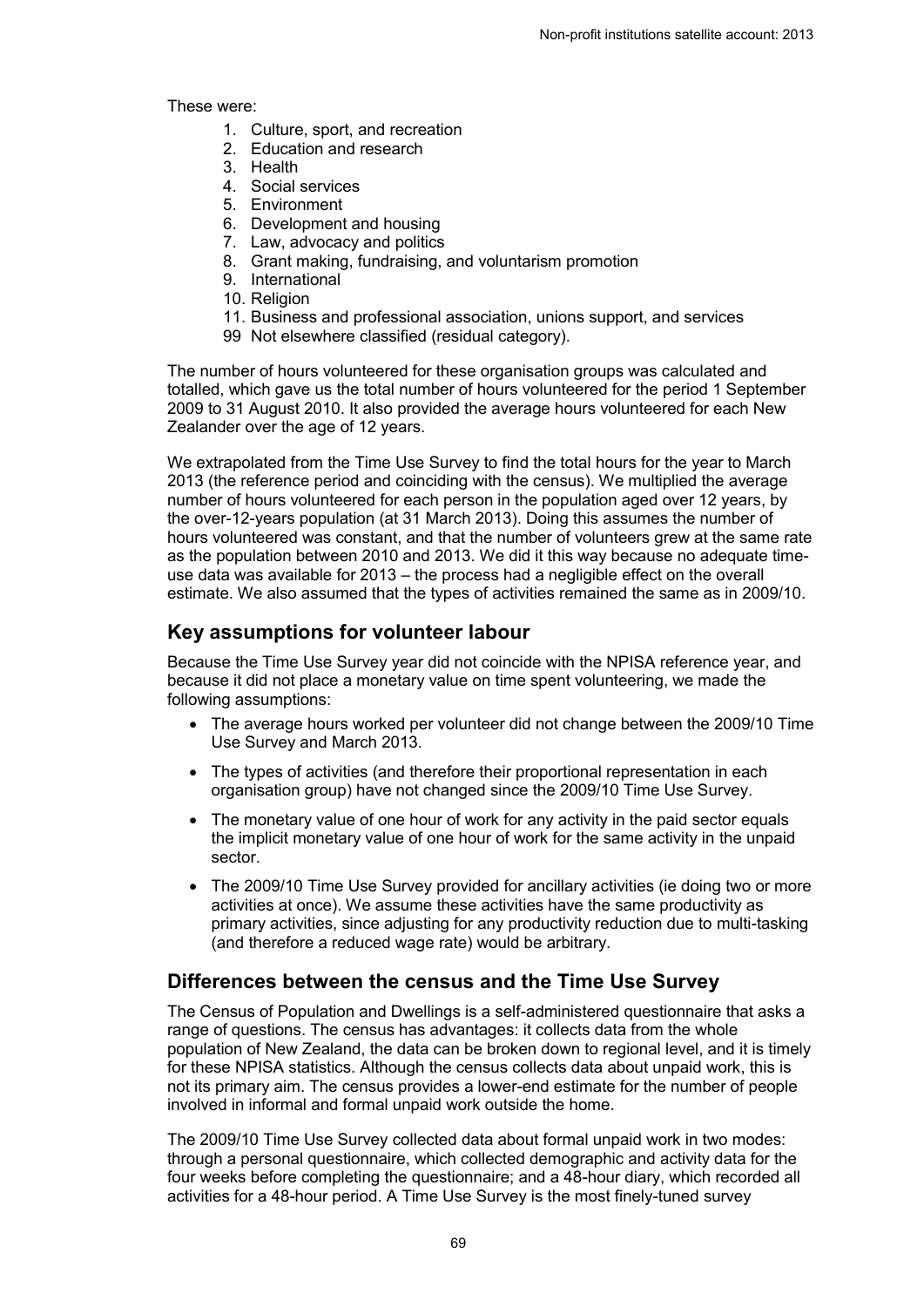instrument available for getting a good estimate of volunteer labour, both for the number of volunteers and the hours they work. However, its limitation is that the data is now some years out of date.

Both the census and the Time Use Survey collect data about the number of volunteers in New Zealand. However, their estimates differ quite significantly for several reasons. The census is a self-administered survey and the Time Use Survey is interviewer administered. This affects the response rates; when self-administered, no interviewer is present to probe for further answers or to explain a misunderstood question. Intervieweradministered surveys have fewer misunderstood questions and fewer inappropriate responses.

An advantage of the Time Use Survey is using diaries that can pick up respondents' unpaid activities that may be overlooked or misunderstood in the survey questions. This may increase response rates.

While the census is a key part of a wider integrated population and social statistics system, it cannot provide the depth of information of a targeted social survey such as the Time Use Survey.

## <span id="page-69-0"></span>List of detailed tables available on website

<span id="page-69-1"></span>Download additional, detailed tables from [Non-profit institutions satellite account: 2013](http://www.stats.govt.nz/browse_for_stats/economic_indicators/NationalAccounts/non-profit-institutions-2013.aspx)

### **Filename: npisa-mar13-tables-1-1-21**

- 1.1 Number of non-profit institutions, by activity group
- 1.2 Non-profit institutions contribution to GDP
- 1.3 Income and expenditure, total non-profit institutions
- 1.4 Income and expenditure, by activity group
- 1.5 Sector contribution to non-profit institutions GDP, year ended March\
- 1.6 Non-profit institutions income, by source of income
- 1.7 Non-profit Institutions transfer income, by institutions sector
- 1.8 NPI total transfer income including volunteer labour, by institutional sector
- 1.9 Non-profit institutions satellite account and extensions, in summary form
- 1.10 Non-profit institutions satellite account by institutional sector, year ended March

1.11 Non-profit institutions satellite account, compiled within the SNA framework, production account

1.12 Non-profit institutions satellite account, compiled within the SNA framework, income and outlay account

- 1.13 Non-profit institutions satellite account with extensions, production account
- 1.14 Non-profit institutions satellite account with extensions, income and outlay account
- 1.15 Distribution of employees, by number of non-profit institutions
- 1.16 Number of employees, by activity group
- 1.17 Extension to SNA-based account: unpaid labour
- 18 Time use in an average week, productive and non-productive activities

1.19 Formal unpaid work for non-profit organisation, year ended March 2013

1.20 Non-profit Institutions satellite account and extensions, in summary form, year ended March 2010

1.21 NPI satellite account by institutional sector, year ended March 2010

### **Filename npisa-mar13-tables-2-1-42**

- 2.1 Culture and recreation non-profit institutions, key statistics
- 2.2 Culture and recreation subgroups, key statistics
- 2.3 Culture and recreation non-profit Institutions, by number of paid employees
- 2.4 Culture and recreation non-profit institutions, income and expenditure
- 2.5 Membership of sports non-profit institutions
- 2.6 Education and research non-profit institutions, key statistics